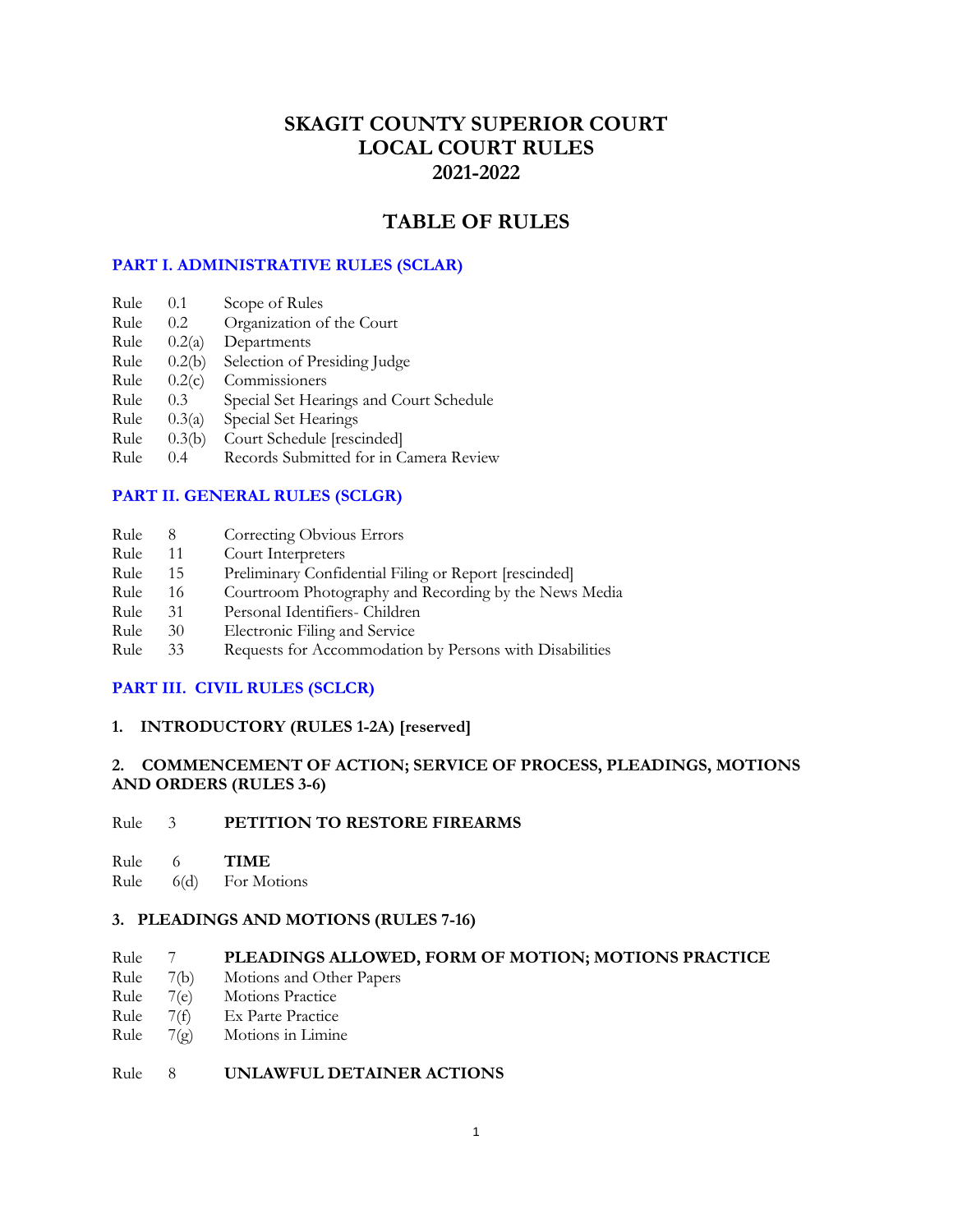### Rule 9 **LAND REGISTRATION ACT PETITIONS**

### Rule 10 **FORM OF PLEADINGS AND OTHER PAPERS**

- Rule 10(d) Format Requirements
- **4. PARTIES (RULES 17-25) [reserved]**

## **5. DEPOSITIONS AND DISCOVERY (RULES 26-37) [reserved]**

### **6. TRIALS (RULES 38-53.4)**

### Rule 40 **ASSIGNMENT OF CASES**

- Rule 40(b) Methods
- Rule 40(c) Pre-Trial Conference
- Rule 40(d) Confirmation of Civil Trials
- Rule 40(e) Continuances and Settlement
- Rule 40(f) Submission of Exhibits, Motions in Limine, Trial Briefs, Depositions and Proposed Final Orders

## Rule 43 **TAKING OF TESTIMONY**

Rule 43(a) Testimony

### Rule 51 **INSTRUCTIONS TO JURY AND DELIBERATION**

Rule 51(a) Proposed.

### **7. JUDGMENT (RULES 54-63) [reserved]**

- Rule 56 **SUMMARY JUDGMENT**
- Rule 56(c) Motion, Proceedings and Confirmation of Motion

#### Rule 57 **DECLARATORY JUDGMENTS**

Rule 57(a) Confirmation of Motions

## Rule 59 **NEW TRIAL, RECONSIDERATION, AND AMENDMENT OF JUDGMENTS**

Rule 59(b) Time for Motion; Contents of Motion

## **8. PROVISIONAL AND FINAL REMEDIES (RULES 64-71) [reserved]**

**9. APPEALS (RULES 72-76) [reserved]**

## **10. SUPERIOR COURTS AND CLERKS (RULES 77-80) [reserved]**

## **11. GENERAL PROVISIONS (RULES 81-86) [reserved]**

### **Rule 84 FORMS**

## Rule 84(a) Action Documents

## **[PART IV. LOCAL CIVIL ARBITRATION RULES \(SCLCAR\)](#page-23-0)**

## **1. SCOPE AND PURPOSE OF RULES**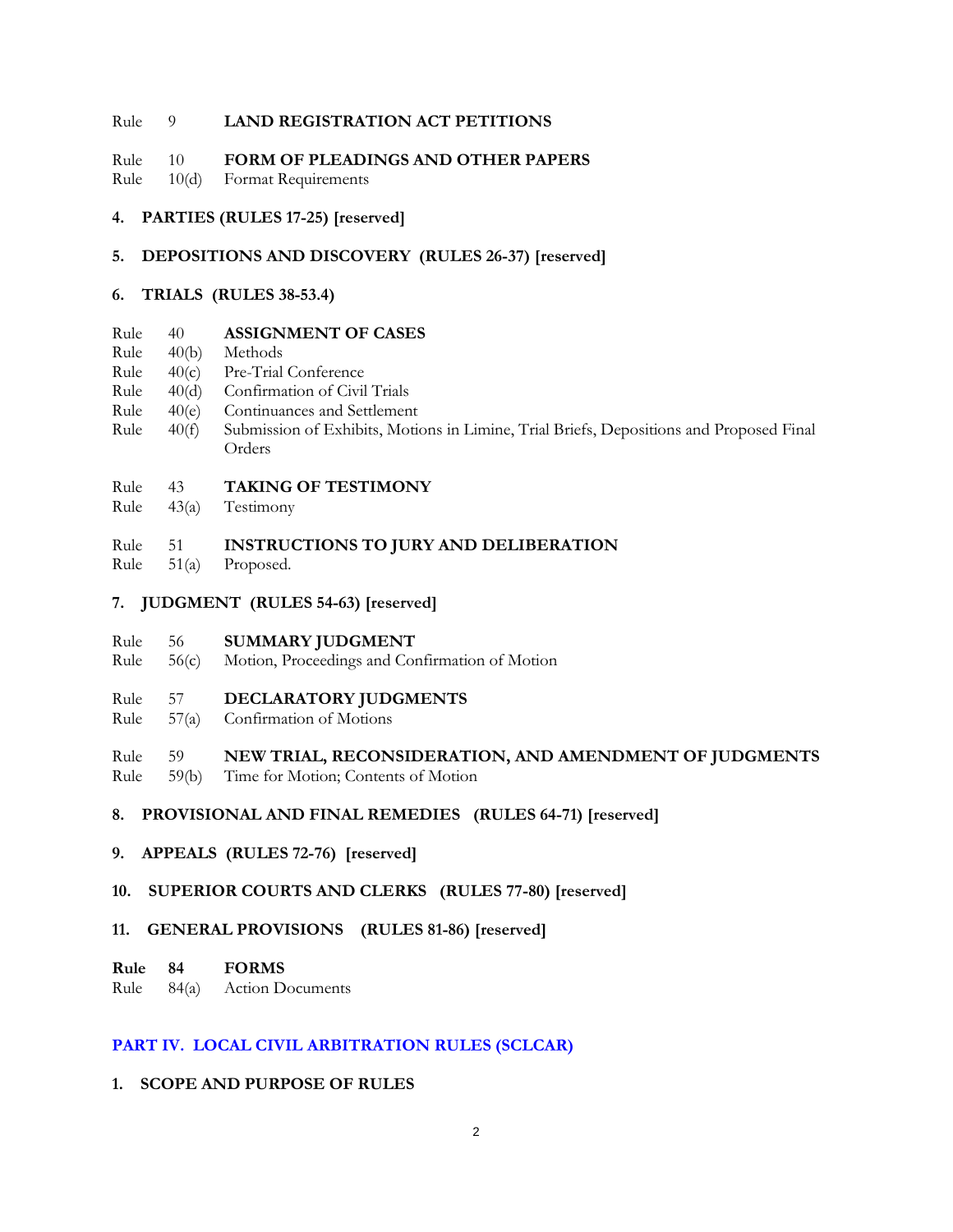- Rule 1.1 Purpose and Application
- Rule 1.2 Matters Subject to Arbitration

### **2. TRANSFER TO ARBITRATION AND ASSIGNMENT OF ARBITRATOR**

- Rule 2.1 Transfer to Arbitration
- Rule 2.1(a) Time of Transfer
- Rule 2.1(b) Order Transferring Cause to Arbitration
- Rule 2.1(c) Response to Demand for Arbitration
- Rule 2.3 Assignment of Arbitrator
- Rule 2.3(a) Generally; Stipulations

### **3. ARBITRATORS**

Rule 3.1 Qualifications

## **4. PROCEDURES AFTER ASSIGNMENT (RULES 4.1-4.3) [reserved]**

#### **5. HEARING**

Rule 5.1 Notice of Hearing

## **6. AWARD (RULES 6.1-6.4) [reserved]**

#### **7. TRIAL DE NOVO (RULES 7.1-7.3) [reserved]**

## **8. GENERAL PROVISIONS**

#### Rule 8.2 **LOCAL RULES**

- Rule 8.2(a) Director of Arbitration
- Rule 8.2(b) Administrative Committee [rescinded]
- Rule 8.2(c) Compensation
- Rule 8.2(d) Effective Date

### **[PART V. SPECIAL PROCEEDINGS RULES \(SCLSPR\)](#page-25-0)**

| Rule | 90.04.1    | PARENTING SEMINARS                |  |
|------|------------|-----------------------------------|--|
| Rule | 94.04.1(a) | <b>Applicable Cases</b>           |  |
| Rule | 94.04.1(b) | Mandatory Attendance              |  |
| Rule | 94.04.1(c) | Timing                            |  |
| Rule | 94.04.1(d) | Fees                              |  |
| Rule | 94.04.1(e) | Special Consideration/Waiver      |  |
| Rule | 94.04.1(f) | Failure to Comply                 |  |
|      |            |                                   |  |
|      |            |                                   |  |
| Rule | 94.04.2    | FILINGS IN FAMILY LAW CASES       |  |
| Rule | 94.04.2(a) | Application of Rule               |  |
| Rule | 94.04.2(b) | Court's Automatic Temporary Order |  |
| Rule | 94.04.2(c) | Mediation in Contested Cases      |  |
| Rule | 94.04.2(d) | When Mediation is Not Required    |  |
| Rule | 94.04.2(e) | Failure to Comply                 |  |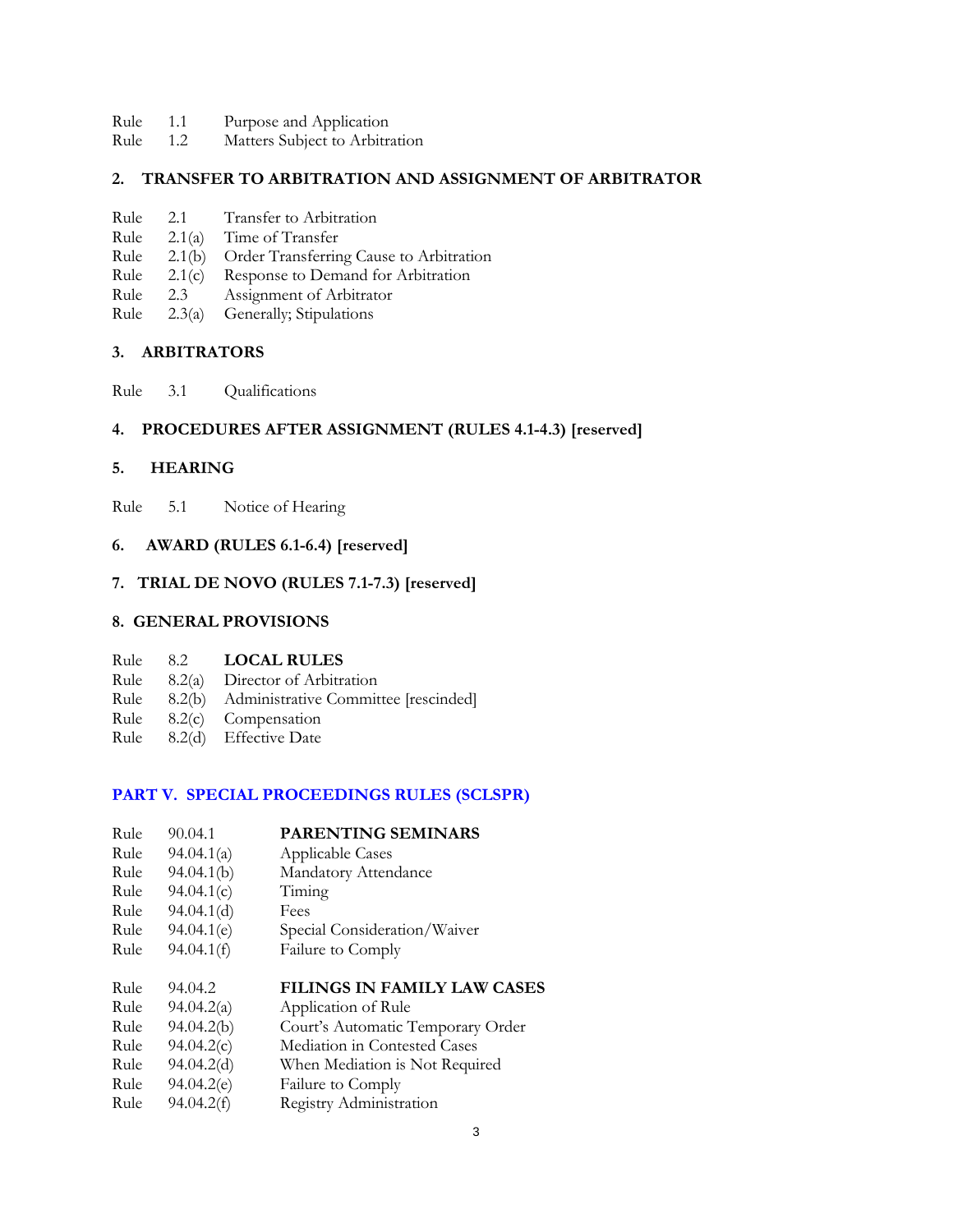| Rule         | 94.04.2(g)            | Certificate of Completion                                                                          |  |  |
|--------------|-----------------------|----------------------------------------------------------------------------------------------------|--|--|
| Rule         | 94.04.2(h)            | Page Limitation                                                                                    |  |  |
| Rule         | 94.04.2(i)            | Oral Argument in Domestic Motions                                                                  |  |  |
| Rule         | 94.04.2(j)            | Final Dissolution Hearings                                                                         |  |  |
| Rule         | 94.04.2(k)            | Final Papers in Uncontested Dissolution Matters                                                    |  |  |
| Rule         | 94.04.2(l)            | Review of all Final Pleadings                                                                      |  |  |
| Rule         | 94.04.3               | <b>JUDICIAL INFORMATION BACKGROUND CHECKS</b>                                                      |  |  |
| Rule         | 94.04.4               | FAMILY LAW TRIAL REQUEST AND CONFIRMATION                                                          |  |  |
| Rule         | 94.04.4(d)            | Family Law Trial Request                                                                           |  |  |
| Rule         | 94.04.4(e)            | Pre-Trial Conference                                                                               |  |  |
| Rule         | 94.04.4(f)            | Submission of Exhibits, Motions in Limine, Trial Briefs, Depositions, and Proposed<br>Final Orders |  |  |
| Rule         | 94.04.4(g)            | Confirmation of Family Law Trials                                                                  |  |  |
| Rule         | 94.04.5               | EVIDENCE AND EXHIBITS IN FAMILY LAW: SPECIAL PROVISIONS                                            |  |  |
| Rule         | 94.04.5(a)            | Appraisals of Automobiles and Boats                                                                |  |  |
| Rule         | 94.04.5(b)            | Exhibits                                                                                           |  |  |
| Rule         | 98.16.1               | <b>GUARDIANSHIP MONITORING</b>                                                                     |  |  |
| Rule         | 98.16.2               | <b>MINOR GUARDIANSHIP</b>                                                                          |  |  |
| Rule<br>Rule | 98.16.3<br>98.16.3(a) | PROBATE MATTERS NOT REQUIRING NOTICE<br>Ex Parte Presentation                                      |  |  |

# **[PART VI. GUARDIAN AD LITEM RULES \(Titles 11 & 26\) \(SCLGALR\)](#page-32-0)**

| Rule |   | Scope and Definitions                        |
|------|---|----------------------------------------------|
| Rule | 2 | Registry Administration                      |
| Rule | 3 | <b>Education and Experience Requirements</b> |
| Rule | 4 | Application                                  |
| Rule | 5 | Appointment of Guardian ad Litem             |
| Rule | 6 | Retention on Registry                        |
| Rule |   | Complaint Procedure                          |
| Rule | 8 | Payment of Guardian ad Litem                 |
| Rule | 9 | Title 26 GAL Reporting                       |
|      |   |                                              |

# **[PART VII. LOCAL CRIMINAL RULES \(SCLCrR\)](#page-37-0)**

# **SLCrR 3 RIGHTS OF DEFENDANTS**

Rule 3.1(d)(4) Attorney Certification

| <b>PROCEDURES PRIOR TO TRIAL</b> |  |
|----------------------------------|--|
| APPEARANCES                      |  |
| In person Appearances Required   |  |
| Remote Appearances               |  |
|                                  |  |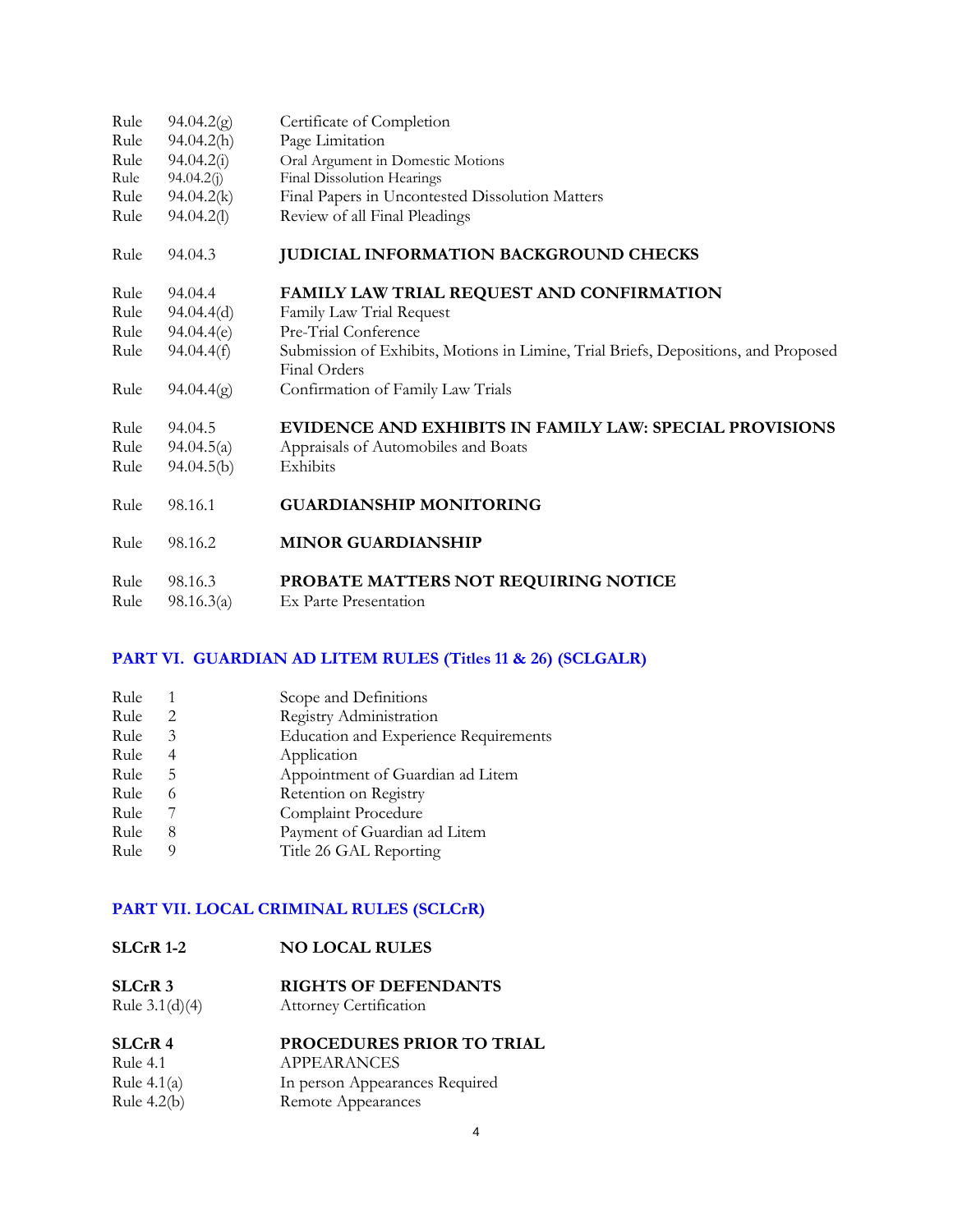| Rule 4.10      | TRIAL CONFIRMATION                           |
|----------------|----------------------------------------------|
| Rule $4.10(a)$ | Pre-Trial Confirmation Form                  |
| Rule $4.10(b)$ | Confirmation Hearing                         |
| Rule $4.10(c)$ | Settlements or Emergency Agreed Continuances |

# **SLCrR 5 NO LOCAL RULES**

## **SLCrR 6 PROCEDURES AT TRIAL (RULES 6.1-6.16)**

| Rule | 6.12    | Witnesses                 |
|------|---------|---------------------------|
| Rule | 6.12(e) | Exhibits                  |
| Rule | 6.15    | Instructions and Argument |
| Rule | 6.15(a) | Proposed Instructions     |
| Rule | 6.15(b) | Instructions and argument |

# **SLCrR 7 NO LOCAL RULES**

# **SLCrR 8 MISCELLANEOUS**

| Rule | 8.2    | MOTIONS IN LIMINE                     |
|------|--------|---------------------------------------|
| Rule | 8.2(a) | Timing                                |
| Rule | 8.2(b) | Briefing                              |
| Rule | 8.3(c) | Child Hearsay Motion Hearings         |
| Rule | 8.4    | SERVICE, FILING AND SIGNING OF PAPERS |
| Rule | 8.4(a) | <b>Action Documents</b>               |
| Rule | 8.4(b) | Judge's Copies                        |
| Rule | 8.4(c) | <b>Case Numbers</b>                   |
|      |        |                                       |

# **[PART VIII. RULES OF APPEAL OF DECISIONS OF COURTS OF LIMITED JURISDICTION](#page-40-0)  (SCLRALJ)**

| Rule 7.2 |               | <b>TIME FOR FILING BRIEFS</b> |
|----------|---------------|-------------------------------|
|          | Rule $7.2(d)$ | Briefing Schedule             |
| Rule     | - 8.5         | CONFIRMATION OF ORAL ARGUMENT |

## **PART [IX. MENTAL PROCEEDINGS RULES](#page-40-0) (SCMPR)**

| Rule<br>2.4(c) | Late detention procedure |  |
|----------------|--------------------------|--|
|----------------|--------------------------|--|

# **PART [X. JUVENILE COURT RULES](#page-41-0) (JuCR)**

| Rule | 2.3    | Right to and Notice of Shelter Care Hearing             |  |  |
|------|--------|---------------------------------------------------------|--|--|
| Rule | 2.5    | Amendment of Shelter Care Order                         |  |  |
| Rule | 2.9    | Review Hearing                                          |  |  |
| Rule | 3.4    | Notice and Summons - Scheduling of Fact Finding Hearing |  |  |
| Rule | 3.12   | Dependency Court Motions                                |  |  |
| Rule | 9.2(d) | Attorney Certification                                  |  |  |
| Rule | 10.7.1 | Administrative Sealing after Disposition                |  |  |
| Rule | 10.7.2 | Administrative Sealing after a Dismissal or Acquittal   |  |  |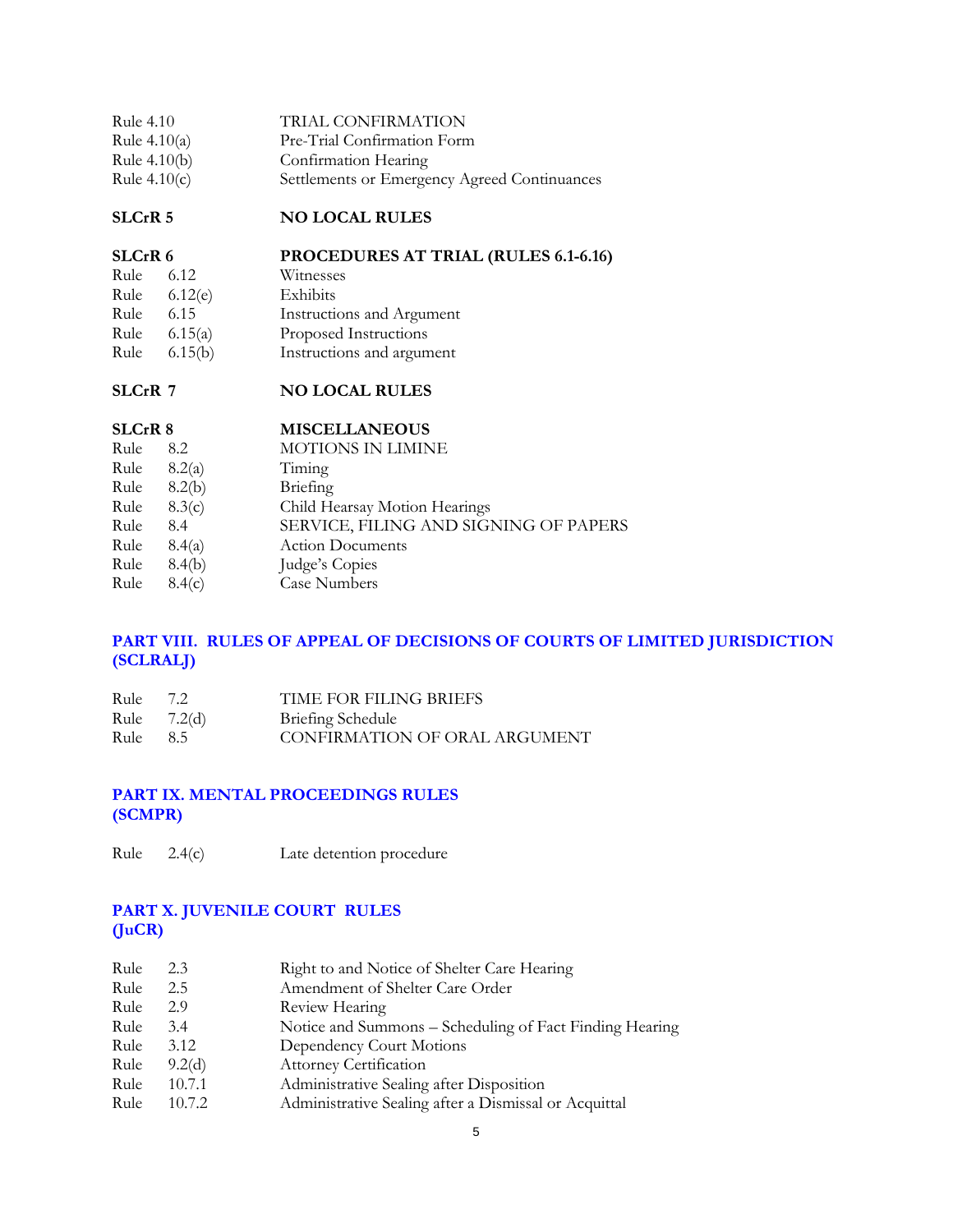Attachment A Pursuant to SCLCR Rule 8 Attachment B Pursuant to SCLCR Rule 8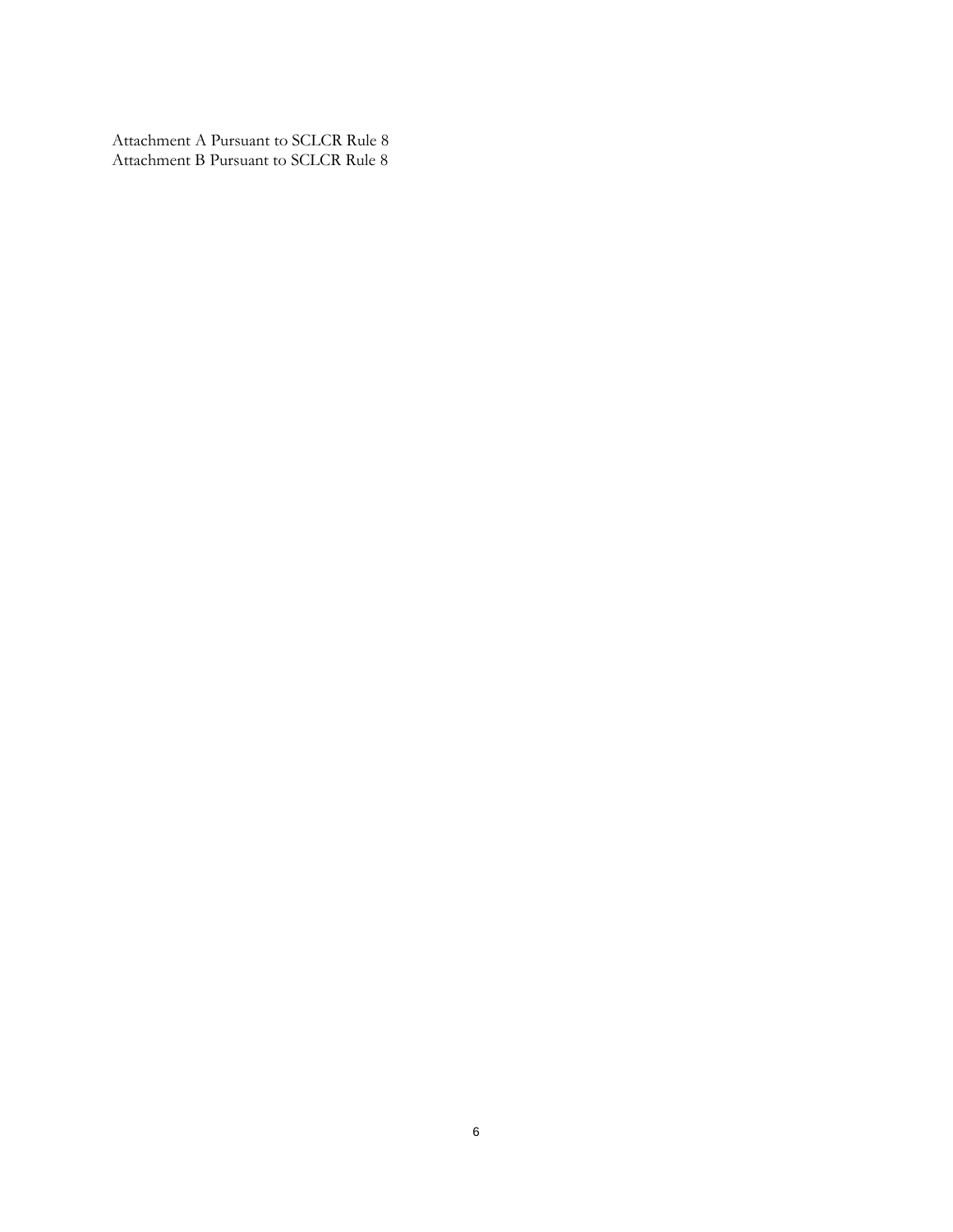# **PART I. LOCAL ADMINISTRATIVE RULES (Cite as SCLAR)**

#### <span id="page-6-0"></span>**RULE 0.1 SCOPE OF RULES**

(a) These rules shall become effective, September 1, 2021.

(b) All proceedings in Skagit County Superior Court shall be conducted in accordance with applicable statutes and Washington State Court Rules, except as modified by these Local Court Rules.

(c) Compliance with Skagit County Local Court Rules shall be mandatory, unless waived by the Court for good cause.

### **RULE 0.2 COURT ORGANIZATION**

**(a) Departments.**

| <b>Department</b> | <b>Created</b> | Judge                            | Date of<br>Qualification |
|-------------------|----------------|----------------------------------|--------------------------|
| No. 1             | 1891           | Hon. Brian Stiles                | June 2015                |
| No. 2             | 1955           | Hon. Laura R. Riquelme           | <b>July 2017</b>         |
| No. 3             | 1992           | Hon. Elizabeth Yost<br>Neidzwski | January 2021             |
| No. 4             | 2006           | Hon. Thomas Verge                | January 2021             |

**(b) Selection of Presiding Judge.** The Presiding Judge shall be the Superior Court Judge selected by a majority vote of the Skagit County Superior Court Judges. An election shall be held during the second December of the term of the current Presiding Judge. The Presiding Judge shall serve for two calendar years.

**(c) Commissioners**. Except where otherwise required by law or court rules, the terms "judge" and "court" include commissioners. Court Commissioners authorized by Article 4, Section 23 of the Constitution of the State of Washington have the power, authority and jurisdiction established by RCW 2.24.040, including the specific authorization to accept pleas in adult criminal cases in accordance with CrR 4.2. [Adopted September 1, 2009, Amended September 1, 2021]

## **RULE 0.3 SPECIAL SET HEARINGS AND COURT SCHEDULE**

**(a) Special Set Hearings.** All special set hearings shall be set through the Court Administrator's Office at (360) 416-1200 and, unless agreed upon by all parties and the Court, follow the nine (9) court day rule. [adopted September 1, 2008; amended September 1, 2009; amended September 1, 2011; amended September 1, 2016]

**(b) Court Schedule** – Rescinded [November 1, 2013] Refer to Court's website.

## **RULE 0.4 RECORDS SUBMITTED FOR IN CAMERA REVIEW**

Upon completion of in camera review of documents in a case, the documents shall be sealed by the clerk and maintained as an exhibit. The order sealing shall indicate the documents were presented to the court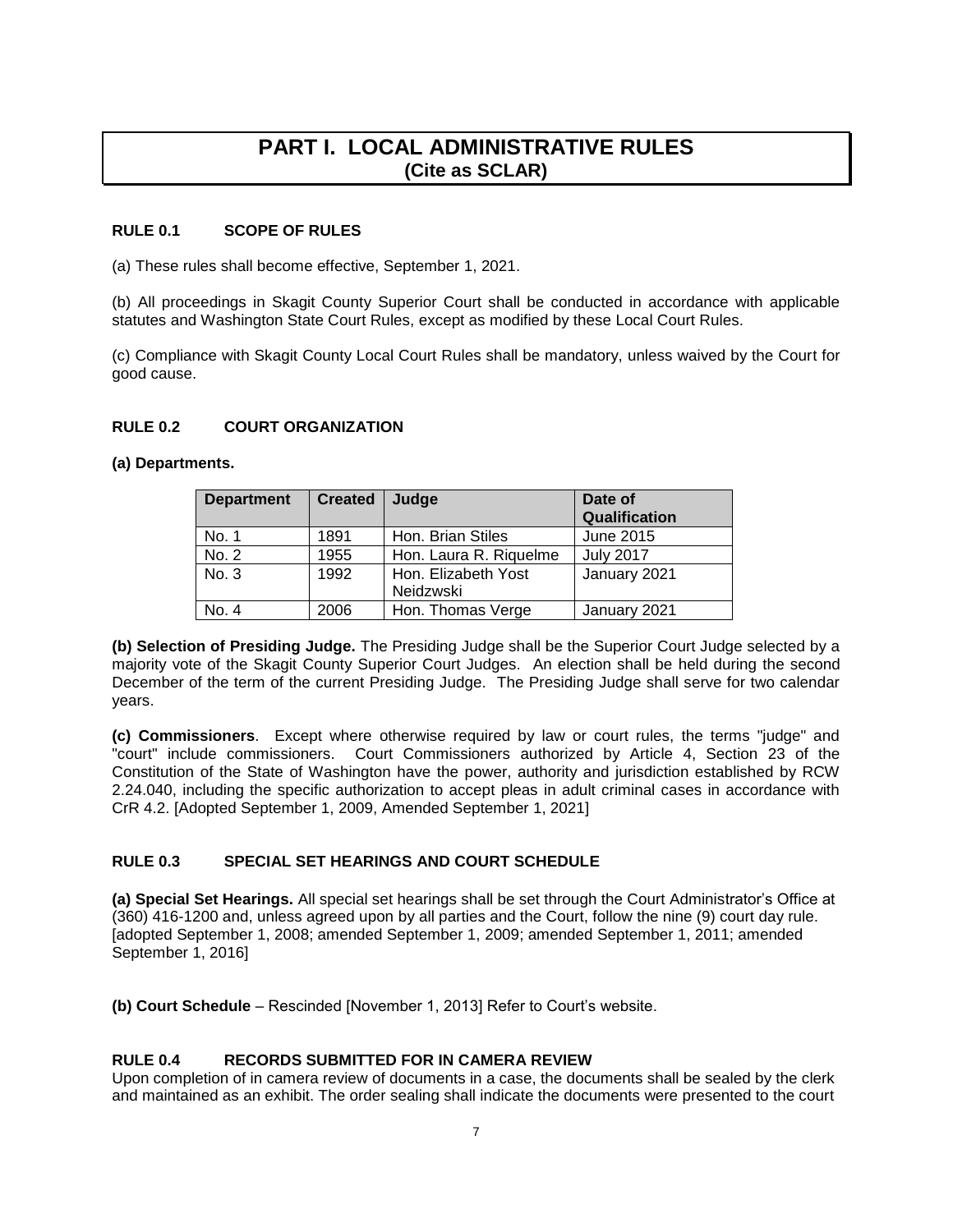<span id="page-7-0"></span>for in camera review. [Adopted September 1, 2009]

[Effective September 1, 1997; amended effective September 1, 2003; amended September 1, 2006; amended January 30, 2007; amended September 1, 2008; amended September 1, 2009]

# **PART II. LOCAL GENERAL RULES (Cite as SCLGR)**

## **RULE 8 CORRECTING OBVIOUS ERRORS**

(a) The Clerk is authorized to correct obvious errors in cause numbers and captions when the error is of a clerical nature. [Adopted September 1, 2020]

## **RULE 11 COURT INTERPRETERS**

**(a) Applicability & Purpose.** Skagit County Superior Court has adopted a Language Assistance Plan, the most current version of which can be found on the court's website: <https://www.skagitcounty.net/SuperiorCourt/>

#### **(b) Interpreter Request.**

*(1) Initial Request.* All parties with Limited English Proficiency who need an interpreter to participate in court hearings shall complete the Request for Interpreter form located on the Superior Court webpage under the Forms section, and provide the form to Court Administration five (5) days before their court hearing.

*(2) Change or Cancellation.* If someone requesting an interpreter is continuing or canceling the hearing after having made the request for an interpreter under (a) above must immediately notify Court Administration to cancel or change the date for the interpreter's appointment. [Adopted September 1, 2021]

**RULE 15 PRELIMINARY CONFIDENTIAL FILING OF REPORT**. [Rescinded November 1, 2013]

## **RULE 16 COURTROOM PHOTOGRAPHY AND RECORDING BY THE NEWS MEDIA**

**(d) Media Personnel.** All media personnel requesting to use still or video cameras shall check in first with the Judicial Assistant of the particular court room who will direct them to an area in the courtroom conducive to the needs of the court personnel, parties to the action and the media.

**(e) Media and proof of liability insurance.** [Rescinded September 2, 2014]

## **RULE 30 ELECTRONIC FILING AND SERVICE**

#### **(b) Electronic Filing Authorization, exception, service and technology equipment.**

*(4) Electronic Filing and Service.* Attorneys and self-represented litigants may electronically file (e-file) all documents using the Clerk's online e-filing system unless this rule provides otherwise.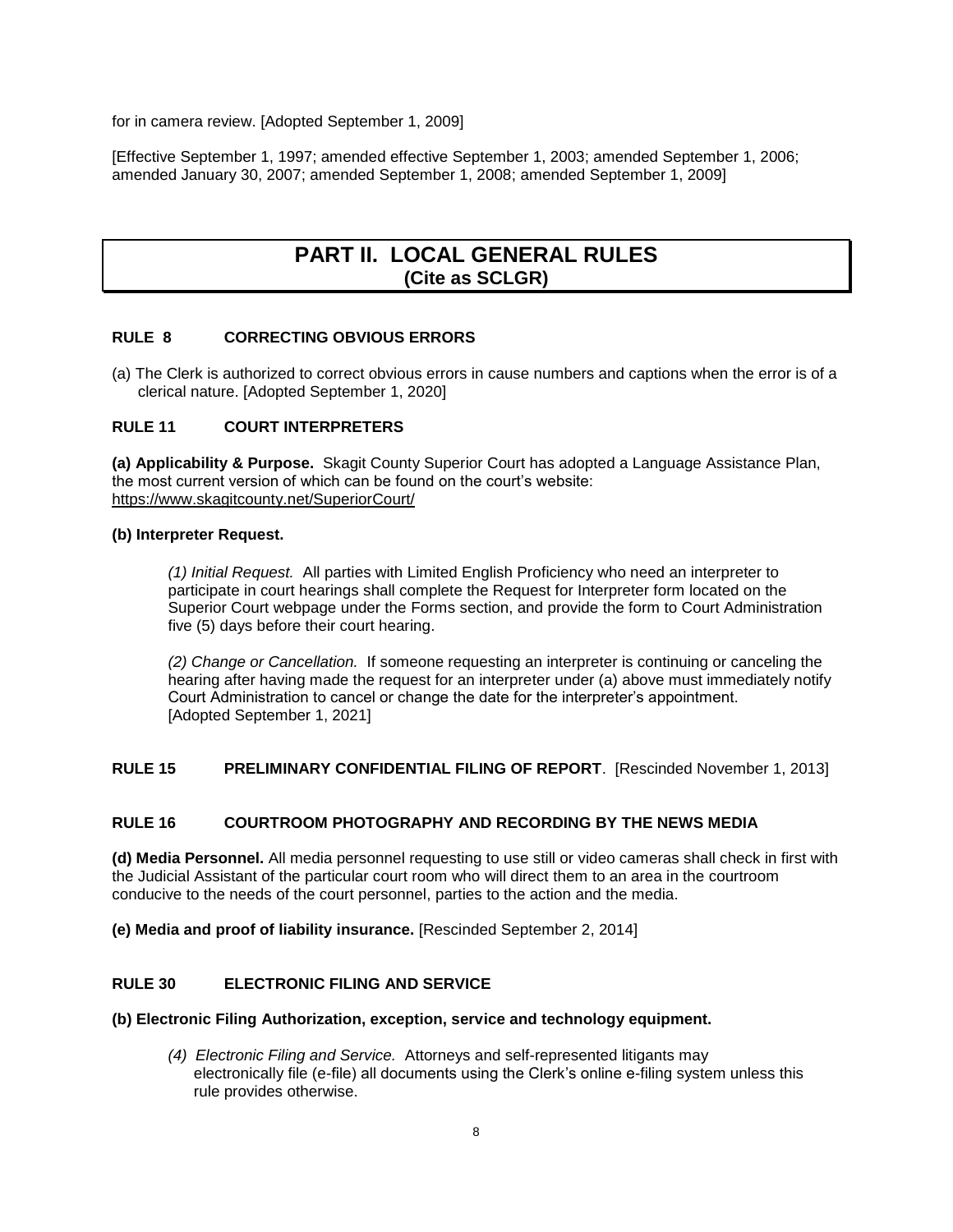(A) Documents That Shall Not Be E-Filed. The following documents must be filed in paper form and not e-filed:

(1) Certified records of proceedings for purposes of appeal;

(2) Documents of foreign governments under official seal including foreign and out of state adoption documents and judgments;

(3) Administrative Law Review (ALR) Petitions;

(4) Interpleader or Surplus Funds Petitions;

(5) Documents presented for filing during a court hearing or trial including documents submitted for in-camera review;

(6) New cases or fee-based documents filed with an Order to Waive Fees or in accordance with GR 34.

(7) Comments: Negotiable instruments, exhibits, and trial notebooks are examples of items that are not to be filed in the court file either in paper form or by e-filing.

### **RULE 31 PERSONAL IDENTIFIERS-CHILDREN**

**(a) Complete names of children, sealed case types.** The complete names of children shall be used in cases that are deemed confidential pursuant to state or federal statutes, including cases filed pursuant to Title 13 RCW (excluding offender cases); Chapter 4.24 RCW, Chapter 26.33 (Adoption) and Chapter 71.34 (Mental Health Services for Minors).

**(b) Confidential Information Form.** The complete names of children and other identifiers shall be included in the Confidential Information Form or similar document for cases filed under Title 26.

**(c) Domestic Relations Orders.** Court orders concerning the financial support or the custody or residential schedule of a child (including temporary and permanent parenting plans and similar documents) and orders establishing or disestablishing paternity shall include the full name of the child. The date of birth of a child shall be included in court records only as authorized by GR 22.

**(d) Child who is alleged to be a victim of a crime.** The complete name of a child who is alleged to be a victim of a crime may be included on subpoenas and in jury instructions. Nothing in this rule requires that subpoenas be routinely filed in the court file.

**(e) Child who is charged with a crime.** The complete name of a child charged with a crime shall be included in any indictment or information filed with the court pursuant to CrR 2.1 or JuCR 7.2, as part of an affidavit or declaration of probable cause or for any other purpose deemed necessary for the prosecution or defense of the criminal or juvenile offender matter.

**(f) Orders issued for the protection of a child.** If a child is a person protected by a criminal no contact order issued pursuant to 10.99 RCW, an anti-harassment order issued pursuant to 10.14 RCW, an order of protection issued pursuant to 26.50 RCW or a restraining order or order of protection issued pursuant to 26.09 RCW, 26.10 RCW, 26.26 RCW, RCW 26.52.020, or any other court order entered for the protection of the child, the child's full name and other identifiers shall be included on petitions and orders as necessary for entry of the order into the Judicial Information System (JIS) and/or the Washington Crime Information Center (WACIC).

**(g) Restricted access to a child.** If access to a child is restricted pursuant to CrR 3.2(d) (1), the court may include the full name of the child on the order, if deemed necessary for effective enforcement of the order.

**(h) Orders restraining child from contacting or harassing others.** Whenever a child is named as a respondent in an order listed in (3) above, the child's full name and other personal identifiers shall be included on the petition and order as necessary for entry of the order in the Judicial Information System (JIS) and/or the Washington Crime Information Center (WACIC).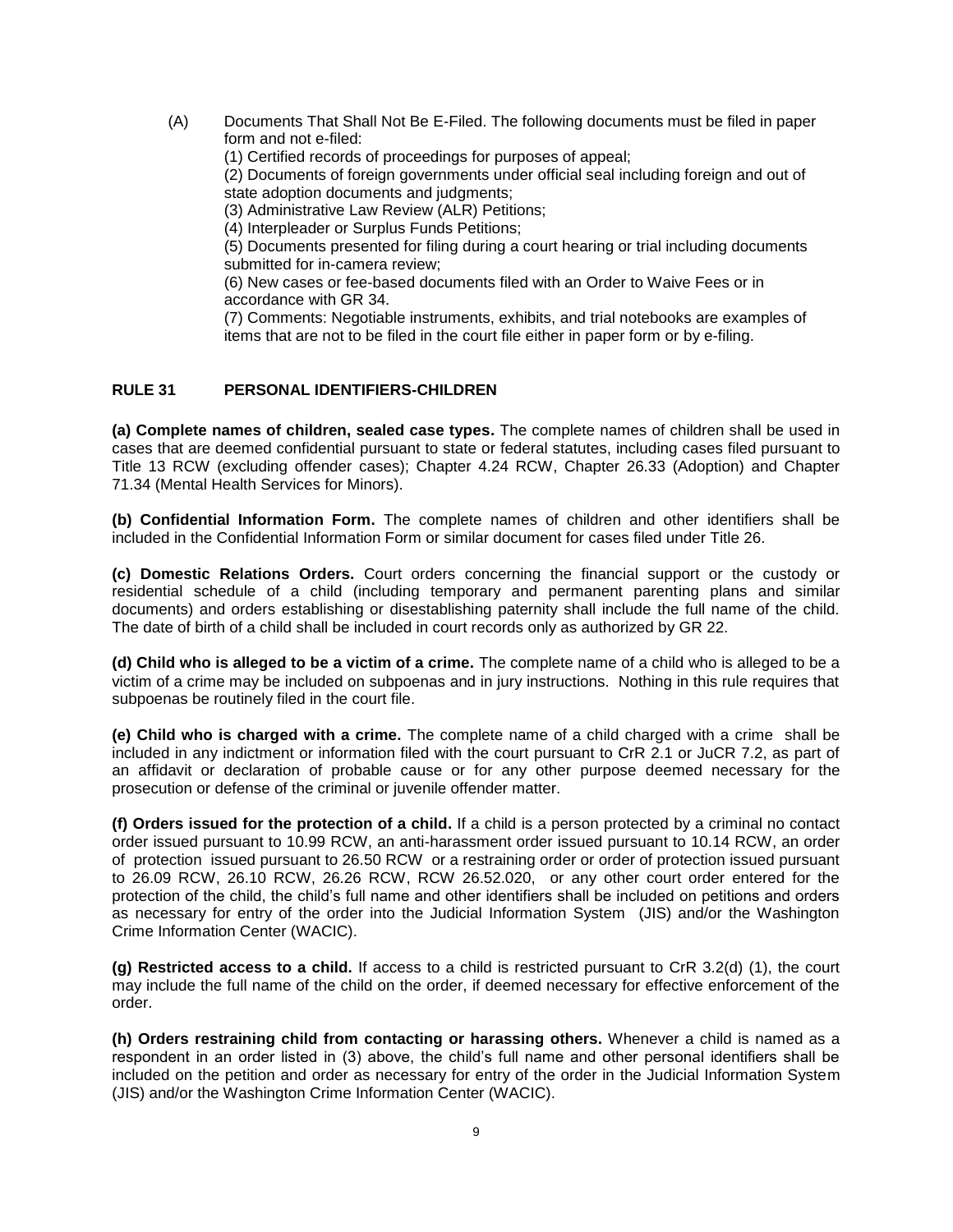<span id="page-9-0"></span>**(i) General authority.** Nothing in this rule shall prohibit a court from authorizing the use of a child's full name or date of birth when necessary for the orderly administration of justice, consistent with the requirements of GR 22. [Effective September 1, 2005]

### **RULE 33 REQUESTS FOR ACCOMODATION BY PERSONS WITH DISABILITIES**

#### **(b) Process for Requesting Accommodation**

(1) *Requests*. Individuals who have a disability and need assistance in order to fully and equally participate in Court hearings should promptly contact Superior Court Administration at (360) 416- 1200 and follow the instructions provided by that office. Applicants should request the accommodation that will allow them to best participate in court programs, services, or activities. A reasonable accommodation could be, but is not limited to, an interpreter, a sign language interpreter; large print or high contrast documents and forms; hearings held by teleconference; extended time for hearings and recesses; or assistive listening and seeing devices; personal assistance or someone who can help present the case or claim to the Court.

# **PART III. LOCAL CIVIL RULES (Cite as SCLCR)**

## **1. INTRODUCTORY (Rules 1-2A)**  [Reserved]

# **2. COMMENCEMENT OF ACTION; SERVICE OF PROCESS, PLEADINGS, MOTIONS AND ORDERS (Rules 3-6)**

## **RULE 3 PETITION TO RESTORE FIREARMS**

(a) Petitions to restore firearm rights shall be brought:

- (1) in the underlying criminal or juvenile offender case that resulted in loss of firearm rights; or
- (2) under a civil cause number pursuant to the civil rules.

(b) Petitions for restoration of firearm rights based upon a mental health proceeding shall bear the burdens provided by statute, RCW 9.41.047, and shall constitute a waiver of privilege to mental health information to the extent necessary for the Court to address the petition. Any information received pursuant to such waiver shall not be disclosed to others, except to the extent necessary to address the petition.

(c) A party filing a petition to restore firearms rights must serve the Skagit County Prosecutor, or his or her designee, at least 14 days before the scheduled hearing date. A petition that is not filed within the requirements of this rule will not be heard on the date noted for hearing.

(d) Service on the county prosecutor or his or her designee shall be made by

- (1) hand delivering a copy to the office of the prosecuting attorney and leaving it with the
- prosecutor, a deputy prosecutor, or staff employed by the prosecutor's office or
- (2) by mail. If service is by mail the provisions of  $CR5$  (b) $(2)(A)$ &(B) shall apply.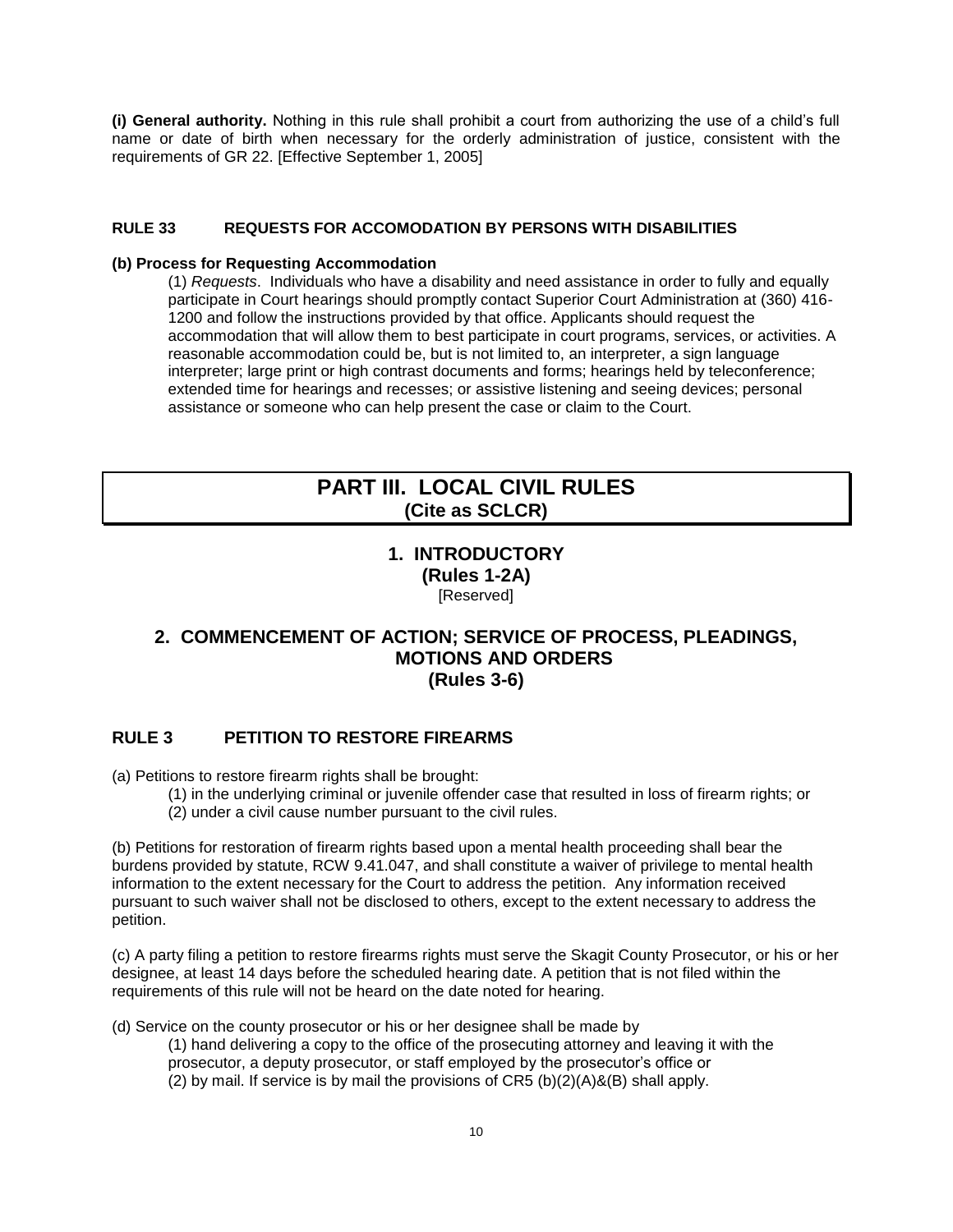(e) The prosecutor may file a response to the petition to restore firearms rights. Any response in opposition to the petition must be filed and served at least three days before the scheduled hearing date.

[Adopted September 1, 2021]

### **RULE 6 TIME**

#### **(d) For Motions**

*(1) Notes for Motion Calendar.*Notes for the Motion Calendar shall be filed with the clerk of the court and served on all parties at least nine (9) court days before the hearing. All Notes for the Motion Calendar must comply with SCLCR 84.

(2) *Timing for Service of Motions, Responses, Replies and Proposed Orders.* Other than as indicated in SCLCRs 56 and 57, the below timing rules apply.

(i) *Motions*. Motions shall be filed and served upon all parties at least nine (9) court days before the hearing. When a motion is supported by affidavit or other documents, the affidavit and other documents shall be served with the motion.

(ii) *Responses.* Responses shall be filed and served on all parties at least four (4) court days before hearing. Affidavits and other supporting documents shall be served with the Response.

(iii) *Replies*. Replies shall be filed and served on all parties at least two (2) court days before hearing. Affidavits and other supporting documents shall be served with the Reply.

(iv) *Proposed Orders*. A proposed order, which the Court may adopt, modify, or reject consistent with the decision of the Court, shall be provided pursuant to SCLCR 7(e)(3). [Amended March 1, 2013; amended June 1, 2013; amended September 1, 2021]

(A) *Originals of Proposed Orders*. [Rescinded September 1, 2021]

## **3. PLEADINGS AND MOTIONS (Rules 7-16)**

## **RULE 7. PLEADINGS ALLOWED; FORM OF MOTIONS; MOTIONS PRACTICE**

#### **(b) Motions and Other Papers**

 $(1)-(4)$  [Reserved]

5) *Remote Argument.* Oral argument on civil motions, including family law motions, may be heard remotely provided that the attorney or unrepresented party has clear audio and video. Information about connecting remotely is posted on the Court's website in the Daily Court Schedule: [www.skagitcounty.net/Departments/SuperiorCourt](http://www.skagitcounty.net/Departments/SuperiorCourt)

(6) *Remote Testimony.* Remote testimony is allowed only with prior Court approval. Due to reliance on testimony, the following calendars are presumed to take place with parties appearing in person: fact findings, shelter cares, protection orders, and trials. If remote testimony is permitted by the Court, such testimony shall take place with clear audio and video.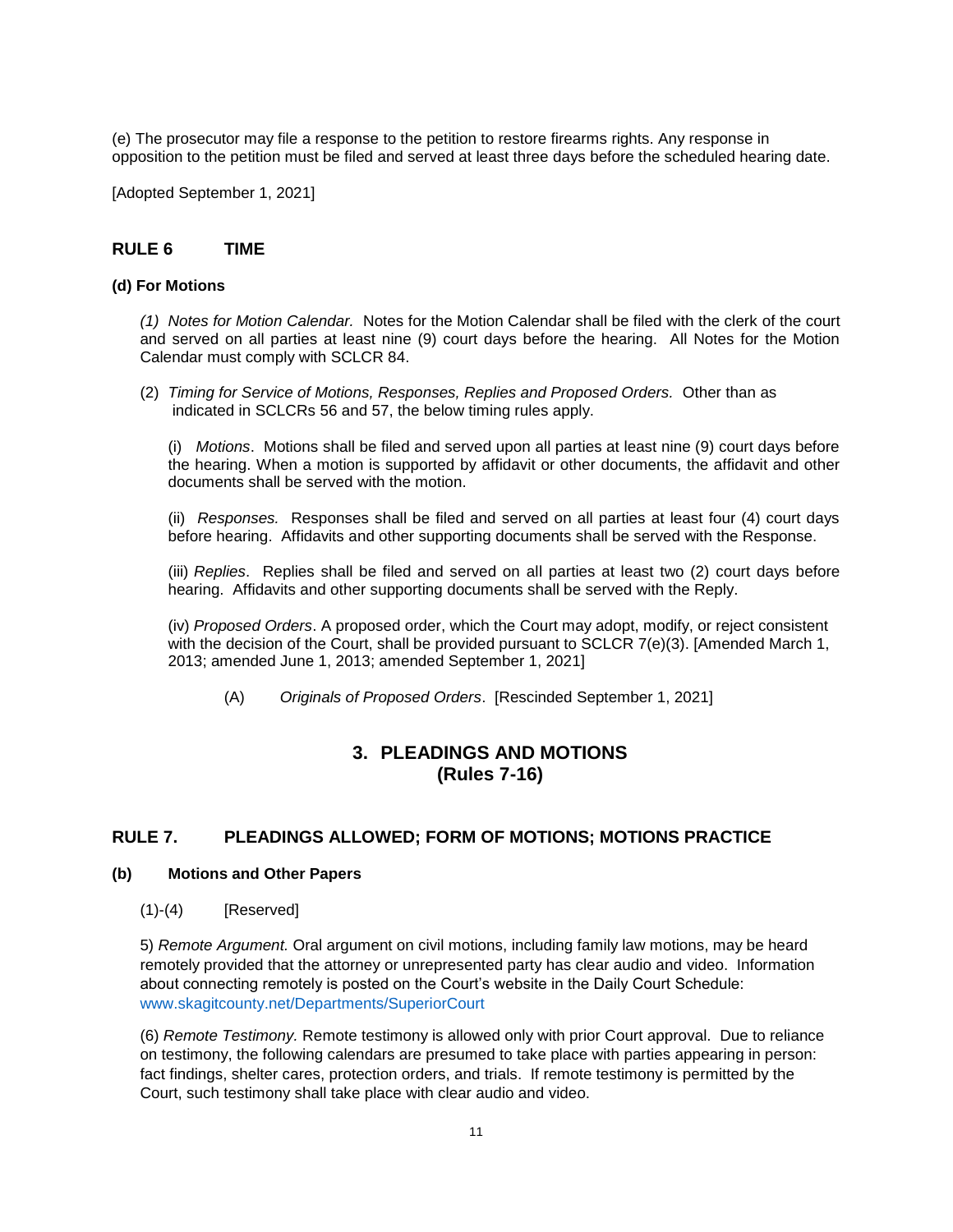(7) *Remote Appearances.* The rules of courtroom decorum continue to apply to anyone appearing remotely, including the public. This includes refraining from interrupting others, engaging in lewd or inappropriate behavior, or otherwise disrupting the proceedings. All parties are expected to wear courtroom attire when appearing remotely.

[Amended September 1, 2011; amended March 1, 2012; amended March 1, 2013; amended June 1, 2013; amended September 2, 2014; amended September 1, 2021]

## **(c)-(d) [Reserved]**

### **(e) Motions Practice**

(1) *Setting of Motion*. Motions under CR 56 and CR 57, and other motions that may be dispositive to the outcome of the matter, including but not limited to, motions made under CR 12(b)(1-7) at least in part and 12(c) shall be placed on the Dispositive Motion calendar and confirmed by 4:00 p.m. four (4) court days before the scheduled hearing pursuant to the procedure set forth in SCLCR 56/57. Any motion on the Dispositive Motion calendar that is not confirmed in accordance with this rule will be stricken. All other civil motions shall be placed on the Civil Motions calendar. [Amended March 1, 2013; amended June 1, 2013; amended January 1, 2014; amended September 1, 2015; amended September 1, 2021]

(2) *Length of Argument*. Each party is confined to ten (10) minutes of argument on all motions other than dispositive motions. In the case that the parties anticipate argument longer than ten (10) minutes for each party, parties should inform the Judicial Assistant at the earliest convenience as the court may decide to move the motion to be heard at the end of the given calendar or prior to the scheduled hearing or request that it be special set pursuant to SCLAR 0.3(b). [Amended September 1, 2009]

(3) *Proposed Orders*. Proposed orders, except for the ex parte calendar, shall be submitted to Court Administration at least two (2) court days prior to the scheduled hearing either by delivering a hard copy or email.

(i) Hard Copies. When delivering in person or by mail. The submitting party shall attach a cover sheet to the order including the date and time of the scheduled hearing and the name of the party proposing the order.

(ii) Email. Emailed submission of proposed orders must be sent to [proposedorders@co.skagit.wa.us](mailto:proposedorders@co.skagit.wa.us) The attached proposed order shall bear the name of the case and the cause number. The subject line of the email shall include the case name, cause number, and date and time of the hearing. The email shall also indicate the name of the party submitting the proposed order.

(iii) Ex Parte Orders. Proposed orders for the ex parte calendar shall be filed with the Skagit County Clerk's Office according to their procedures and not sent to the proposed orders email address.

#### [Amended September 1, 2021]

(4) *Judge's Copies*. Judge's copies of pertinent filings are required for documents being filed within four (4) court days of the hearing addressed in said filings. Judge's copies of all affidavits, declarations, briefs, and legal memoranda meeting this criteria shall be delivered to Court Administration. The date and time of the scheduled hearing shall be listed on the upper right corner of the first page. Other than filings related to motions on the Dispositive Motion calendar, pre-assigned cases or special set hearings, Court Administration will not accept judge's copies for documents filed more than four court days before the motion in question. [Amended, September 1, 2020; Amended September 1, 2021]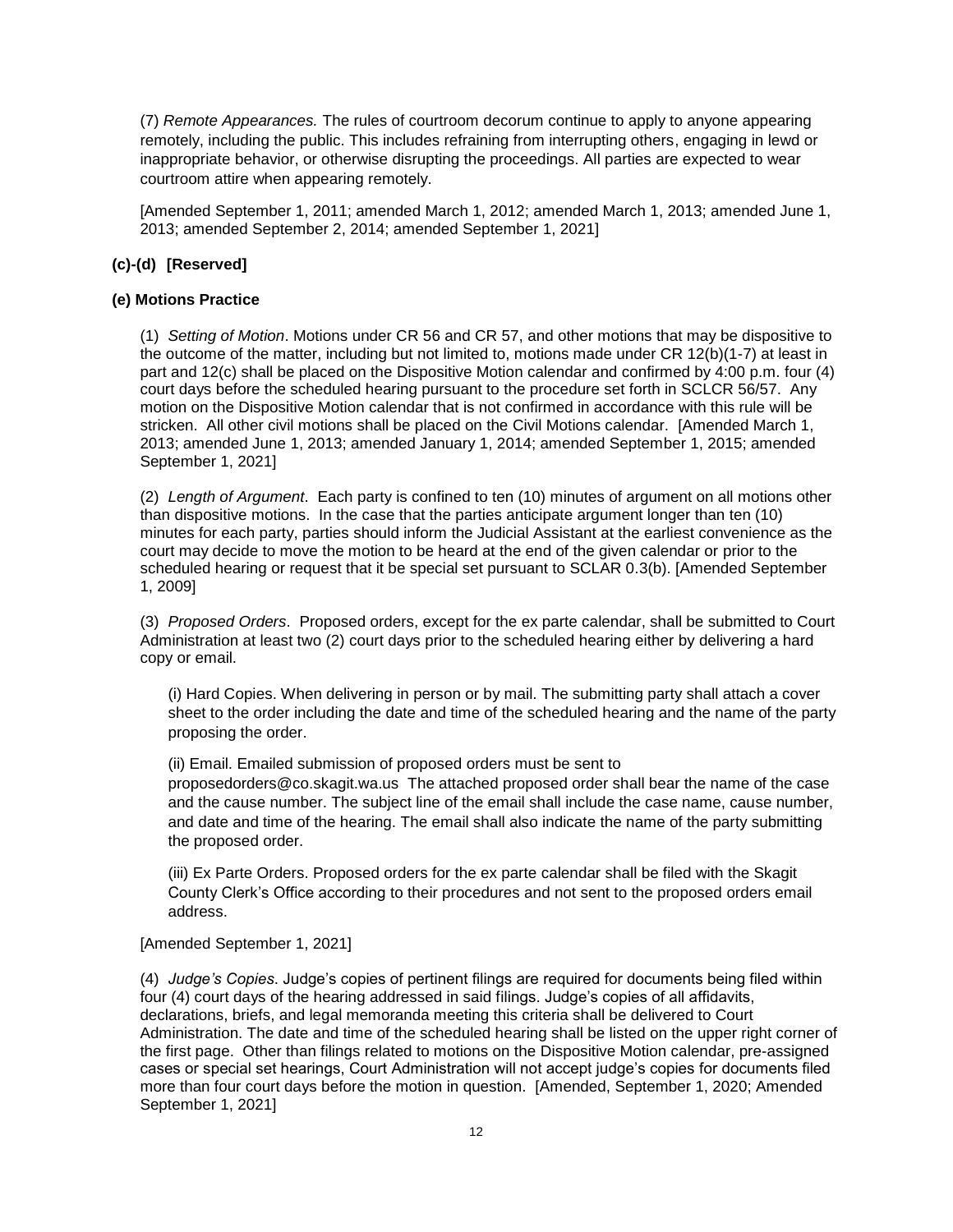(5) *Failure to Appear for Motion*. If the noting party fails to appear for a hearing on a motion, and the opposing party appears, the motion will be denied. If the moving party appears and the opposing party fails to appear, the relief requested will be granted, if warranted. If neither appear, the motion will be passed. In this event, the moving party may later apply, ex parte, for the relief requested, upon satisfying the Court by clerk's notes, or any other satisfactory evidence, of lack of opposition to the motion.

**(f) Ex Parte Practice.** Ex- Parte matters shall be delivered to the Clerk's Office, with the appropriate ex parte fee. Ex Parte matters requiring personal presentation may be presented at the beginning of any Motion Calendar or at 1:15 p.m. each day, provided the appropriate court file is available or made available to the court by the attorney presenting the motion. This is NOT an argument calendar. A paralegal working in an attorney's office, or employee working in an attorney's office may present orders on the ex parte calendar, if signed by the supervising attorney. See SCLSPR 94.04.2(k) and SCLSPR 98.16.2 for dissolution and probate matters that may be presented ex parte. [Amended September 1, 2019]

**(g) Motions in Limine**. All motions in limine shall be heard by the trial judge prior to trial. If a lengthy hearing is anticipated, a special set shall be requested from court administration pursuant to SCLAR 0.3(a).

[Adopted September 1, 2009]

## **RULE 8 UNLAWFUL DETAINER ACTIONS**

(a) Complaints for writs of restitution, money judgments, and other orders in residential, post-foreclosure, and manufactured and mobile home unlawful detainer actions will be granted only under the following conditions:

(1) Owners or lessors of real property, or any duly appointed attorney in fact, may properly be a plaintiff in an unlawful detainer action. All complaints must include the following:

(i) A copy of the rental agreement or lease upon which the tenancy is based, if any, shall be filed with the complaint. A complaint that involves a month-to-month tenancy that is the result of a conversion from a lease shall include a copy of the underlying lease.

(ii) Plaintiff owners of the real property must state ownership in the complaint and if the tenants participate in federal housing assistance programs or if the real property has a federally backed mortgage.

(iii) Plaintiff lessors and sublessors must state their status as lessor or sublessor in their complaint.

(iv) Duly appointed attorneys-in-fact of the property owners must state their status in the complaint and must file with the complaint a copy of the power of attorney so designating them.

(v) If the action is brought under the Residential Landlord Tenant Act and is based upon any reason other than exclusively nonpayment of rent, the plaintiff shall specifically plead the just cause exception under RCW 59.18 et. seq. to ending a residential tenancy and shall state with specificity the facts supporting such exception.

(vi) If the action is based upon a facility rules violation, a copy of the rules shall be attached.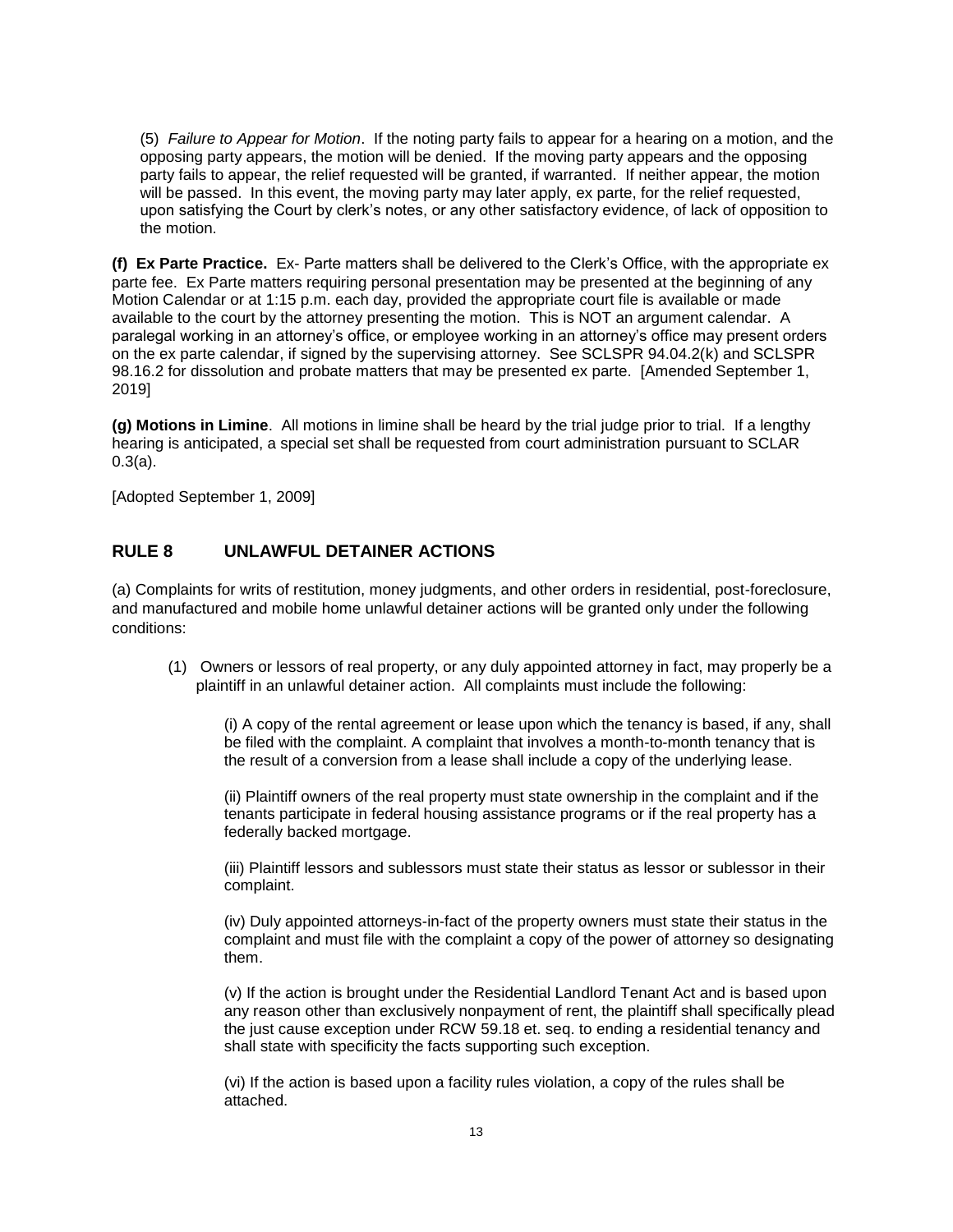(vii) If the property or housing unit is federally, state or tribally subsidized in any manner (including but not limited to Section 8 housing, Public Housing, Rural Development housing, or Low Income Tax Credit Program) the name of the program and nature of the subsidy shall be included in the complaint.

(viii) A certification that the plaintiff notified Skagit Legal Aid and the approved dispute resolution center prior to the filing of this action in the form of Attachment B which is attached to this rule.

(ix) A copy of the notices required under RCW 59.12, et seq. and any notice required pursuant to any standing order of this Court and proof of service or mailing of the aforementioned notices.

(2) A plaintiff seeking a writ of restitution must either schedule the matter for trial or schedule a Show Cause Hearing on the issuance of the writ, with proper notice to the defendant of the hearing and notice that failure to attend may result in a default judgment and writ of restitution.

Notice of the hearing must be by an Order to Show Cause which may be served with the Summons and Complaint or at any time thereafter. The Order to Show Cause must include information about how tenants can access remote proceedings in accordance with Local Rule  $7(b)$ .

The Plaintiff shall attach to all Orders to Show Cause issued in all residential, postforeclosure and manufactured and mobile home unlawful detainer actions the following in English and Spanish:

(i) IMPORTANT NOTICE TO TENANTS CONCERNING SCHEDULED COURT HEARING TO SHOW CAUSE AND HOW TO ACCESS LEGAL ASSISTANCE AND VIRTUAL PROCEEDINGS, which is attached to this rule and incorporated herein as Attachment A, and

(ii) Request for Interpreter Services form as maintained and updated by the Court Administrator's office.

The Court will not issue an order of default or an order for writ of restitution until the hearing has occurred. A properly served defendant's failure to appear at the show cause hearing will be treated as a default.

(3) A plaintiff seeking the entry of a writ of restitution in any residential post-foreclosure, manufactured or mobile home unlawful detainer action shall cause to be served with the Order to Show Cause a copy of Attachment A which is attached to this rule.

(b) The following procedure shall be followed during the Unlawful Detainer calendar:

- (1) At the commencement of each unlawful detainer court calendar a representative of a Qualified Legal Services Provider shall be permitted to announce to the parties present either in person or virtually the availability of free legal services for those who desire legal assistance and who financially qualify.
- (2) The Court will, at the commencement of the hearing, advise the parties that the defendant may seek a continuance of the hearing to a later date if the defendant wishes to seek an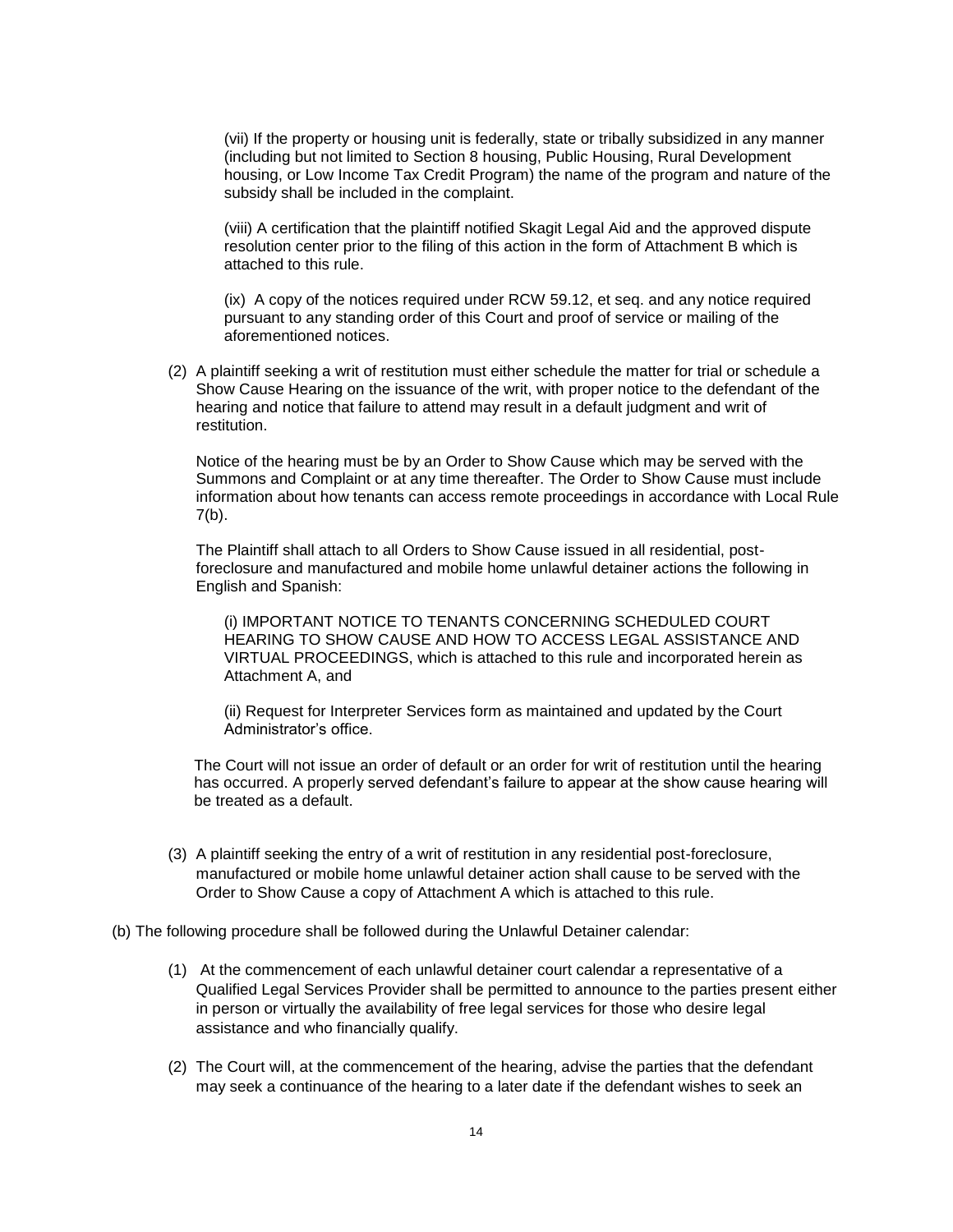attorney to represent them or if they need more time for some other valid reason. The defendant must exercise this option at the very start of the hearing.

- (3) The Court will continue the hearing for any defendant who indicates to the court the desire to consult with an attorney associated with the Qualified Legal Services Provider. Plaintiff's counsel is encouraged to meet with and negotiate resolution of matters.
- (4) The court shall consider the tenant's circumstances, including decreased income or increased expenses, and the best repayment plan terms offered during any unlawful detainer proceeding.

# **ATTACHMENT A**

#### **IMPORTANT NOTICE TO TENANTS CONCERNING SCHEDULED COURT HEARING TO SHOW CAUSE**

#### **This notice contains legal rights that you have under the law and Skagit County Superior Court Local Rules.**

- If you do not participate in your Show Cause hearing, the Sheriff could evict you.
- State law provides you the right to legal representation. The court may be able to appoint a lawyer to represent you without cost to you if you are a qualifying low-income renter.
- You have the right to appear at the Show Cause hearing and present your side to the Court either in person or virtually in accordance with this Court's Local Rules.
- Your landlord is required to give you this addendum if they give you an "Order to Show Cause."

#### **Remote Appearance**

You may appear remotely if you have a clear audio and video connection. Information about connecting remotely is posted on the Court's website in the Daily Court Schedule:

#### [www.skagitcounty.net/Departments/SuperiorCourt](http://www.skagitcounty.net/Departments/SuperiorCourt)

The rules of courtroom decorum continue to apply to anyone appearing remotely, including the public. All parties are expected to wear courtroom appropriate attire when appearing remotely.

#### **Legal Help**

### **State law provides you the right to legal representation. If you qualify, the court may be able to appoint a lawyer to represent you at no cost to you.**  If you believe you qualify and would like an attorney appointed to represent you,

Contact the Eviction Defense Screening Line by phone at 855-657-8387 or apply online at https://nwjustice.org/apply-online

For additional resources, please call the CLEAR Advice and Referral line at **1-888-201-1014** weekdays between 9:15 a.m.-12:15 p.m.or the CLEAR Senior line at **1-888-381-7111** for seniors age 60 and up. You will be screened for eligibility. Legal representation is not guaranteed.

Any person should qualify who, at any stage of a court proceeding, either

- (a) Receives one of the following types of public assistance:
	- Temporary assistance for needy families,
	- aged, blind, or disabled assistance benefits,
	- medical care services under RCW 74.09.035,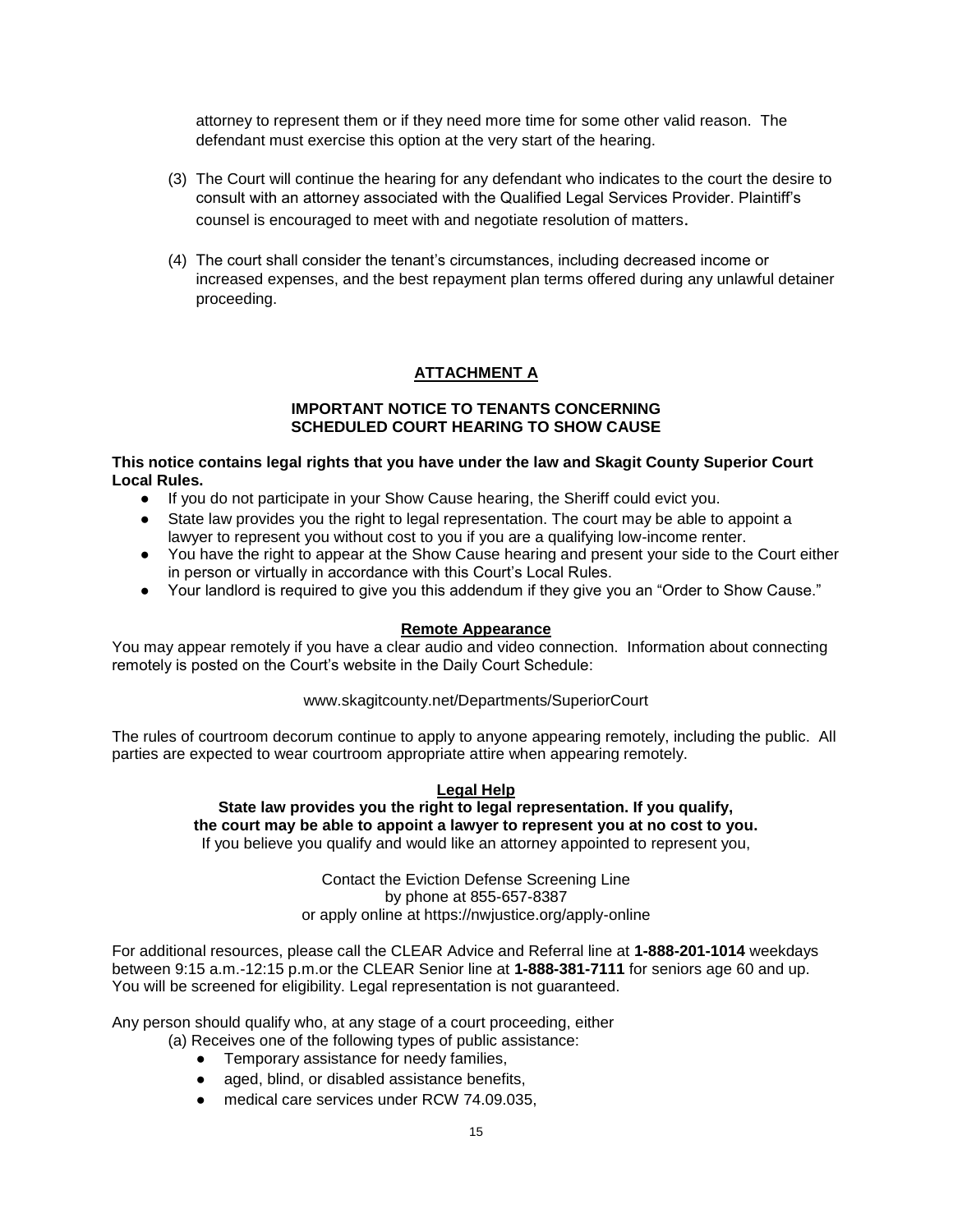- pregnant women assistance benefits,
- poverty-related veterans' benefits,
- food stamps or food stamp benefits transferred electronically,
- refugee resettlement benefits,
- medicaid, or
- supplemental security income;

or

(b) Receives an annual income, after taxes, of 200 percent or less of the current federally established poverty level.

If you are unable to contact CLEAR, you may contact Skagit Legal Aid's Housing Justice Project at (360) 230-8100. The clinic operates either in person or virtually during each court unlawful detainer calendars.

You may also visit WashingtonLawHelp.org for information on landlord/tenant law.

### **Individuals with Disabilities or Limited English Proficiency**

If you have a disability or do not primarily speak English and need assistance in order to fully participate in your Show Cause hearing, you should promptly contact the Superior Court Administrator's office and follow the provided instructions by calling (360) 416-1200 or in-person at the Court Administrator's office (2nd floor courthouse), and then follow the provided instructions.

Applicants should request the accommodation that will allow them to best participate in court programs, services, or activities. A reasonable accommodation could be, but is not limited to:

- an interpreter,
- a sign language interpreter;
- large print or high contrast documents and forms;
- hearings held by teleconference;
- extended time for hearings and recesses; or
- assistive listening and seeing devices;
- personal assistance or someone who can help present the case or claim to the Court.

All parties with Limited English Proficiency who need an interpreter to participate in court hearings must submit the attached Request for Interpreter form to Superior Court Administration at the earliest opportunity.

## **ATTACHMENT B**

#### **Certification of Property Owner, Landlord, or Counsel**

I certify and declare under penalty of perjury under the laws of the State of Washington that on

\_\_\_\_\_\_\_\_\_\_\_\_\_\_\_\_(the date prior to filing), I e-mailed/mailed notice of my intent to file a Complaint in

Unlawful Detainer against Tenant \_\_\_\_\_\_\_\_\_\_\_\_\_\_\_\_\_\_\_\_\_\_\_\_\_\_ (insert Tenant's name) along with the

Tenant's last known contact information (i.e. address(es), telephone number(s) and e-mail(s), and

preferred communication language) to the approved dispute resolution center and Skagit Legal Aid.

[Adopted September 1, 2020; Amended September 1, 2021]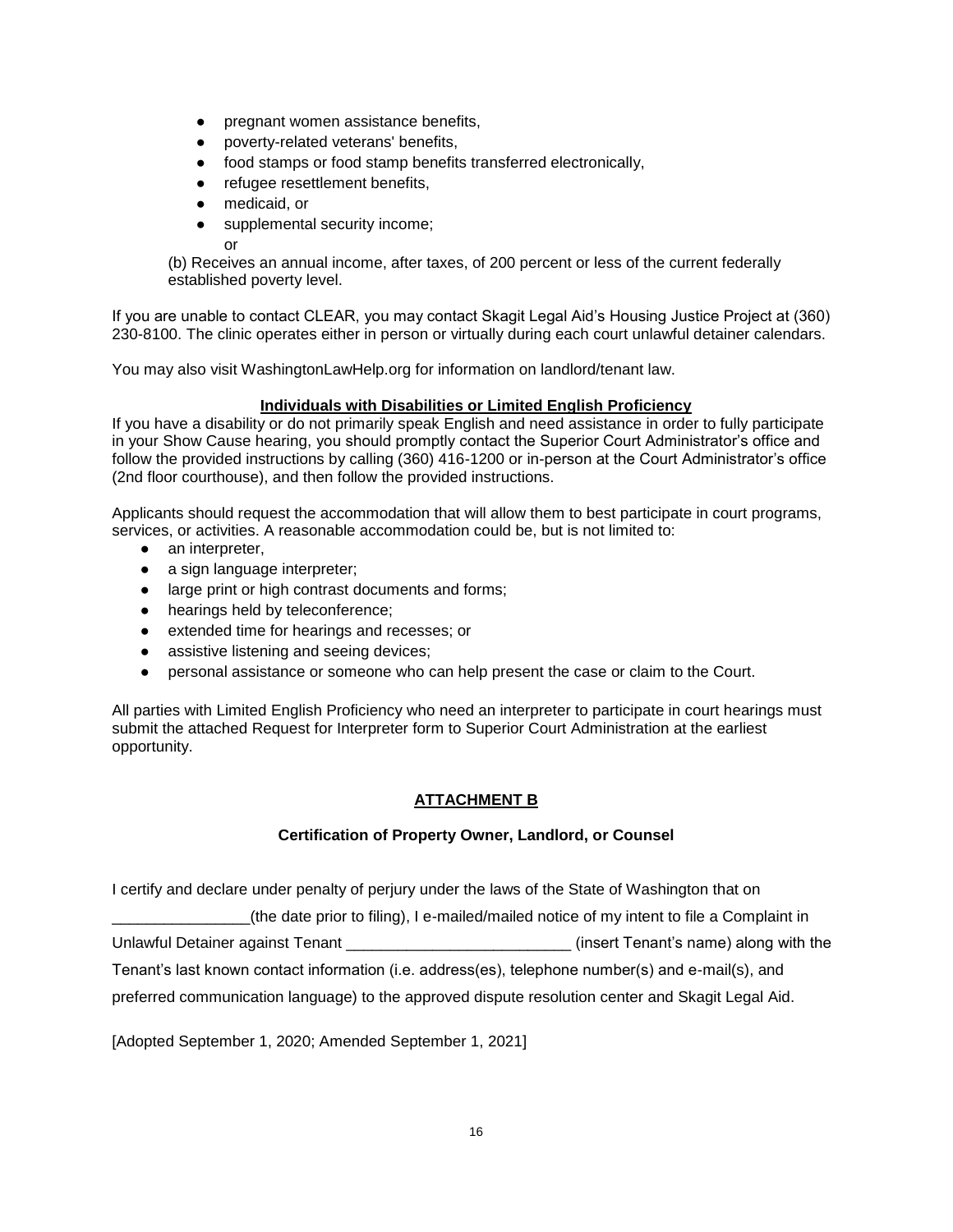## **RULE 9 LAND AND REGISTRATION ACT PETITIONS (RCW 65.12)**

(a) Any application for Land Registration under RCW 65.12 shall contain the following notice in the heading:

#### LAND REGISTRATION ACT APPLICATION. CLERK'S ACTION REQUIRED

(b) On the occasion of a Land Registration Act under RCW 65.12 being filed with the clerk, the clerk will forward said application and accompanying documents to the Presiding Judge. The Presiding Judge will review said documents to ensure that they are complete and in compliance with RCW 65.12. If they are complete and in compliance, the court shall so note on the application and return them to the Clerk for further processing.

(c)No bond shall be required of the county auditor with respect to his or her performance of duties as registrar of titles provided that said auditor is insured against errors and omissions in connection with performance of his or her duties as auditor/registrar of titles in a sum no less than one hundred thousand dollars. In the event the county auditor is not so insured, then, in that event, the county auditor must obtain a bond in a sum no less than one hundred thousand dollars conditioned for the faithful discharge of those duties identified in RCW 65.12.055.

(d) Upon determining that an application for Land Registration forwarded to the Presiding Judge is complete and in compliance with RCW 65.12, the Presiding Judge will appoint an Examiner of Titles as required by RCW 65.12.090. The Examiner of Titles shall be appointed with reference to the specific case for which the Presiding Judge has appointed the examiner. In appointing said examiner, the Presiding Judge shall take into consideration the apparent complexity of the condition of title as revealed by the abstract of title filed with the petition as required by RCW 65.12.085. No bond shall be required of the examiner appointee provided said examiner is insured against malpractice in connection with the performance of duties required as examiner of titles in a sum no less than five hundred thousand dollars. In the event the examiner appointee is not so insured, he or she must obtain a bond in a sum no less than five hundred thousand dollars conditioned on faithful performance of his or her duties as Examiner of Titles. The examiner appointee shall provide proof of such insurance or a copy of said bond prior to commencing his or her duties under the appointment provided for herein.

(e) The costs and compensation of the Examiner of Titles shall be borne by the applicant for land registration. Upon appointment, the examiner appointee shall estimate the anticipated costs and compensation in connection with his or her duties herein based upon an estimate of hours to complete the Examination and the hourly compensation of attorneys of the examiner appointee's level of experience commonly charged in Skagit County. After review and approval by the Presiding Judge, the Court Administrator shall advise the applicant to deposit the estimated amount of anticipated costs and compensation into the registry of the court. The Examiner shall not be required to commence his or her duties as examiner until he or she is notified by the administrator that said funds have been so deposited. The disbursement of said funds to the Examiner shall be made from time to time upon request of the Examiner of Titles, provided that the applicant shall receive notice of the requested disbursement no less than ten days prior to approval by the Presiding Judge. In the event the applicant makes timely objection to the requested disbursement, the Presiding Judge shall promptly convene a hearing with notice to both the applicant and the Examiner to determine whether a disbursement in a sum determined by the court should be ordered.

(f) Entry of Judgments by default may be granted in the manner specified in RCW 65.12.155. If any named defendant responds to the summons, then any party may bring a motion before the civil motions judge for hearing pursuant to RCW 65.12.160. Said motions shall be scheduled on the Court's summary judgment calendar. If, in the determination of the civil motions judge, the matter should be set for a trial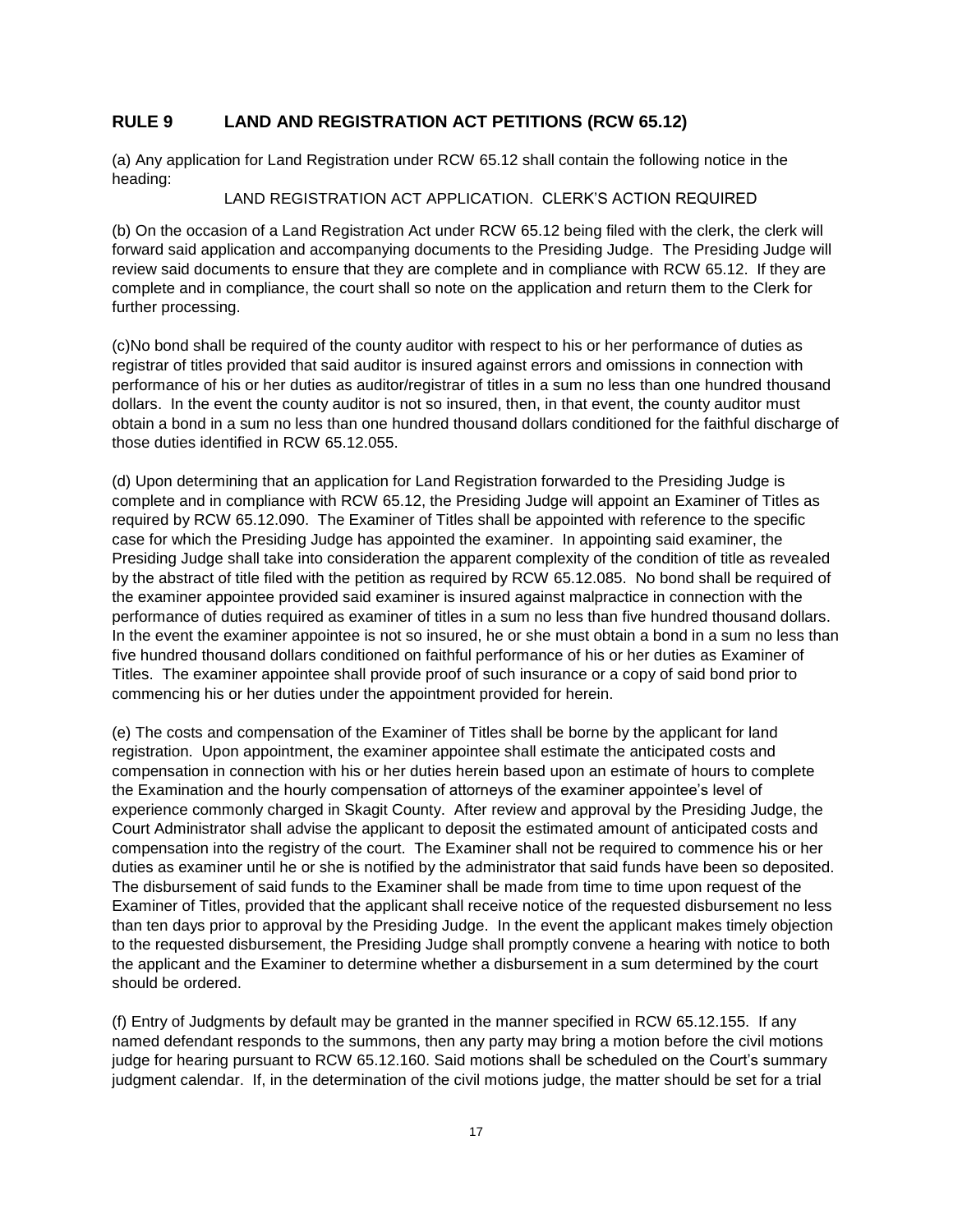or evidentiary hearing, the civil motions judge shall set the matter to an available date on the Court's trial calendar.

(g) The Examiner of Title shall not serve as a referee as permitted under RCW 65.12.160. The Examiner's duties shall be complete and his or her automatic discharge shall occur upon the happening of any one of the following events: 1.) Applicant's failure to deposit the Examiner's anticipated costs and compensation into the registry of the court within thirty days of notice to deposit same; 2) Applicant's failure to notify the court of applicant's decision to proceed further or withdraw his or her application within thirty days of notice of the filing of the Examiner's report as provided in RCW 65.12.110; *3.) The court's entry of a decree of registration.*

(h) The Examiner of Titles shall submit his or her final request for reimbursement of costs or compensation within sixty days of his or her discharge. If the funds deposited in the registry of court are inadequate to fully pay the Examiner's approved costs and compensation, the applicant shall deposit enough funds to make up the shortfall into the registry of the court. If any of the funds deposited into the registry of the court to pay the Examiner of Title's costs and compensation remain in the court registry after satisfying the Examiner's final request for reimbursement, said funds shall be refunded to the applicant.

[Adopted September 1, 2020]

### **RULE 10 FORM OF PLEADINGS AND OTHER PAPERS**

### **(a)-(c) [Reserved]**

#### **(d) Format Requirements**

(1) *GR 14 Compliance.* All pleadings and other papers presented for filing with the Clerk shall conform to GR 14.

(2) *Length of Briefs and Legal Memoranda.* Briefs and legal memoranda on non-dispositive pretrial matters may not exceed five (5) pages double-spaced. In trial matters the limit for a party's main filing is ten (10) pages double-spaced; supplemental briefs or legal memoranda on subsidiary matters may not exceed three (3) pages double-spaced**.** Declarations and affidavits in such matters may not exceed five (5) pages double-spaced. There is no page limit on summary judgment motions, motions for declaratory judgment and any potentially dispositive motions as described in SCLCR 7(e)(1). The Court may strike pleadings that are longer than the page limit described in this rule upon its own motion.

(3) *Filing: Case Numbers.* No documents shall be submitted for filing with more than one case number. Where documents require filing under multiple case numbers, attorneys shall submit duplicate originals for each case number cited. Case numbers for each file shall be highlighted by circling the appropriate cause number. Where there are multiple case numbers and no duplicate originals provided, the Clerk shall place the document only in the first case number designated.

(4) *Filing: Physical Issues.* Single documents with multiple pages shall be stapled together. Multiple documents shall not be stapled together; e.g., do not staple your calendar note to the motion.

(5) *Translation of Documents*. Any documents filed in the court file in Spanish, or any other foreign language, must be accompanied by a translated version in English.

(6) *Document Format.* Any item filed with the court clerk that is not a document shall be treated as an exhibit. Compact discs, digital video disks, audio tapes, thumb drives and similar devices containing recorded information shall not be attached to documents filed with the court clerk. In order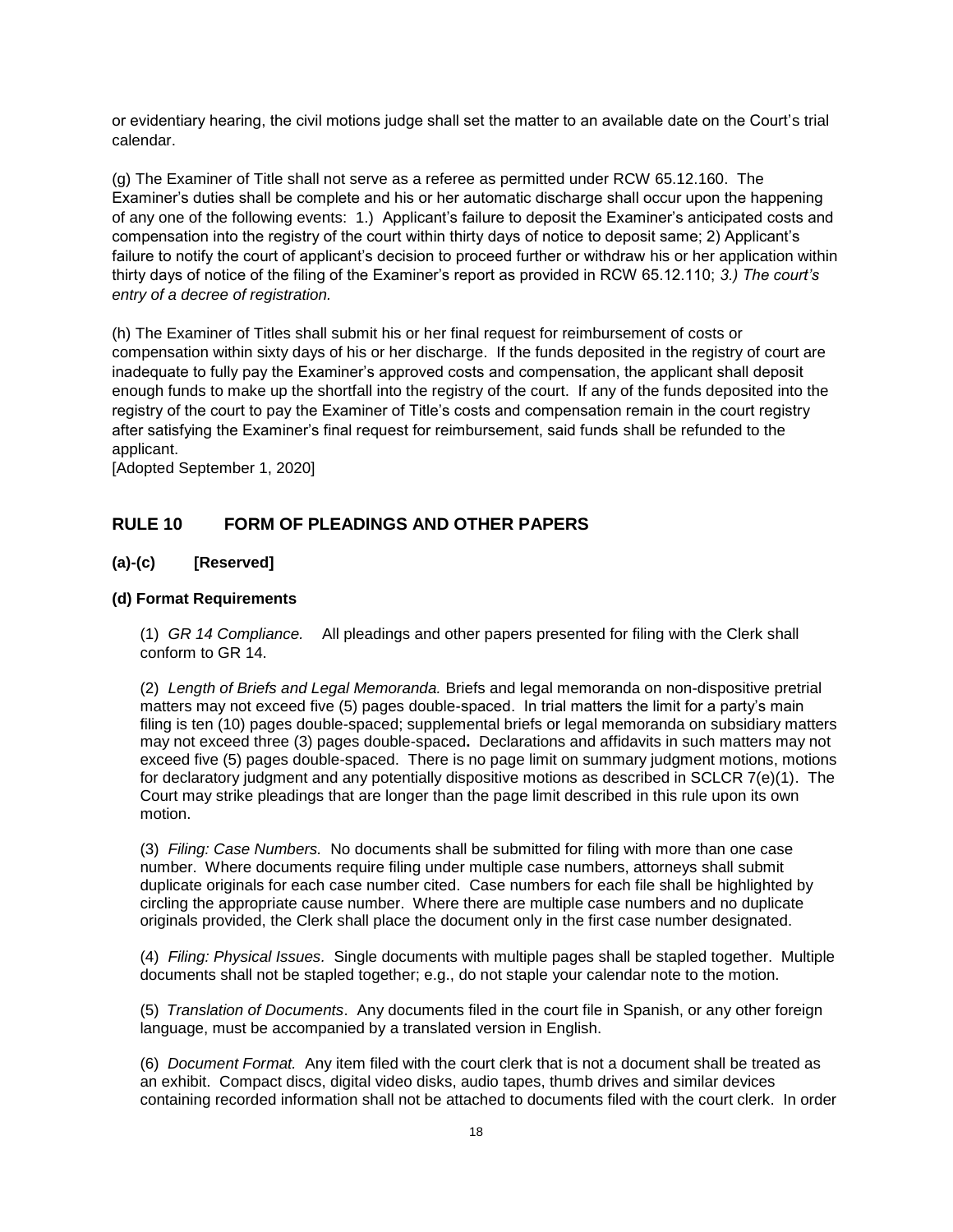to make such recorded information part of the court's record, they must be transcribed and then filed as a document in paper format. All exhibits filed with the court clerk are subject to the exhibit retention schedule.

[Adopted September 1, 2009, Amended September 1, 2018]

### **RULES 11-16 [Reserved]**

# **4. PARTIES**

**(Rules 17-25) [Reserved]** 

# **5. DEPOSITIONS AND DISCOVERY**

**(Rules 26-37)**  [Reserved]

# **6. TRIALS (Rules 38-53.4)**

**RULES 38-39 [Reserved]**

## **RULE 40 ASSIGNMENT OF CASES**

#### **(a) [Reserved]**

#### **(b) Methods**

(1) *Form of Request*. The trial assignment calendar shall be held on each Monday at 9:30 a.m. Notes for this calendar shall be filed and served on all parties at least nine (9) court days before the trial assignment calendar. Counsel should not be present for this calendar but should proceed according to the remainder of this rule. Trial dates shall be assigned by the Court Administrator pursuant to requests made in accordance with CR 40, using the form for unrepresented litigants under the Forms tab on the Superior Court website. [Amended September 1, 2019 and September 1, 2021]

(2) *Joinder and Default*. Before filing a request for trial assignment, counsel must determine that all joinder issues under CRs 18-20 are resolved. Motions for default under CR 55 must have been heard and resolved before requesting a trial date.

(3) *Conflict Dates*. Counsel shall file with the clerk of the court, and a copy to Court Administration, a notice of conflict dates at least four (4) business days before the date set for the trial assignment. Conflict dates shall be limited to previously scheduled vacations, trial dates, arbitrations and mediations. Counsel is to include the name of the trial, arbitration or mediation in conflict and the location of the conflict. The form Notice of Conflict Dates may be found under the Forms tab on the Superior Court website. [Amended September 1, 2020]

(4) *Objections to Trial Assignment*. The Court Administrator shall set the trial date from the trial assignment calendar. Objections to having a trial date assigned shall be made by motion and noted for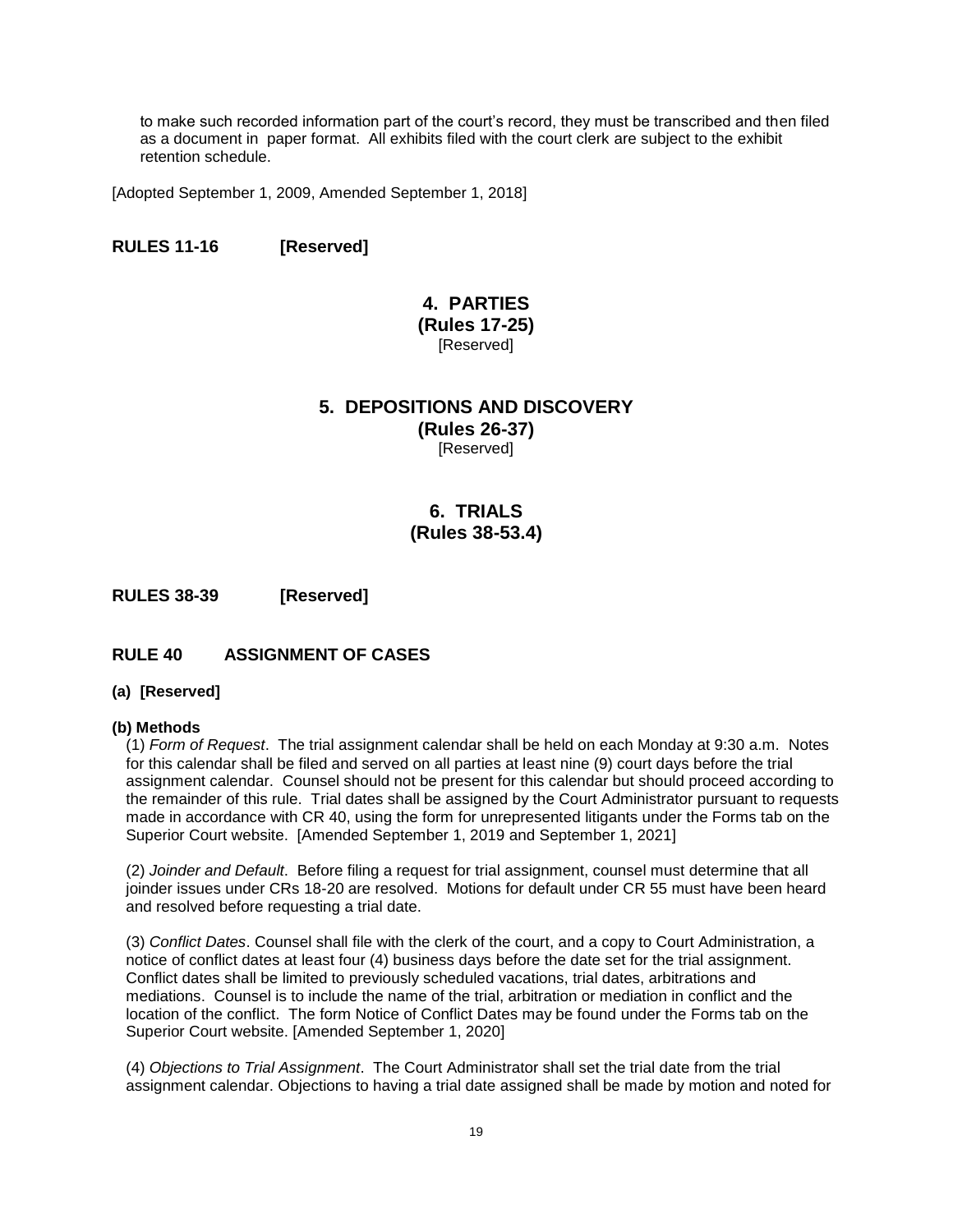hearing within 14 calendar days of filing of the Note for Trial Assignment. If the Court finds the objection has merit, the trial date will be stricken.

(5) *Pre-assignment of Judge*. Parties may move the court for pre-assignment of a judge. The original should be filed and a copy should be delivered to the Court Administrator. The presiding Judge will then select a Judge for pre-assignment. A letter will then notify counsel that all pretrial motions should be heard by the assigned judge and should be scheduled through Court Administration. This is to assure that the assigned judge is on the appropriate calendar, or if a special set is necessary. If both sides do not agree to a pre-assignment, the matter can be brought on the regular Civil Motions calendar. [Amended March 1, 2013; amended June 1, 2013]

#### **(c) Pre-Trial Conference.**

*(1) In General.* At the time of trial assignment, a pre-trial conference will also be scheduled by Court Administration. Failure to appear at the pre-trial conference will result in the trial date being stricken. Failure of one party to appear at the pre-trial conference may result in imposition of sanctions or any other relief deemed appropriate by the Court. The parties may appear in-person or remotely for the pre-trial conference.

(1) *Pre-Trial Conference Summary.* At least one court day before the pre-trial conference, the parties must complete and submit the Pretrial Conference Summary form located in the Forms section on the Superior Court webpage. If a party had previously submitted a witness list, it is only required to list any supplemental witnesses and their contact information in this form. [Adopted September 1, 2021]

#### **(d) Confirmation of Civil Trials**

(1) All civil jury trials shall be confirmed by noon Thursday the week before the scheduled trial date. All other bench trials, EXCEPT unlawful detainers, shall be confirmed by noon two court days before the scheduled trial date. Counsel shall confirm trials by calling the Superior Court Administrator's Office, (360) 416-1200. If a trial is not confirmed in accordance with this rule, the trial will be stricken. [Amended September 1, 2015; amended September 1, 2016]

**(e) Continuances and Settlement**. Attorneys shall immediately notify the Court Administrator if a trial has settled or has been continued and submit an agreed proposed order to ex parte striking both the pretrial conference and trial date.

#### **(f) Submission of Exhibits, Motions in Limine, Trial Briefs, Depositions, and Proposed Final Orders.**

- (1) *Deadline.* The parties shall provide their exhibits, as detailed in (2), motions in limine, trial briefs, original sealed depositions, and proposed final orders to Court Administration by 12:00 p.m. on the court day before trial.
- (2) *Exhibits.* The parties shall provide two sets of all exhibits (one set of originals and one set of bench copies) in two separate notebooks, packets, or binders. The Court recognizes that exhibits used in rebuttal or for impeachment purposes may be supplemented during trial. In such event, working copies for the Court and the opposing parties shall be made available as practicable.
- (3) *Numbering.* The exhibits should be numbered by either tabs or in the upper right hand corner and organized in numerical order. Plaintiff or petitioner's exhibits shall be numbered 1-100. Defendant or respondent's exhibits shall be numbered 101 - 199. In cases with more than two parties or with more voluminous exhibits, the parties shall either work together on numbering of their proposed exhibits or receive such direction from the Court at the Pre-Trial Conference.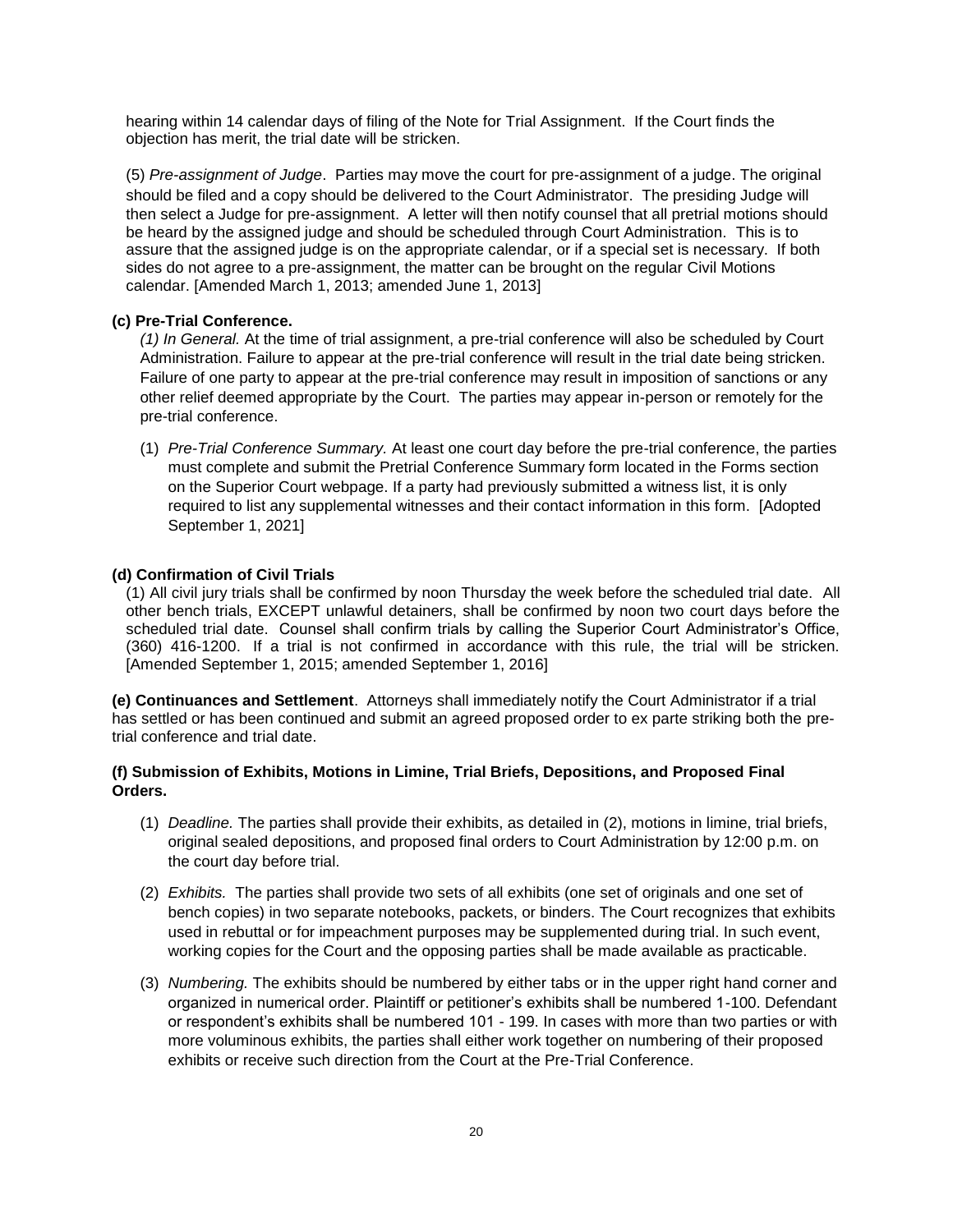(4) *Remote Parties or Witnesses.* In cases where one or more parties will appear remotely for trial, the original set of exhibits shall be accompanied by a completed Exhibit Notebook Certification form located in the Forms section on the Superior Court website. All copies of the exhibits shall be accompanied by a copy of the Exhibit Notebook Certification. Where one or more witnesses will appear remotely, exhibits that witness may be expected to refer to during questioning shall be provided by noon the day before each witness's testimony to that witness. Exceptions may be made for exhibits used in rebuttal or for impeachment of that witness, in which case screen sharing or other arrangements may be used to display the exhibits in question to the witness with leave of the Court.

## **RULES 41-42 [Reserved]**

## **RULE 43 TAKING OF TESTIMONY**

## **(a) Testimony**

(1)-(2) [Reserved]

*(3) Exhibits*. When a documentary exhibit is used at trial during witness examination counsel shall provide extra copies of the exhibit to opposing counsel and the court in accordance with SCLCR 40(f).

*(4) Remote Testimony.* Witnesses may only testify remotely with prior permission of the Court and with clear audio and video connections. They must label themselves by their legal name when connecting remotely and remain in the virtual waiting room until it is their turn to provide testimony.

*(5) Presence at Trial Prior to Testimony.* Absent pre-approval of the Court, any non-party witnesses, regardless of whether appearing remotely or in-person, may not observe the trial until their testimony is complete and they are released from subpoena.

[Adopted September 1, 2009, Amended September 1, 2021]

## **RULES 44-50 [Reserved]**

## **RULE 51 INSTRUCTIONS TO JURY AND DELIBERATION**

**(a) Proposed.** Trial counsel shall provide two copies of their proposed jury instructions to the judge when trial begins. One copy shall be cited and the other uncited, with the plaintiff's proposed instructions numbered in pencil in the lower left corner and the defendant's proposed instructions numbered in pencil in the lower right corner. Proposed instructions shall be in 12-point Arial, with one-and-a-half (1.5) line spacing and one-inch margins.

[Adopted September 1, 2009; Amended September 1, 2019]

## **RULES 52-53 [Reserved]**

# **7. JUDGMENT (Rules 54-63)**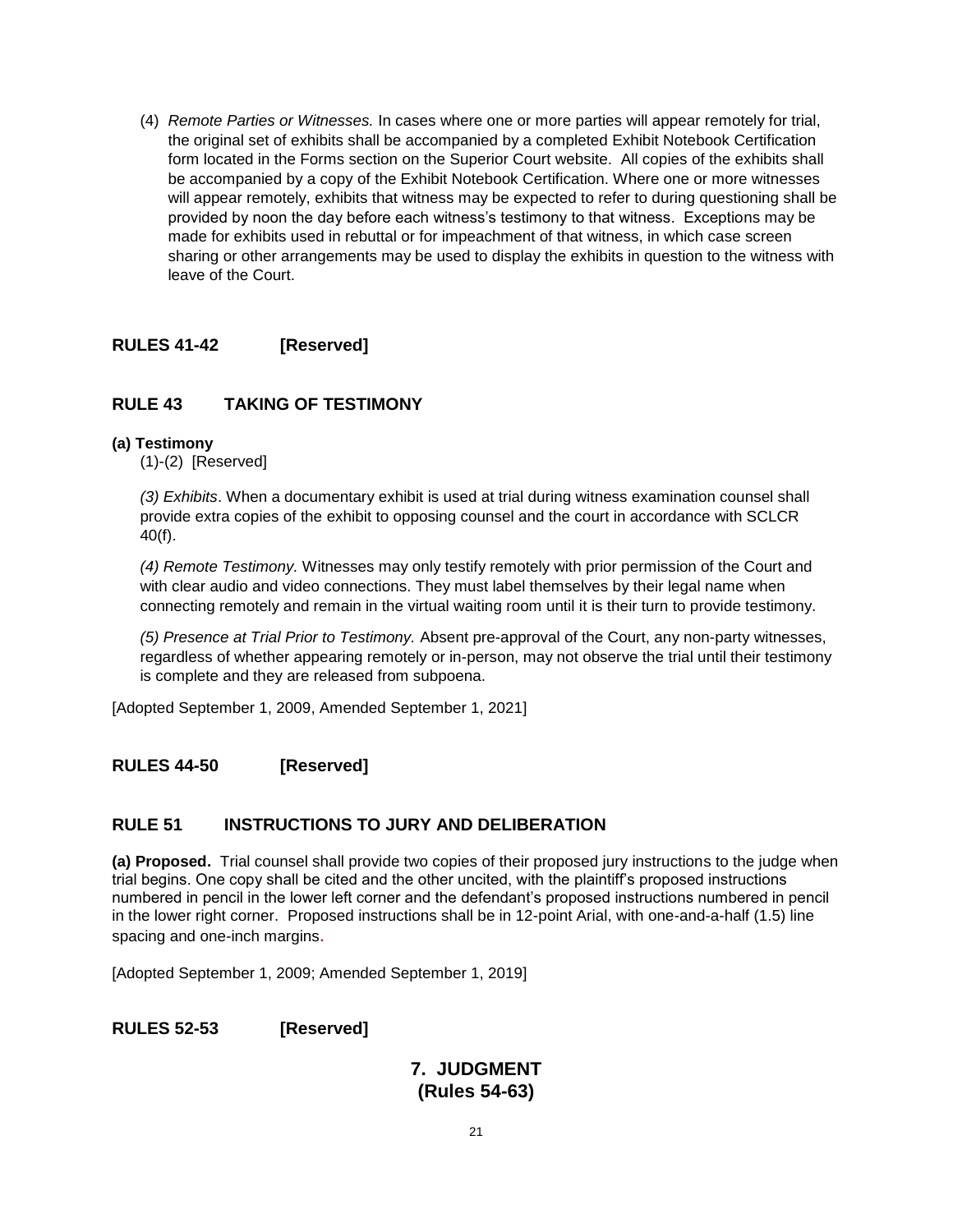## **RULES 54-55 [Reserved]**

## **RULE 56 SUMMARY JUDGMENT**

#### **(c) Motion, Proceedings and Confirmation of Motion**

(1) All parties must conform to the motion and proceeding requirements of CR 56(c).

(2) It shall be the responsibility of the moving party to confirm all motions for Summary Judgment on the Dispositive Motion calendar by 4:00 p.m. four (4) court days before the scheduled hearing. [Amended March 1, 2012; amended January 1, 2014; Amended September 1, 2021]

(3) Confirmation shall be made by telephone to the Court Administrator's Office at (360) 416-1200 between 8:30 a.m. Monday and 4:00 p.m. Friday the week before said motion is scheduled for hearing. [Amended September 2, 2014]

(4) Motions not confirmed in accordance with this rule will be stricken.

(5) SCLCR (10)(d)(2) does not apply to SCLCR 56.

[Adopted September 1, 2009]

## **RULE 57 DECLARATORY JUDGMENTS**

#### **(a) Confirmation of Motion**

(1) All parties must conform to the motion and proceeding requirements of CR 57.

(2) It shall be the responsibility of the moving party to confirm all motions for Declaratory Judgment on the Dispositive Motion calendar by 4:00 p.m. (4) court days before the scheduled hearing. [Amended March 1, 2012; amended January 1, 2014; Amended September 1, 2021]

(3) Confirmation shall be made by telephone to the Court Administrator's Office at (360) 416-1200 between 8:30 a.m. Monday and 4:00 p.m. Friday the week before said motion is scheduled for hearing. [September 2, 2014]

- (4) Motions not confirmed in accordance with this rule will be stricken.
- (5) SCLCR (10)(d)(2) does not apply to SCLCR 57.

[Adopted September 1, 2009; amended September 1, 2016; amended September 1, 2021]

#### **RULE 59 NEW TRIAL, RECONSIDERATION, AND AMENDMENT OF JUDGMENTS**

#### **(b) Time for Motion; Contents of Motion**

(1) Motions for reconsideration of judges' rulings and for reconsideration or revision of commissioner's rulings, and all pleadings and documents in support thereof, must be filed and served on opposing counsel, or on the opposing party if unrepresented, and on the Court Administrator, within ten (10) days after entry of the judgment or order. The motion must set forth specific grounds for the reconsideration, and the arguments and authorities in support thereof, and designation of the judge making the ruling.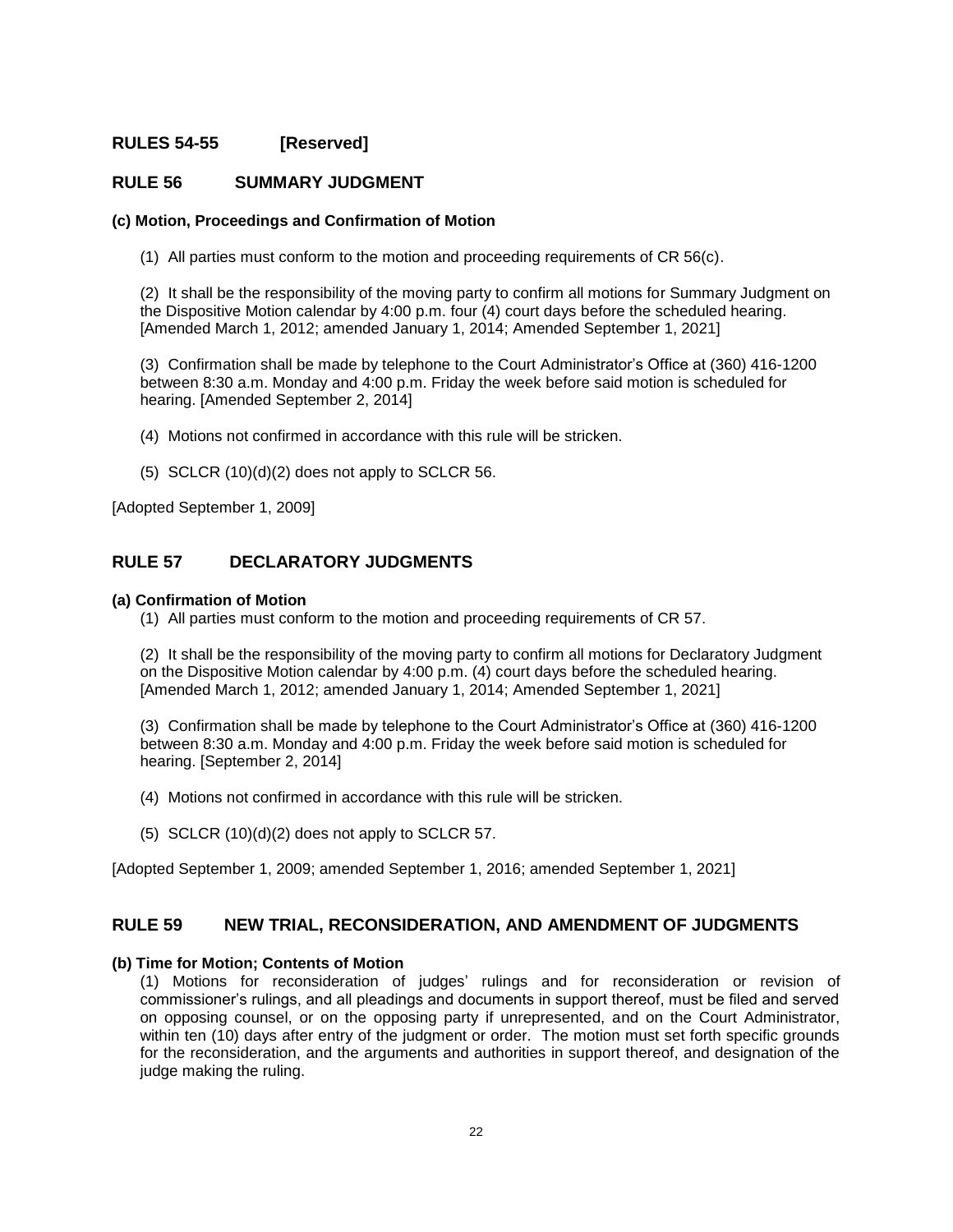(2) The opposing party may, within ten (10) days after receipt of the motion, file, and serve on the moving party and the Court Administrator, pleadings and documents in opposition.

(3) Each party shall prepare and include in the materials submitted, a proposed order sustaining their position on the motion.

(4) Oral arguments will be scheduled only if the Judge involved requests the same.

(5) Motions for reconsideration and revision shall be by brief only and shall not be noted for hearing on any motion calendar, unless oral argument has been requested by the Judge. Either party, after expiration of ten (10) days following filing and service of the motion, *may* file and serve on opposing counsel and the Court Administrator, a notice containing the case heading, a designation of the Judge making the original ruling, and certifying that the matter is ready for a ruling on the motion for reconsideration. The matter will not be brought before a judge until a Notice of Readiness is filed by any party.

[Adopted September 1, 2009; amended March 1, 2013; amended June 1, 2013]

# **RULES 60-63 [Reserved]**

# **8. PROVISIONAL AND FINAL REMEDIES (Rules 64-71)**

[Reserved]

## **9. APPEALS (Rules 72-76)**  [Reserved]

## **10. SUPERIOR COURTS AND CLERKS (Rules 77-80)**  [Reserved]

# **11. GENERAL PROVISIONS (Rules 81-86)**

**RULES 81-83 [Reserved]**

**RULE 84 FORMS**

**(a) Action documents**. Pleadings or other documents requiring action on the part of the Clerk/Court (other than file stamping, docketing and entry in the court file) shall be considered action documents. Action documents must contain special caption and specify the action required on the first page.

[Adopted September 1, 2009]

**RULES 85-86 [Reserved]**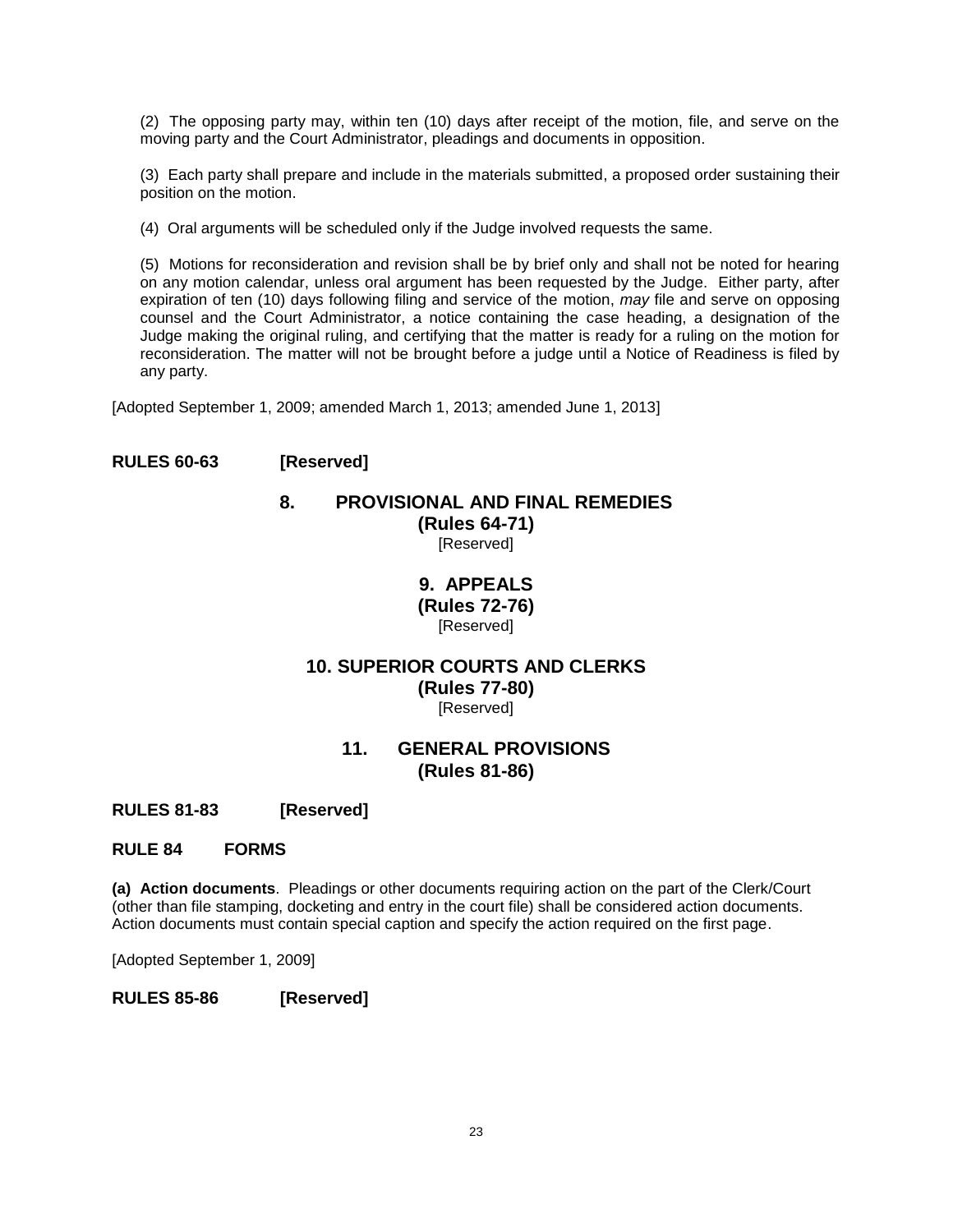# **PART IV. LOCAL CIVIL ARBITRATION RULES (Cite as SCLCAR)**

#### <span id="page-23-0"></span>**1. SCOPE AND PURPOSE OF RULES**

### **1.1 PURPOSE AND APPLICATION**

These local rules, to be cited as Local Civil Arbitration Rules (SCLCAR) are for the purpose of implementing RCW 7.06 and supplementing Superior Court Civil Arbitration Rules adopted by the Supreme Court. The Local Civil Arbitration Rules as supplemented by these local rules are not designed to address every question which may arise during the arbitration process, and the rules give considerable discretion to the arbitrator. The arbitrator should not hesitate to exercise that discretion. Arbitration proceedings should be informal and expeditious, consistent with the purpose of relevant statutes and rules. [Amended September 1, 2020]

### **1.2 MATTERS SUBJECT TO ARBITRATION**

Any civil action filed in the Skagit County Superior Court, other than an appeal from a Court of Limited Jurisdiction, is subject to mandatory arbitration if the sole relief sought is a money judgment in which no party asserts a claim in excess of \$100,000, exclusive of attorney fees, interest and costs, or in which all parties for purposes of arbitration waive claims in excess of \$100,000, exclusive of attorneys' fees, interests and costs. Additionally, parties may stipulate to the arbitration of any matter in controversy not subject to mandatory arbitration.

[Adopted December 12, 1990, Amended September 1, 2018]

### **2. TRANSFER TO ARBITRATION AND ASSIGNMENT OF ARBITRATOR**

### **2.1 TRANSFER TO ARBITRATION**

#### **(a) Time of Transfer**

In every civil case, when any party has determined that the case is ready for trial and that the case is subject to arbitration, either mandatory or by stipulation, such party shall file with the Clerk a Note for Motion Docket, pay associated filing fee, and file a Demand for Arbitration setting the matter on the Motion Calendar not earlier than nine days from the date such demand is filed.

[Amended September, 2007]

(b) **Order Transferring Cause to Arbitration.** Cases shall be transferred to arbitration only by Court Order. Such order may be secured:

- (1) At the hearing scheduled pursuant to 2.1(a) above.
- (2) By stipulation and order agreed to by all parties.

**(c) Response to Demand for Arbitration.** Any party disagreeing with a Demand for Arbitration shall serve and file a response to demand for arbitration not less than two (2) working days prior to the date the demand is noted for hearing. In the absence of such response, the Demand for Arbitration shall be granted, and an order presented transferring the cause to arbitration. Responses asserting that the cause is not subject to arbitration shall be heard on the date noted for hearing of the Demand for Arbitration.

[Amended September 10, 1991]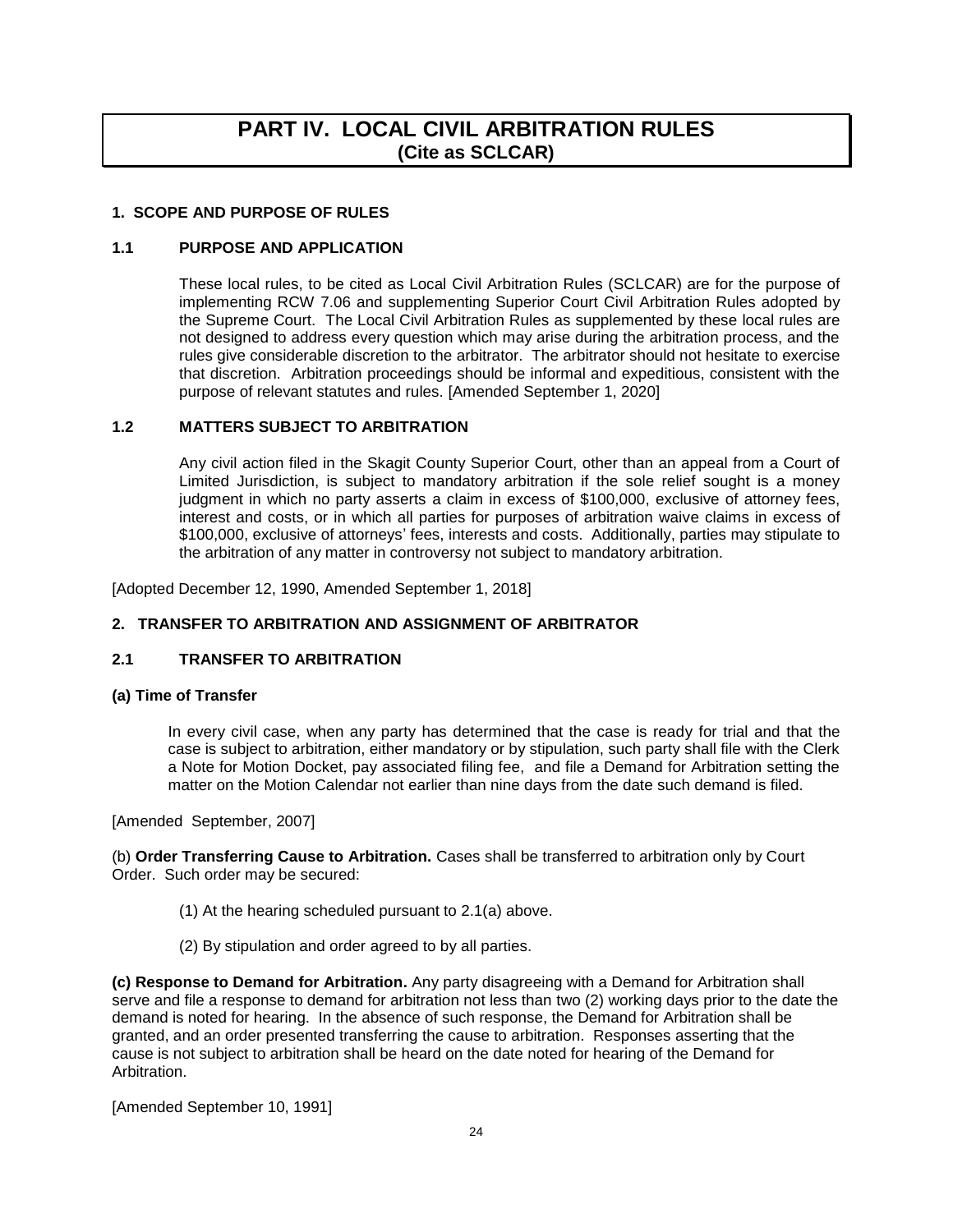## **2.3 ASSIGNMENT OF ARBITRATOR**

#### **(a) Generally; Stipulations**

Parties may stipulate to appointment of any person, including non-attorneys, as arbitrator. Such stipulation shall be filed at or before the hearing on the demand for arbitration, or, in case of a stipulated order for arbitration, with said stipulated order. In the absence of a stipulated choice of arbitrator, a list of five arbitrators shall be submitted to the parties by the Director of Arbitration in cases involving two parties. In cases involving more than two parties, two additional names shall be submitted for each additional party involved in the cause.

Within seven (7) days thereafter each party shall nominate one or two arbitrators, and shall strike one or two arbitrators on the list. The Director of Arbitration shall appoint an arbitrator from among those nominated by all parties, or, if no one has been nominated by all parties, from among those not stricken by any party. Any party unwilling to submit their cause to the arbitrator so designated must file, within five (5) days of the appointment by the Director, a request for an appointment by the Court. Said request shall be filed with the Director and acted upon by the Court without further hearing.

[Adopted December 12, 1990]

### **3. ARBITRATORS**

**3.1 QUALIFICATIONS** [Adopted July 1, 1996; rescinded September 1, 2010]

### **4. PROCEDURES AFTER ASSIGNMENT [Reserved]**

### **5. HEARING**

#### **5.1 NOTICE OF HEARING**

An arbitration hearing may be scheduled at any reasonable time and place chosen by the Arbitrator, after giving due consideration to the time preferences and conflicts indicated by the parties. Reasonable notice of the hearing and of any continuances shall be given to all parties and to the Director. Hearings should be scheduled not sooner than 21 days nor later than 63 days from the time of appointment and assignment of the cause to the Arbitrator. The arbitrator may grant a continuance without court order and for good cause shown.

[Adopted December 12, 1990; amended effective September 1, 2004; amended 9/1/2008; amended September 1, 2009]

- **6. AWARD [Reserved]**
- **7. TRIAL DE NOVO**
- **7.1 REFER TO RULE 40, ASSIGNMENT OF CASES** [Adopted September 1, 2019]
- **8. GENERAL PROVISIONS**
- **8.2 LOCAL RULES**

#### **(a) Director of Arbitration**

The Arbitration Department of this Court shall be administered by the Director of Arbitration. The Director of Arbitration shall be the presently designated Court Administrator. The Director of Arbitration shall develop and make available to parties and arbitrators appropriate forms for the implementation of arbitration proceedings. Arbitration forms may be found on the Superior Court Webpage under the Forms tab.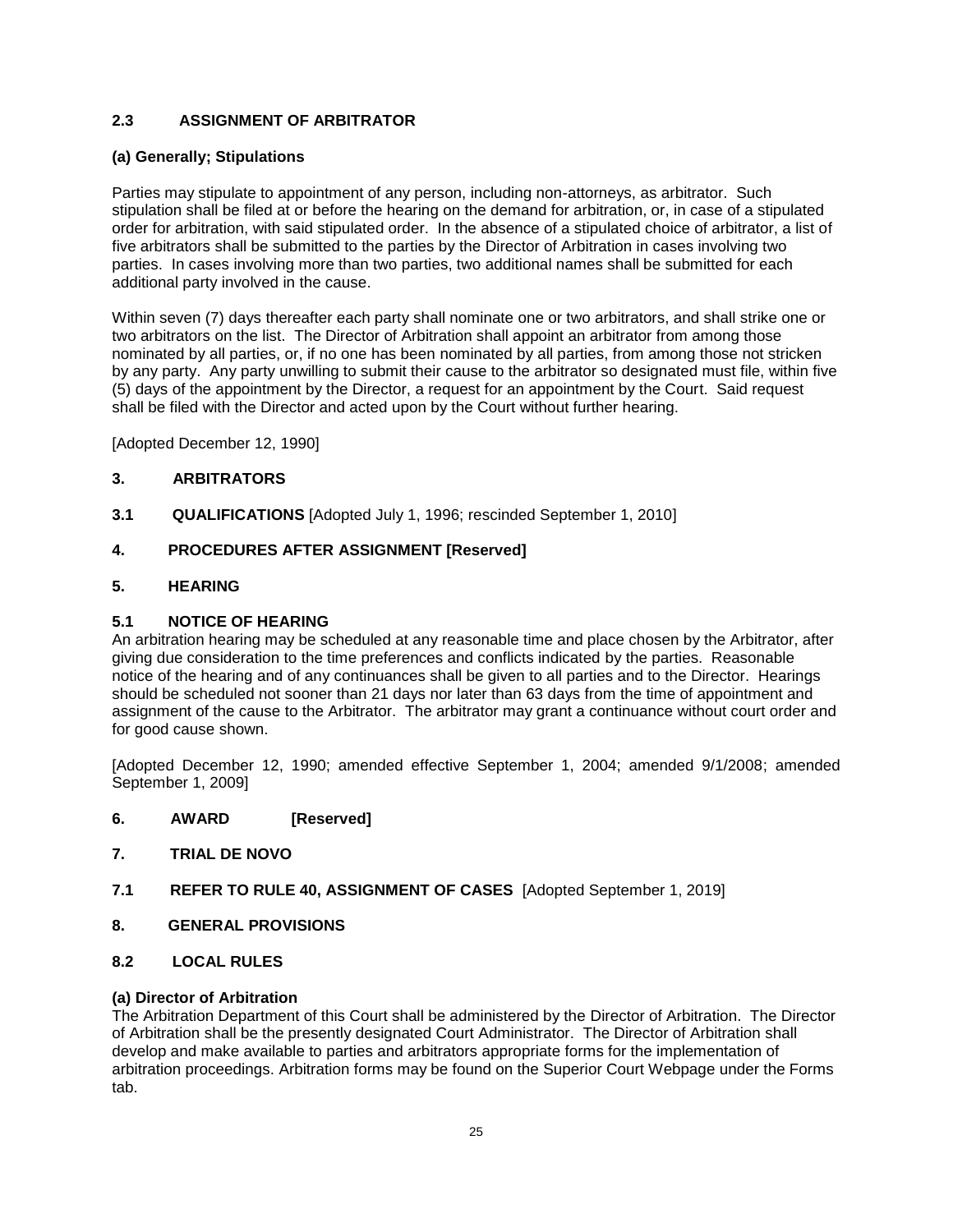#### <span id="page-25-0"></span>**(b) Administrative Committee** [Rescinded September 2, 2014]

**(c) Compensation.** Arbitrators shall be compensated in the same amount and manner as judges pro tempore of the Superior Court; provided, the compensation shall not exceed \$1,000.00 for any case without approval of a Superior Court Judge.

[Effective September 1, 2005; amended 9/1/2008]

(d) These rules shall take effect on January 1, 1991 with respect to transfer of causes to arbitration. They shall take effect forthwith with respect to duties of the Director of Arbitration and the Administrative Committee.

[Adopted December 1, 1990]

# **PART V. LOCAL SPECIAL PROCEEDINGS RULES (Cite as SCLSPR)**

#### **94.04.1 PARENTING SEMINARS**

**(a) Applicable Cases.** This rule shall apply to all cases filed after September 1, 2001 under Chapter 26.09, Ch. 26.10, or Ch. 26.26 RCW which require a parenting plan for minor children; including dissolutions, legal separations, major modifications, paternity actions in which paternity has been established, and non-parental custody actions

**(b) Mandatory Attendance.** In all cases governed by this rule, all parties shall complete an approved parenting seminar. Standards for parenting seminars shall be established by the Court and providers shall be approved by the Court. An approved list of providers will be available through Court Administration. [Amended September 1, 2011]

**(c) Timing.** Parties required by this rule to participate in a parenting seminar shall complete an approved parenting seminar within 90 days after service of the petition or motion initiating the action which is subject to this rule. In the case of paternity actions initiated by the prosecuting attorney's office, the parenting seminar shall be required only when paternity is established or acknowledged and a parenting plan is requested.

**(d) Fees.** Each party attending a seminar shall pay a fee charged by the approved provider and sanctioned by the court. The court may waive the fee for indigent parties.

#### **(e) Special Consideration/Waiver**.

- (1) In no case shall opposing parties be required to attend a seminar together.
- (2) Upon a showing of domestic violence or abuse which would not require mutual decisionmaking, pursuant to RCW 26.09.191, or that a parent's attendance at a seminar is not in the children's best interest, pursuant to Ch. 26.12 RCW, the Court shall either:
	- (A) waive the requirement of completion of the seminar; or
	- (B) allow participation in an alternative voluntary parenting seminar for battered spouses.
- (3) The Court may waive the seminar requirement for good cause shown.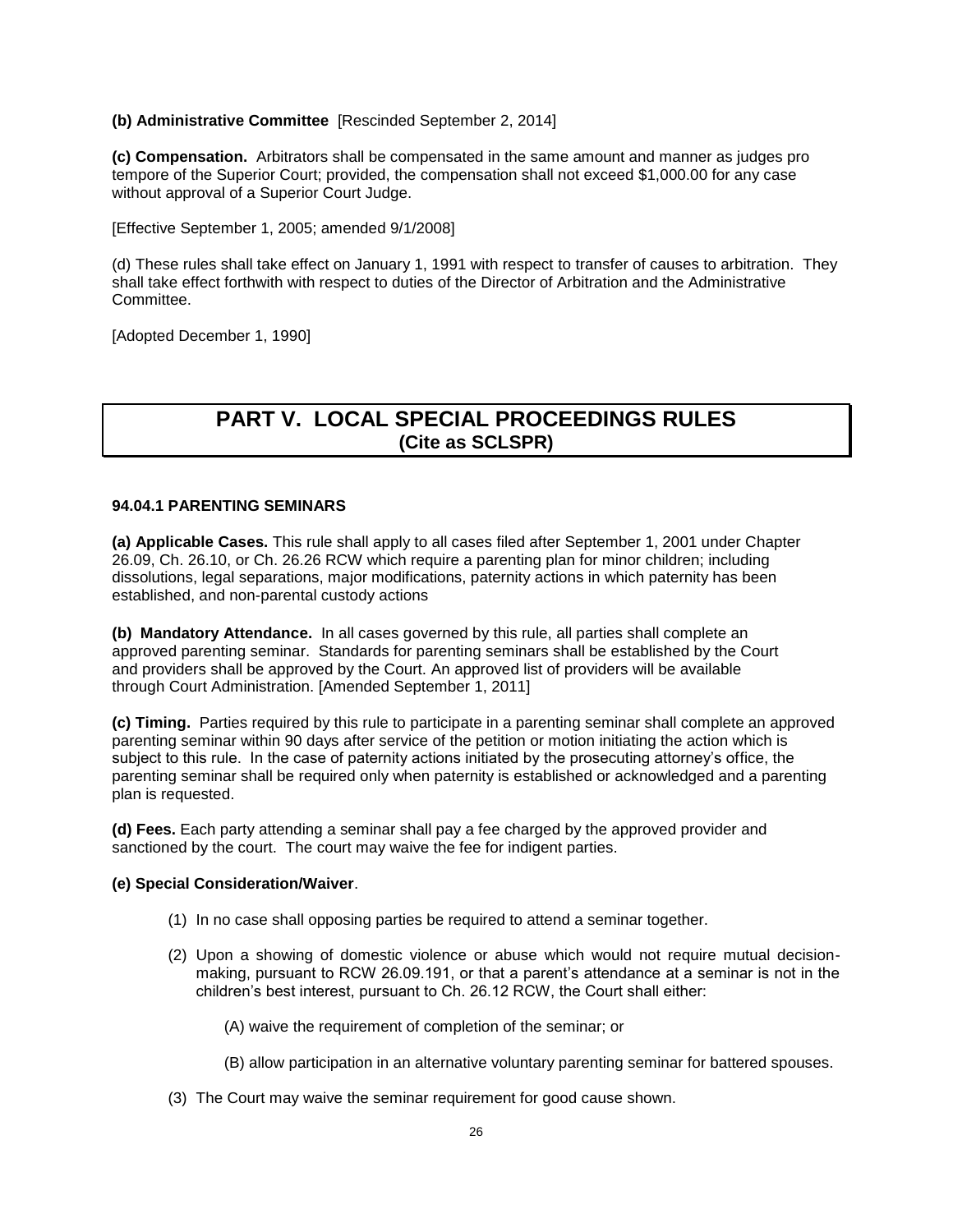**(f) Failure to Comply.** Willful refusal to participate in a parenting seminar or willful delay in completion of a parenting seminar by any party may constitute contempt of court and result in sanctions, including, but not limited to, imposition of monetary terms, striking of pleadings, or denial of affirmative relief to a party not in compliance with this rule. Non-participation, or default, by one party does not excuse participation by the other party. Agreement of the parties to enter agreed final orders does not excuse participation by either party.

[Effective September 1, 2001; amended September 1, 2009; Amended September 1, 2021]

#### **94.04.2 FILINGS IN FAMILY LAW CASES**

(a) **Application of Rule.** This rule shall apply to all cases filed after September 1, 2003:

- (1) All family law petitions seeking dissolution of marriage, legal separation, or declaration of invalidity;
- (2) Actions brought by parties to non-marital personal relationships involving parenting or distribution of assets/liabilities; and
- (3) Actions to modify previously-entered parenting plan or child support final orders.
- (b) **Court's Automatic Temporary Order.** Upon the filing of a Summons and Petition in any of the actions specified in Sections (a)(1) and (2) above, the court on its own motion shall automatically issue a Temporary Order that includes the following provisions:
	- (1) The parties shall be restrained from transferring, removing, encumbering, concealing or in any way disposing of any property except in the usual course of business or for the necessities of life or as agreed in writing by the parties. Each party shall notify the other party of any extraordinary expenditure made after the order is issued.
	- (2) The parties shall be restrained from assigning, transferring, borrowing, lapsing, surrendering or changing entitlement of any insurance policies of either or both parties whether medical, health, life or auto insurance, except as agreed in writing by the parties.
	- (3) Each party shall be immediately responsible for his or her own future debts whether incurred by credit card or loan, security interest or mortgage, except as agreed in writing by the parties.
	- (4) Both parties shall have access to all tax, financial, legal and household records. Reasonable access to records shall not be denied.
	- (5) For those actions in which children are involved:
		- (i) Each parent shall be restrained from changing the residence of the child(ren) until further court order, except as agreed in writing by the parties. Subsequent orders regarding parenting issues supercede previously issued orders to the extent the orders may be inconsistent.
		- (ii) Each parent shall insure that the child(ren) not be exposed to negative comments about the other parent in the presence of the child(ren).

**(c) Mediation in Contested Cases.** Mediation shall apply to all cases filed after January 1, 2004. Except as provided in Section (d) below, in all cases specified in Section (a) having unresolved issues (except child support issues), both parties shall in good faith engage in mediation with a court-approved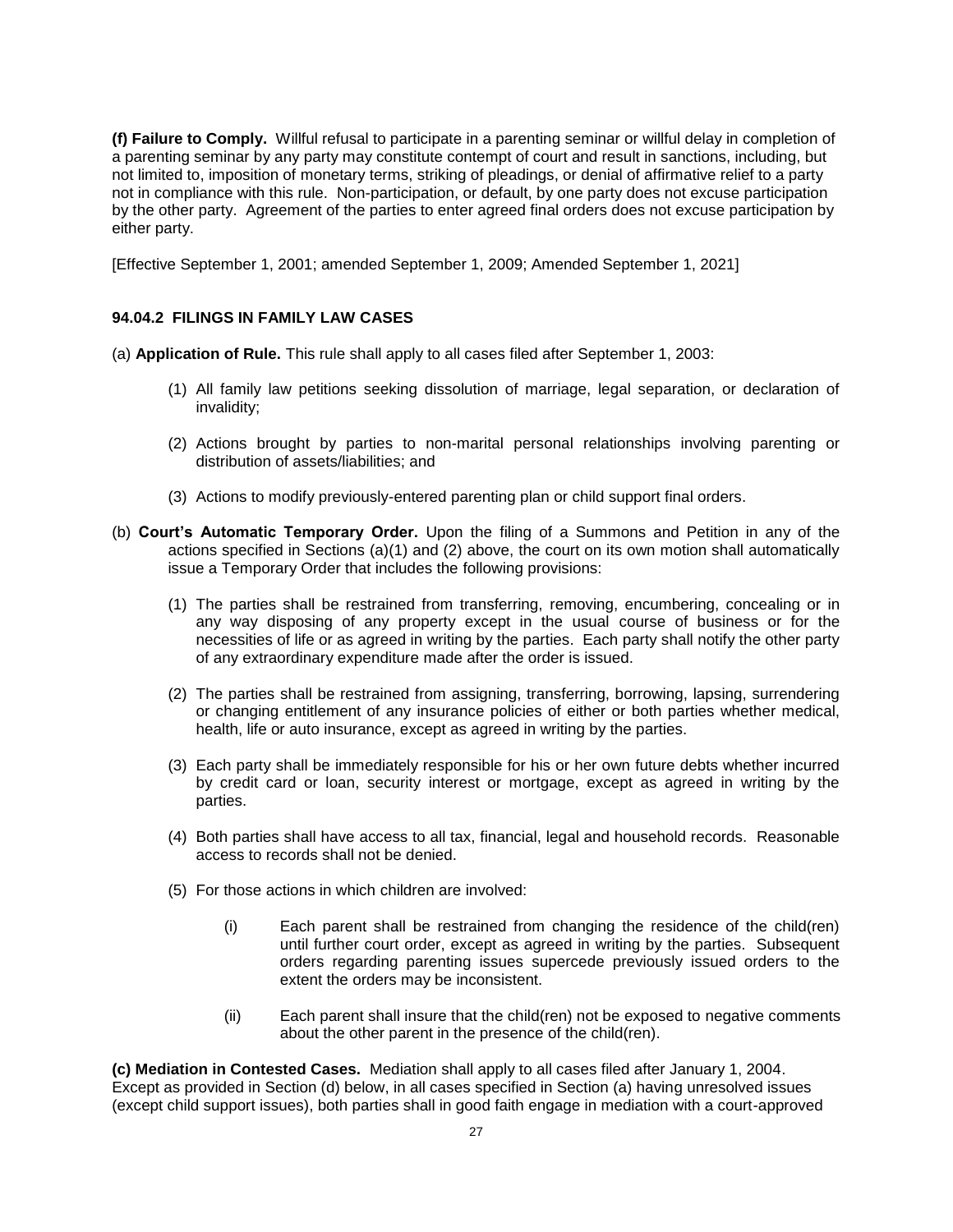mediator in an effort to resolve the case. The parties may either agree to a mediator from the court approved list or the mediator will be determined by use of a strike list. Either party may seek a court apportionment of the cost of mediation. In cases where parenting issues exist, the mediation shall not occur until both parties have completed the parenting seminar described in SCLSPR 94.04.1. A certificate of completion signed by the mediator shall be filed with the clerk of the court prior to trial.

[Amended September 1, 2005]

**(d) When Mediation is not Required.** Mediation shall be required as provided in Section (c) except in the following cases:

- (1) For good cause shown upon motion and approval by the court;
- (2) Where a domestic violence restraining order or protection order (excluding ex-parte orders) involving the parties has been entered by a court at any any time within the previous 12 months;
- (3) Where a domestic violence no contact order exists pursuant to RCW 10.99;
- (4) Where the court upon motion finds that domestic abuse has occurred between the parties and that such abuse would interfere with arm's-length mediation.

Notwithstanding the foregoing, either party may by motion seek a court order requiring mandatory mediation in a case where it would not be required as set forth in  $(d)(2)$ ,  $(d)(3)$  or  $(d)(4)$  above if the moving party believes that the parties would be able to mediate their dispute at arm's-length under the particular circumstances of the case.

**(e) Failure to Comply.** A party's compliance with the provisions of this rule may be enforced upon Motion and Order to Show Cause. Unless compliance is waived by the court for good cause shown, the court may order appropriate sanctions including costs, attorney's fees, and adoption of the complying party's proposal.

**(f) Registry Administration.** The Court Administrator shall maintain and administer the family law mediator registry. The application form and requirements may be obtained from the Court Administrator's office.

**(g) Certificate of Completion.** Prior to a final dissolution hearing or the trial date, mediation must be completed. Failure to complete mediation, prior to the trial date, will result in the trial being stricken. A certification of completion signed by the mediator shall be filed with the clerk. [Effective September 1, 2005; amended April 2, 2006]

**(h) Page Limitation.** Absent prior authorization from the Court, the entirety of all declarations and affidavits from the parties and any non-expert witness in support of motions shall be limited to a sum total of fifteen (15) pages. The entirety of all declarations and affidavits submitted in response to motions shall be limited to a sum of fifteen (15) pages. The entirety of all declarations and affidavits submitted in reply shall be limited to a sum total of five (5) pages. No single declaration may exceed five (5) pages. All declarations and affidavits must be legibly hand printed or typed in at least twelve (12) point type, and 1½ space format. All pages, including declarations and affidavits shall be sequentially numbered.

(1) *Exhibits.* Exhibits that consist of declarations or affidavits of parties or witnesses shall count towards the above page limit. All other exhibits attached to a declaration or affidavits shall not be counted toward the page limit.

(2) *Electronic Exchanges.* If the declarations or affidavits quote or reference electronic exchanges (e-mails, text messages, etc...), the source and date of the exchange shall be included. The full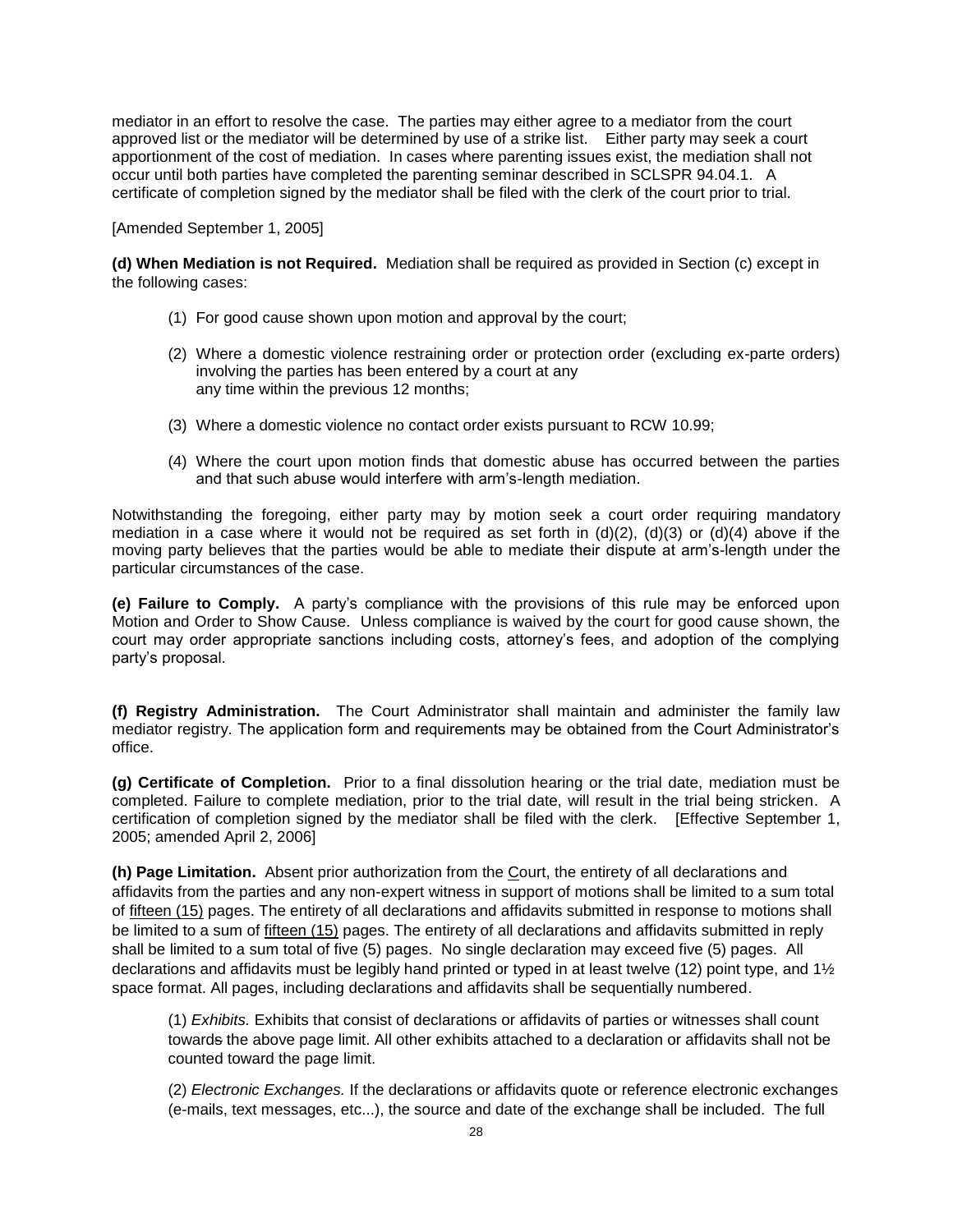version of the electronic communication may be attached as an exhibit for context only and will not count against the page limit if labeled as such for that limited purpose. If the text or email exchange is not quoted or referenced in the declarations, the messages will not be read and will be stricken.

(3) *Financial Declarations.* Financial declarations and financial documents do not count toward the page limit.

(4) *Expert Reports and Evaluations.* Declarations, affidavits, and reports from Family Court Investigation, guardians ad litem, police reports, substance use evaluations, psychological evaluations and other expert witnesses do not count toward the page limitation.

(5) *Children's Statements.* Declarations by minors or children of the parties are strongly disfavored.

(6) *Parenting Plans.* All motions requesting entry of a parenting plan, residential schedule or other order regarding child placement, shall be accompanied by a proposed parenting plan and declaration in support of parenting plan. The proposed parenting plan or other proposed orders shall not count toward the page limit.

(7) *Financial Requests.* Motions requesting child support must be accompanied by a child support worksheets. Motions requesting child support or maintenance shall be accompanied by a financial declaration, proof of income of the parties including the party's most recent pay or income information and tax returns with all attachments. Financial records required in this section shall not count toward the page limits.

(8) *Prior Authorization.* Parties requesting expansion of the page limits set forth above must have prior Court approval before exceeding those limits. This shall be accomplished by filing a written request that explains with specificity the reason why the page limitations need to be exceeded and how many additional pages are requested to be submitted. This request may be made on a regularly scheduled domestic motions calendar or ex parte, with at least one court day's advance notice to all legal parties, prior to presentation of the request.

(9) *Judge's Copies.* Judge's copies of pertinent filings are required for documents filed within four (4) court days of the hearing addressed in said filings. Judge's copies of all affidavits, declarations, briefs, and legal memoranda meeting this criteria shall be delivered to Court Administration. The date and time of the scheduled hearing shall be listed on the upper right corner of the first page. Other than filings related to pre-assigned cases or special set hearings, Court Administration will not accept judge's copies for documents filed more than four court days before the motion or trial in question

(10) *Sanctions.* Failure to comply with this rule likely will result in sanctions that may include, but are not limited to, striking over limit pleadings, refusal to consider the over-length materials, continuing the hearing, award of attorney's fees or imposition of financial sanctions.

[Amended September 1, 2021]

**(i) Oral Argument in Domestic Motions.** Oral argument shall be limited to five (5) minutes per side for all domestic motions. The Court may, in its own discretion, increase or reduce the time for oral argument. All oral argument shall be limited to matters noted for that day's motion and contained in the record. Any party addressing the court shall either appear in person or remotely with clear audio and video enabled. Testimony, if authorized, shall take place in-person absent pre-approval from the Court. [Amended September 1, 2021]

**(j) Final Dissolution Hearings.** Prior to scheduling the final dissolution hearing or trial, pro se litigants shall meet with the Courthouse Facilitator. [Amended September 1, 2012; amended November 1, 2013]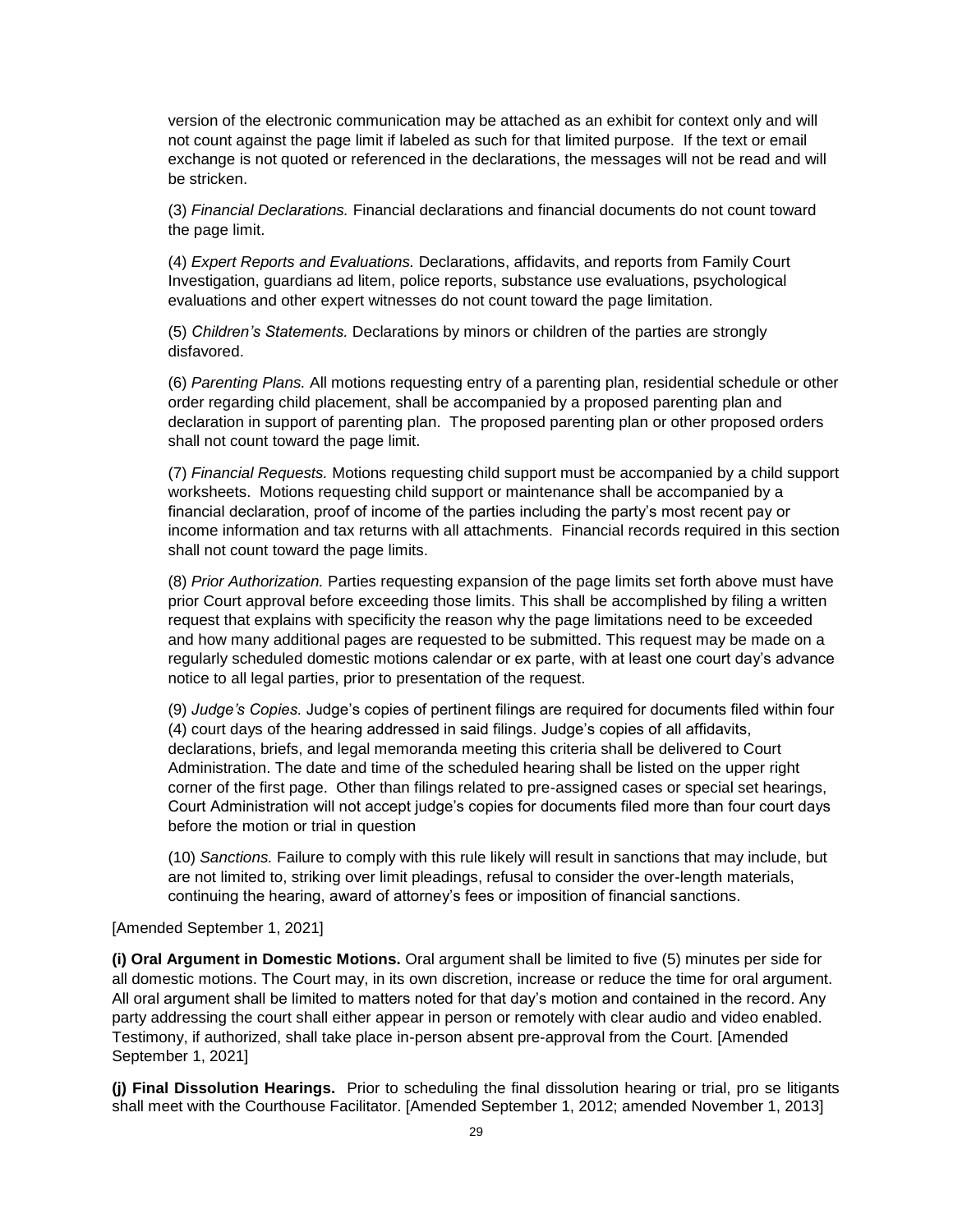**(k) Final Papers in Uncontested Dissolution Matters.** Final papers in uncontested dissolution matters may be presented ex parte if accompanied by an affidavit of one of the parties setting forth jurisdictional facts and signed by at least one attorney or party. Final papers in pro se dissolution matters must be set on the designated agreed dissolution calendar with nine (9) court days' notice after being reviewed the Courthouse Facilitator, and may be presented ex parte without appearance required if accompanied by an affidavit of one of the parties setting forth jurisdictional facts and signed by the family law facilitator and one or both parties before a Notary Public. The courthouse facilitator's fee may be waived if the litigant qualifies under GR 34. Any noted agreed dissolution that is missing orders or signatures on orders at the time of hearing shall be stricken and may be re-noted upon receipt of the necessary items.

[Adopted September 1, 2012; Amended September 1, 2019; Amended September 1, 2021]

**(l) Review of all Final Pleadings.** Pro se litigants, married or unmarried, are required to meet with the Courthouse Facilitator on all final decrees, final orders and accompanying findings of fact and conclusions of law, parenting plans, orders of child support, and child support worksheets for family law cases involving children. The Courthouse Facilitator must review the documents for form and completeness prior to presentation to a judicial officer at a hearing or trial. The courthouse facilitator's fee may be waived if the litigant qualifies under GR 34. [Adopted September 1, 2015; Amended September 1, 2021]

#### **94.04.3 JUDICIAL INFORMATION SYSTEM BACKGROUND CHECKS**

Prior to presenting a *permanent or final* parenting plan to the court, the party or parties presenting the final parenting plan shall submit a completed judicial information service (JIS) background check form to Skagit County Superior Court Administration. This form is located on the Superior Court webpage under the Forms section. Such request must be submitted no less than three days prior to the date of presentation of the final parenting plan and shall include the hearing date of the order presentation. [Adopted March, 2008; amended September 1, 2009; amended September 1, 2021]

#### **94.04.4 FAMILY LAW TRIAL REQUEST AND CONFIRMATION, AND PRE-TRIAL PROCEDURES**

#### (d) **Family Law Trial Request**.

(1) *Trial Assignment.* The trial assignment calendar shall be held on each Monday at 9:30 a.m. Notes for this calendar shall be filed and served on all parties, including the guardian ad litem if one has been appointed, at least nine (9) court days before the trial assignment calendar. Parties should not be present for this calendar, but should proceed according to the remainder of this rule. Trial dates shall be assigned by the Court Administrator pursuant to requests made in accordance with CR 40.

*(i) Certification.* Parties submitting a request for a family law trial shall certify that discovery has been completed by both parties and that no outstanding discovery remains; the guardian ad litem report, if applicable, has been completed and filed; expert evaluations, if applicable, have been completed and filed, and; the parent noting the case for trial has completed the parenting seminar. A note for trial assignment that fails to include the required certifications will not be assigned a trial date.

*(ii) Parenting Seminar Required.* A parenting seminar under SCLSPR 94.04.1 must be completed in cases involving minor children before requesting a trial date.

(2) *Mandatory Mediation on Domestic Matters*. Certification of completed mediation must be filed prior to trial or the matter is subject to being stricken by the Court. See SCLSPR 94.04.2(c)-(g).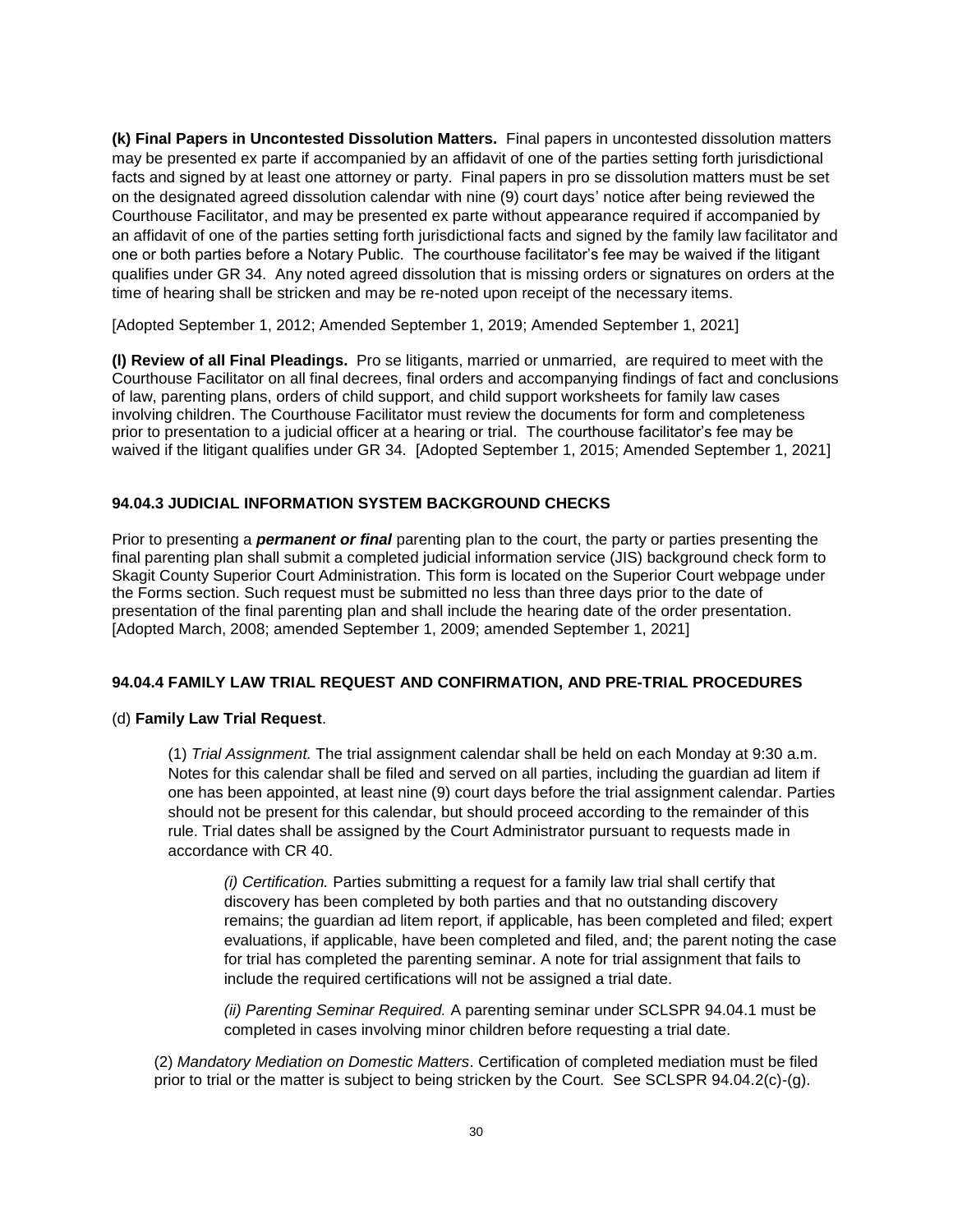(3) *Conflict Dates*. The parties shall file with the clerk of the court a notice of conflict dates at least four (4) court days before the date set for the trial assignment. A trial date will be assigned even if all parties have not submitted conflicts. Conflict dates shall be limited to previously scheduled vacations, trial dates, arbitrations and mediations. If counsel is involved, counsel is to include the name of the trial, arbitration or mediation in conflict and the location of the conflict. The form Notice of Conflict Dates is located on the Superior Court webpage under the Forms section.

(4) *Objections to Trial Assignment*. The Court Administrator shall set the trial date from the trial assignment calendar. Objections to having a trial date assigned shall be made by motion and noted for hearing within 14 calendar days of filing of the Note for Trial Assignment. If the Court finds the objection has merit, the trial date will be stricken.

(5) *Continuances and Settlement.* Parties shall immediately notify the Court Administrator if a trial has settled or has been continued and submit an agreed order ex parte striking both the pre-trial conference and trial date.

#### **(e) Pre-Trial Conference**

(1) *In General.* At the time of trial assignment, a pre-trial conference will also be scheduled by Court Administration. Failure to appear at the pre-trial conference will result in the trial date being stricken. Failure of one party to appear at the pre-trial conference may result in imposition of sanctions or any other relief deemed appropriate by the Court. The parties may appear in-person or remotely for the pre-trial conference.

(2) *Pre-Trial Conference Summary.* At least one court day before the pre-trial conference, the parties must complete and submit a Pre-Trial Conference Summary form which is located on the Superior Court webpage under the Forms section. If a party had previously submitted a witness list, it is only required to list any supplemental witnesses and their contact information in this form.

(3) *Mandatory Mediation on Domestic Matters.* Prior to the pre-trial conference, mediation must be completed according to SCLSPR 94.04.2(c)-(g) or waived by Court order. Failure to complete mediation prior to the pre-trial conference will result in the trial being stricken. A certificate of mediation shall be filed with the Clerk. Certification of completed mediation must be filed prior to the pre-trial conference or the matter is subject to being stricken by the Court.

### **(f) Submission of Exhibits, Motions in Limine, Trial Briefs, Depositions, and Proposed Final Orders.**

(1) *Deadline.* The parties shall provide their exhibits, as detailed in (2), motions in limine, trial briefs, original sealed depositions, and proposed final orders to Court Administration by 12:00 p.m. on the court day before trial.

(2) *Exhibits.* The parties shall provide two sets of all exhibits (one set of originals and one set of bench copies) in two separate notebooks, packets, or binders. The Court recognizes that exhibits used in rebuttal or for impeachment purposes may be supplemented during trial. In such event, working copies for the Court and the opposing parties and guardian ad litem, if one has been appointed, shall be made available as practicable.

(3) *Numbering.* The exhibits should be numbered by either tabs or in the upper right-hand corner and organized in numerical order. Plaintiff or petitioner's exhibits shall be numbered 1-100. Defendant or respondent's exhibits shall be numbered 101 - 199. In cases with more than two parties or with more voluminous exhibits, the parties shall either work together on numbering of their proposed exhibits or receive such direction from the Court at the Pre-Trial Conference.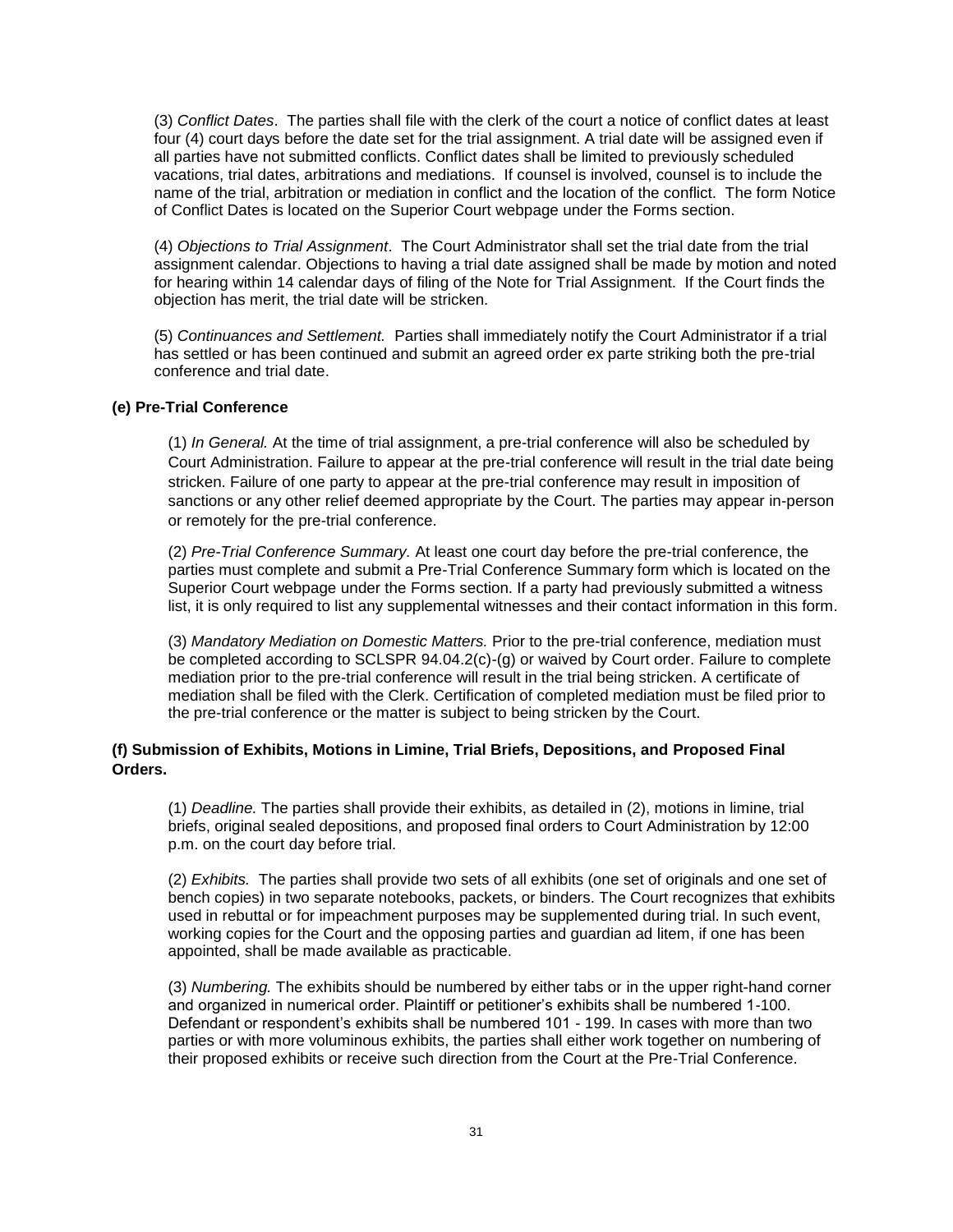(4) *Remote Parties or Witnesses.* In cases where one or more parties will appear remotely for trial, the original set of exhibits shall be accompanied by a completed Exhibit Notebook Certification, located on the Superior Court webpage under the Forms section. All copies of the certification shall be accompanied by a copy of the Exhibit Notebook Certification. Where one or more witnesses will appear remotely, exhibits that witness may be expected to refer to during questioning shall be provided by noon the day before each witness's testimony to that witness. Exceptions may be made for exhibits used in rebuttal or for impeachment of that witness, in which case screen sharing or other arrangements may be used to display the exhibits in question to the witness with leave of the Court.

**(g) Confirmation of Family Law Trials.** All family law trials shall be confirmed by noon five (5) court days before the scheduled trial date. Parties shall confirm trials by calling the Superior Court Administrator's Office (360) 416-1200 and notify the other legal parties the trial has been confirmed. If a trial is not confirmed in accordance with this rule, the trial will be stricken.

[Adopted September 1, 2009; amended September 1, 2016; Amended September 1, 2021]

#### **94.04.5 EVIDENCE AND EXHIBITS IN FAMILY LAW: SPECIAL PROVISIONS**

**(a) Appraisals of Automobiles and Boats.** In addition to individual appraisals of automobiles, trucks, and boats, the Court will give judicial recognition to Kelly Blue Book, NADA, or other recognized internet appraisal services on all automobiles, trucks, and boats. The appraisal should be for fair market retail value in the local area and be consistent with the description of the item being appraised.

**(b) Exhibits.** When a documentary exhibit is used at trial during witness examination and reference to the contents of the exhibit is necessary to understand the issues, the party shall provide extra copies of the exhibit to opposing counsel and the court. [Adopted September 1, 2009]

**98.16.1 GUARDIANSHIP MONITORING** [Rescinded September 1, 2011]

#### **98.16.2 MINOR GUARDIANSHIP**

(a) **Filing Fee.** Payment of filing fees shall be governed by RCW 11.130.170. "Relative" shall be defined pursuant to RCW 13.34.030(22).

(b) **Modifications of Final RCW 26.10 Orders.** Effective January 1, 2021, any party wishing to modify or change a final order under a Non-Parental Custody matter filed under RCW 26.10 who did not commence said modification prior to December 31, 2020 shall follow the procedures set forth in RCW 11.130.240 and pay any required filing fees as set by the Clerk.

**(c) Emergency Motions.** The return hearing for all emergency orders issued under RCW 11.130.225 shall be held on the next regular domestic motions, regardless of whether the parties are represented.

**(d) Hearings.** All minor guardianship matters filed under RCW 11.130 shall be heard on the domestic motions calendars on the dates and times directed by the Court calendar, and shall follow all filing rules set forth in SCLSPR 94.04.2 and SCLCR 6. The parties shall utilize the note for calendar set forth on the Skagit County Superior Court website.

**(e) Attorney Appointments under RCW 11.130.200.** Any party seeking appointment of an attorney under RCW 11.130.200 shall file a motion for appointment of an attorney (GDN ALL 021). Such motion may be made on the ex parte calendar. Upon Court approval, the party must then contact the Office of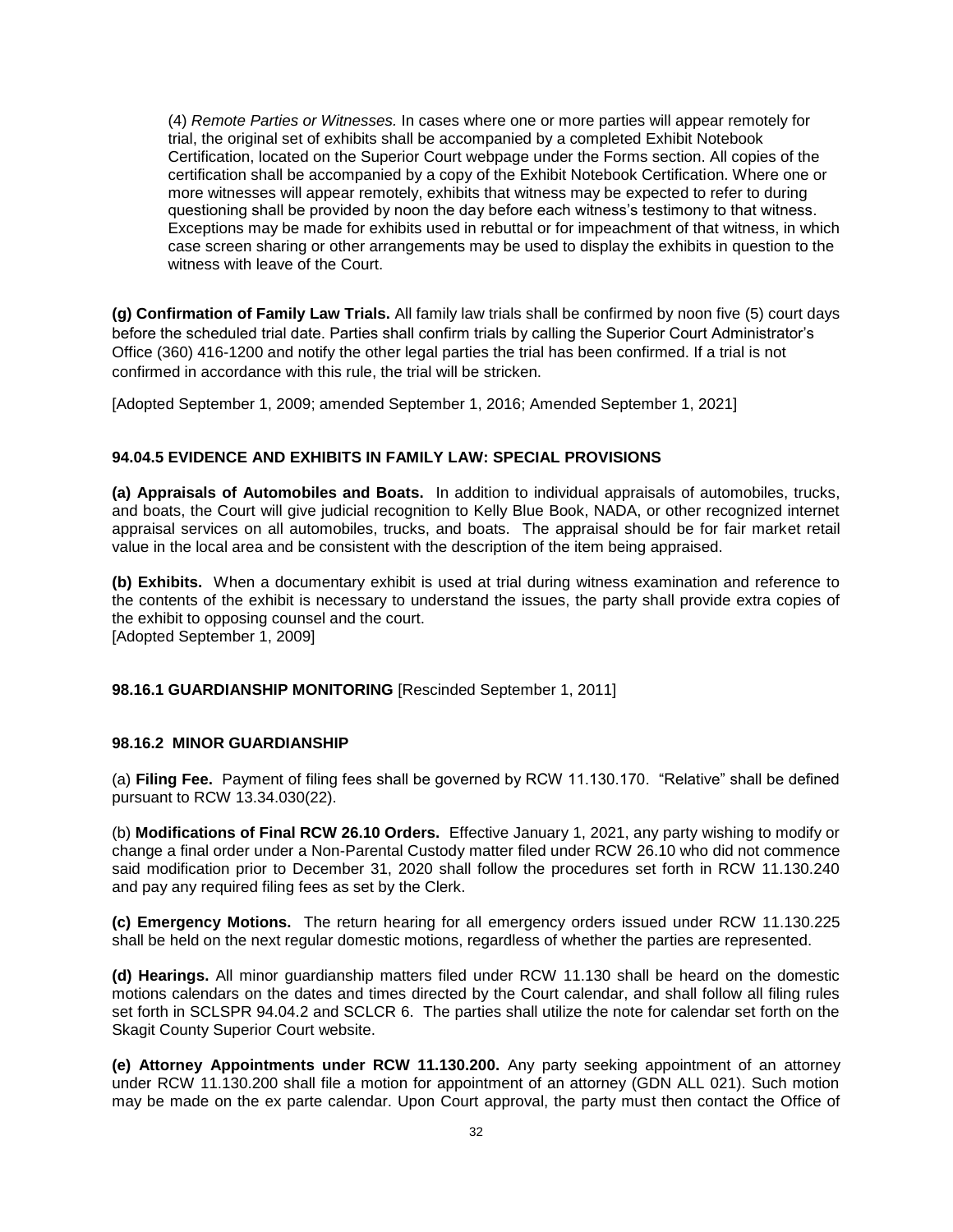<span id="page-32-0"></span>Assigned Counsel to be screened for eligibility for assigned counsel. The Office of Assigned Counsel shall maintain a list of qualified attorneys. The appointment shall be by rotation and assigned by the Office of Assigned Counsel.

**(f) Background/JIS Checks under RCW 11.130.210.** Prior to **any** request for a temporary order, including emergency orders under RCW 11.130.215, the Petitioner shall file a JIS request form with the Clerk under seal, and provide a copy to Court Administration, providing the names and dates of birth of the following parties: (1) Petitioner(s); (2) any adult residing the Petitioner's home; (3) Minor's Parent(s); (4) Any adult residing in the Parents' homes; (5) proposed guardian(s); (6) any adult residing in the proposed guardian's home. Any additional party requesting intervention or who has a right to notice in the proceeding shall ensure a JIS request is provided to the Clerk and Court Administration for all adults in their home.

[Adopted September 1, 2021]

## **98.16.3 PROBATE MATTERS NOT REQUIRING NOTICE**

(a) **Ex Parte Presentation.** Probate matters not requiring notice may be presented ex parte. [Adopted September 1, 2009]

# **PART VI. LOCAL RULES FOR GUARDIAN AD LITEM REGISTRY (TITLES 11 AND 26) (Cite as SCLGALR)**

#### **1. SCOPE AND PURPOSE**

1.1 This local rule covers the administration of the Guardian ad Litem Registry maintained by the Skagit County Superior Court under RCW Chapters 11 and 26.

## **2. REGISTRY ADMINISTRATION**

- 2.1 The Court Administrator shall maintain and administer the Guardian ad Litem registries. These registries are limited to Titles 11 and 26 Guardians ad Litem. These requirements and procedures also apply to persons not listed on a registry who are appointed to serve as a guardian ad litem in a field for which there is a registry.
- 2.2 The Court Administrator shall maintain an application form and background information records pertaining to each person on a registry. Persons listed on the registry shall reapply annually and provide a WSP criminal background check for the September 1st review date. All applications and background information, with the exception of personal identifying information in family law cases and pending complaints, shall be available for public inspection.
- 2.3 Persons shall be selected to serve on the registry at the discretion of the court giving due consideration to having a sufficient number of guardians ad litem available to fulfill the requests for appointment and to retain panels of persons with substantial experience and special knowledge within given fields.

In some cases there may be more qualified applicants than will be needed or would benefit the program, so that not all persons applying will be selected.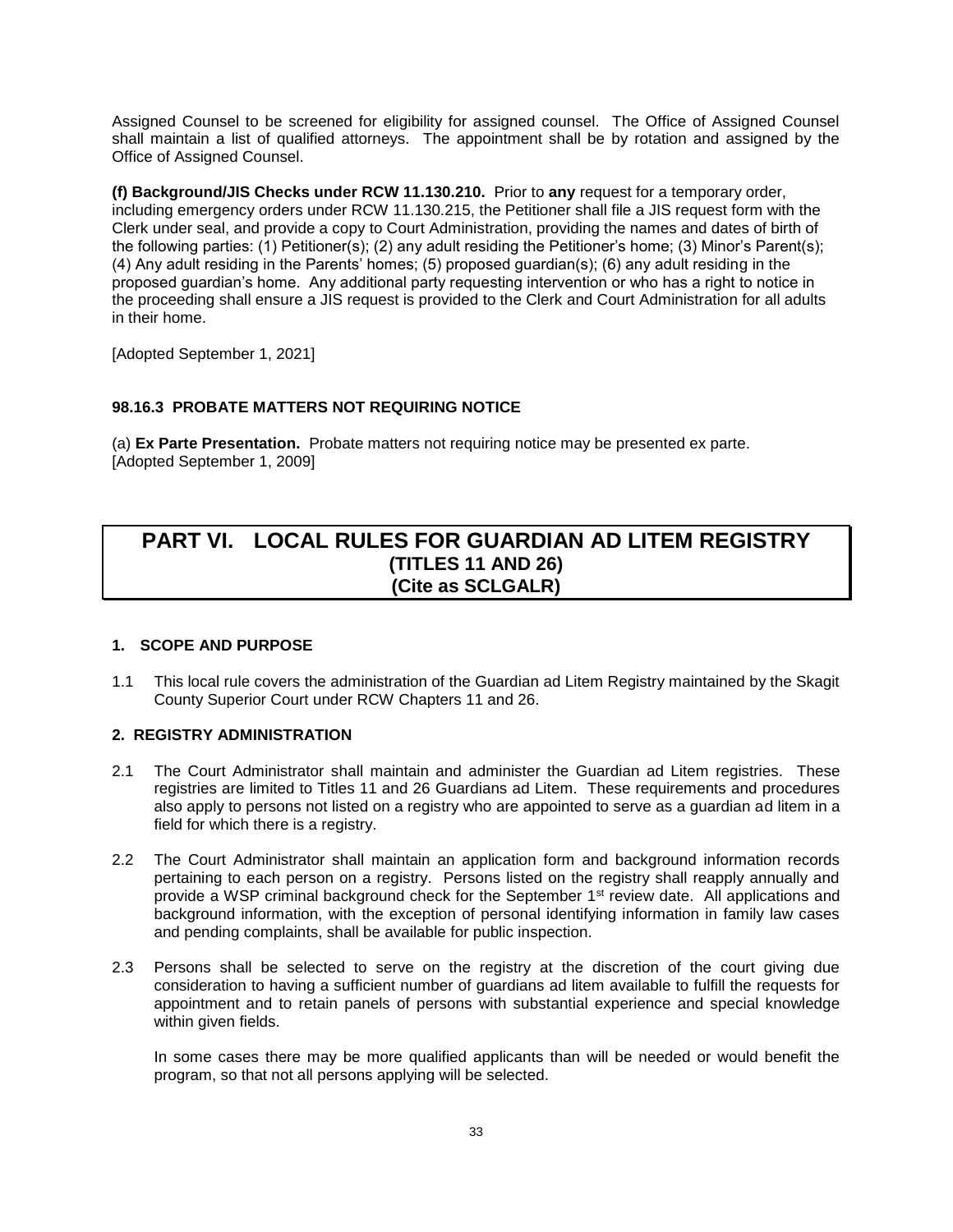- 2.4 The court shall periodically sponsor or approve training programs which registry applicants shall be required to attend to maintain and improve their level of proficiency. Training programs may be cosponsored or offered by the state or local bar association under the oversight of the court.
- 2.5 The registry may be reconstituted periodically after an open application period has been announced. The court may allow additional applicants to be added to the registry in March of each year. All new applications are due by March 1<sup>st</sup> for consideration. [Amended September 1, 2010]
- 2.6 The court may impose an application processing fee and/or charge a fee for the training programs.

## **3. EDUCATION AND EXPERIENCE REQUIREMENTS**

### **3.1 ATTORNEYS**

Attorneys must be a member of the Washington State Bar Association in good standing, and provide proof of successful completion of guardian ad litem training as required by Title 11 and/or 26.

### **3.2 NON-ATTORNEYS**

#### **(a) Family Law Registry (Title 26)**

- (1) Bachelor level degree in any of the following fields: social work, psychology, counseling, nursing, medicine or equivalent field; or
- (2) Certified by the State of Washington as a social worker, mental health therapist or marriage and family counselor, or licensed as a psychologist, nurse or physician, in good standing; or
- (3) Proof of successful completion of guardian ad litem training as required by Title 26 and proof of four completed guardian ad litem assignments for any Washington State superior court within the past five years

*and*

Proof of successful completion of guardian ad litem training as required by Title 26 and proof of successful completion of two supervised guardian ad litem assignments as follows:

- (i) One guardian ad litem assignment done in conjunction with a mentor guardian ad litem which shall include accompanying the mentor on all visits, attendance at all interviews, participation in preparation of a report, and attendance at all court hearings. The mentor is the guardian ad litem of record and this assignment is without compensation to the applicant.
- (ii) One guardian ad litem assignment done under the supervision of the same mentor guardian ad litem which shall include more active participation on the part of the applicant, i.e., requesting documents, conducting interviews, preparing reports under the supervision of the mentor. The mentor is the guardian ad litem of record and this assignment is without compensation to the applicant.

[Amended November 1, 2008]

## **(b) Guardianship, Probate and Minor Settlement Registry (Title 11)**

(1) Two (2) years of experience in the needs of impaired elderly people,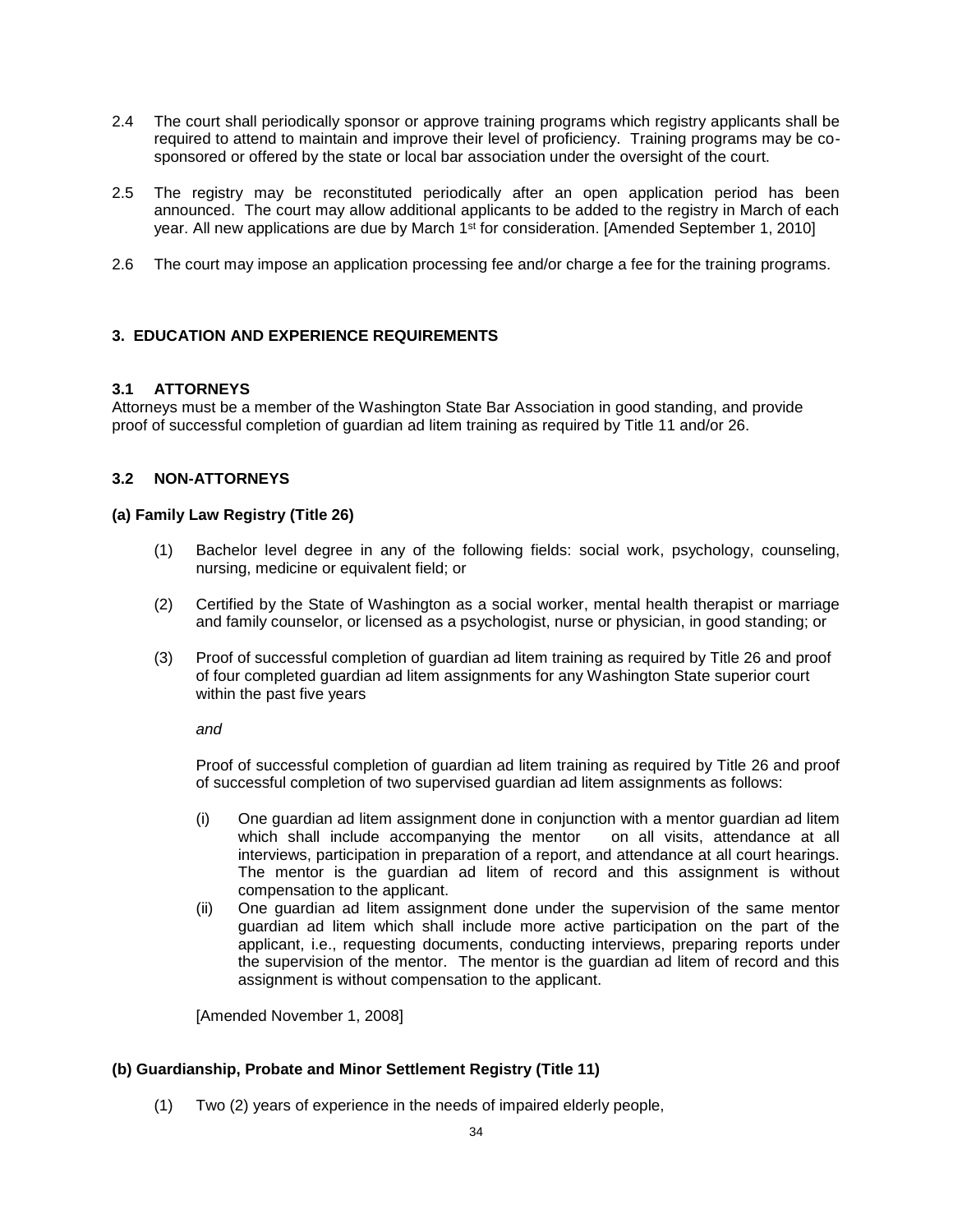physical disabilities, mental illness, developmental disabilities/ and/or other areas relevant to the needs of incapacitated persons, and

(2) Successful completion of mandatory Title 11 training.

## **4. APPLICATION**

4.1 Each person requesting to be listed on the Guardian ad Litem Registry (or registries) shall submit an application by September 1<sup>st</sup> of each year. The application is located on the Superior Court webpage under the Forms tab. [Amended September 1, 2021]

## **5. APPOINTMENT OF GUARDIAN AD LITEM**

- 5.1 When the need arises for the appointment of a guardian ad litem in a case involving a subject area for which there is a registry, the court shall appoint a person from the registry, unless good cause is found and findings are entered supporting appointment of a person not listed on the registry.
- 5.2 Appointments from the registries shall be made in the exercise of the court's sound discretion. The court may, but is not obligated to, appoint a person whom all parties have stipulated to serve as guardian ad litem. Agreement of all parties will not suffice when one or more parties are alleged to be under a legal disability.
- 5.3 In making appointments from a registry, among other factors, the court will consider the facts of the case, and the skills, experience and knowledge of persons on the registry.
- 5.4 Generally a guardian ad litem will be required to accept a minimum of two (2) appointments per year at public expense. These two appointments from the previous year should be listed on the application.
- 5.5 Generally, appointments will be made on a rotational basis from the registry.

[Amended September 1, 2005]

- 5.6 Appointment of a guardian ad litem in all cases shall be on the form required by the court.
- 5.7 The court shall make provisions for fees and expenses pursuant to statute in the Order Appointing Guardian ad Litem or in any subsequent order. For all cases filed in Skagit County, Order Appointing Guardian ad Litem form shall be used. (See the Superior Court Webpage under the Forms tab.) All expenses must be approved in advance.

[Amended September 1, 2005; amended September 1, 2015]

5.8 The Guardian ad Litem Review Committee will address any complaints made by any guardian ad litem regarding registry or appointment matters upon the Court Administrator's receipt of said complaint. The guardian ad litem shall be notified in writing of the Guardian ad Litem Review Committee's decision.

## **6. RETENTION ON REGISTRY**

- 6.1 Persons on the registry shall promptly inform the court of any temporary unavailability to serve, or of their intent to resign from the registry.
- 6.2 A person shall remain on the registry unless the person fails to maintain a current application with attachments or the person is removed or suspended as set forth in Section VI.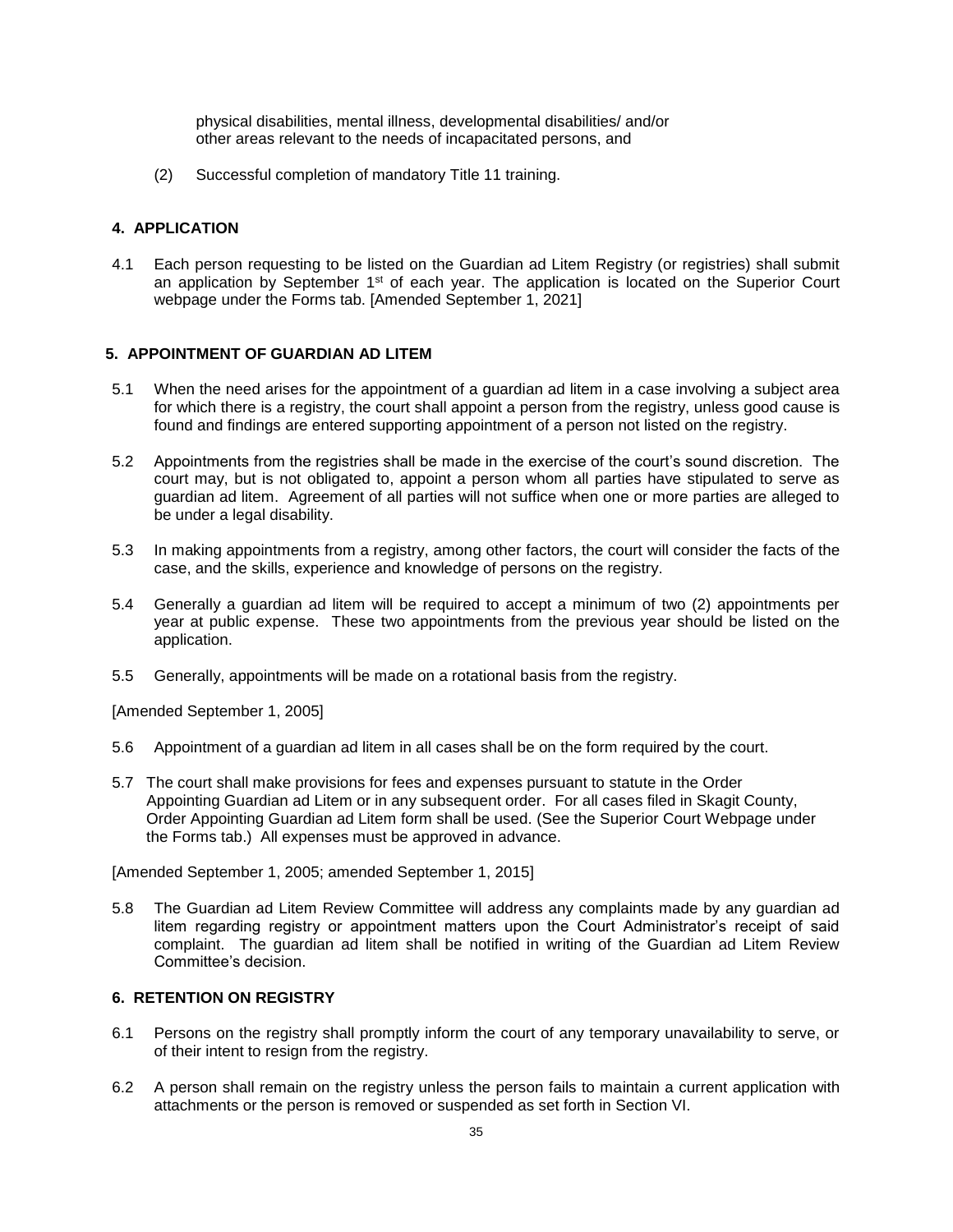- 6.3 A person may be denied listing on, or may be temporarily suspended from, the registry for any reason that places the suitability of the person to act as guardian ad litem in question.
- 6.4 A guardian ad litem who ceases to be on the registry and who still has active or incomplete cases shall immediately report his circumstance to the Court Administrator, and the court shall reassign such cases.
- 6.5 A person's retention on the registry shall be reviewed upon the court's receipt of a complaint regarding performance in office or the court's receipt of adverse information regarding the suitability of a person to serve as a guardian ad litem. Complaints shall be reviewed in accordance with Section VI.
- 6.6 A GAL may be immediately suspended by the Superior Court Administrator in case of emergency, and subject to timely review by the Guardian Ad Litem review Committee. [Adopted September 1, 2016]

#### **7. COMPLAINT PROCEDURE**

- 7.1 There shall be a Guardian ad Litem Review Committee consisting of the Superior Court Presiding Judge, the Superior Court Administrator, a representative of the Skagit County Bar Association, and a guardian ad litem from the registry, appointed by the Presiding Judge.
- 7.2 The Guardian ad Litem Review Committee, hereinafter referred to as the "Committee," will administer complaints about guardians ad litem.
- 7.3 All complaints must be in writing and must be submitted to the Superior Court Administrator, 205 W. Kincaid, Room 202, Mount Vernon, WA 98273. All complaints must bear the signature, name and address of the person filing the complaint.
- 7.4 Upon receipt of a written complaint, the Court Administrator shall convene the Committee to review the complaint. Upon review of the complaint, the Committee shall either:
	- (a) Making a finding that the complaint is with regard to a case then pending in the court and decline to review the complaint and so inform the complainant. In such instances the Committee shall advise the complainant that the complaint may only be addressed in the context of the case at bar, either by seeking the removal of the guardian ad litem or by contesting the information or recommendation contained in the guardian ad litem's report or testimony. In such cases the Committee and its members shall perform its role in such a manner as to assure that the trial judge remains uninformed as to the complaint; or
	- (b) Make a finding that the complaint has no merit on its face and decline to review the complaint and so inform the complainant; or
	- (c) Make a finding that the complaint appears to have merit and request a written response from the guardian ad litem within 10 business days, detailing the specific issues in the complaint to which the Committee desires a response. The Committee shall provide the guardian ad litem with a copy of the original complaint. In considering whether the complaint has merit, the Committee shall consider whether the complaint alleges the guardian ad litem has:

(1) Violated a code of conduct including all Superior Court Guardian ad Litem Rules (GALR) and applicable professional codes of conduct. [Amended March 1, 2013; amended June 1, 2013]

(2) Misrepresented his or her qualifications to serve as a guardian ad litem;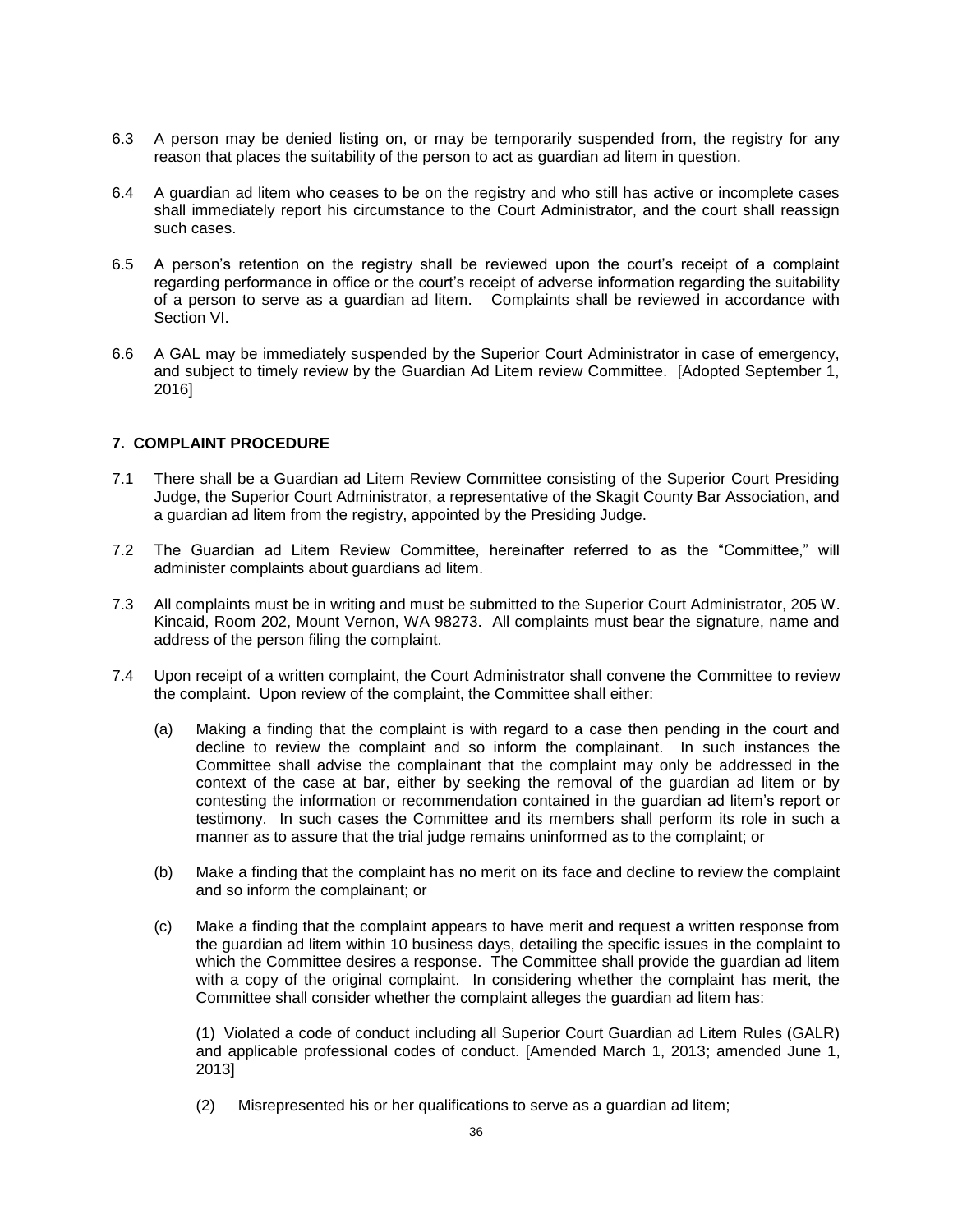- (3) Breached the confidentiality of the parties;
- (4) Falsified information in a report to the court or in testimony before the court;
- (5) Failed, when required, to report abuse of a child;
- (6) Communicated with a judicial officer ex-parte concerning a case for which he or she is serving as a guardian ad litem;
- (7) Violated state or local laws or court rules; or
- (8) Taken or failed to take any other action which would reasonably place the suitability of the person to serve as a guardian ad litem in question.
- 7.5 Upon receipt of a written response to a complaint from the guardian ad litem, the Committee shall make a finding as to each of the issues delineated in the Committee's letter to the guardian ad litem. Such findings shall state that either there is no merit to the issue based upon the guardian ad litem's response or that there is merit to the issue.
- 7.6 The Committee shall have the authority to issue a written admonishment, a written reprimand, refer the guardian ad litem to additional training, or recommend to the Presiding Judge that the court suspend or remove the guardian ad litem from the registry. In considering a response, the Committee shall take into consideration any prior complaints that resulted in an admonishment, reprimand, referral to training, or suspension or removal from a registry. If a guardian ad litem is listed on more than one registry, the suspension or removal may apply to each registry the guardian ad litem is listed on, at the discretion of the Committee.
- 7.7 The complainant and the guardian ad litem shall be notified in writing of the Committee's decision following receipt of the guardian ad litem's response.
- 7.8 Complaints shall be resolved within twenty-five (25) days of the date of receipt of the written complaint if a case is pending. Complaints shall be resolved within sixty (60) days of the date of receipt of the written complaint if the complaint is filed subsequent to the conclusion of a case.

[Amended April 1, 2006]

- 7.9 A complaint shall be deemed confidential for all purposes unless the committee has determined that it has merit. [Correction of numbering September 1, 2008]
- 7.10 Any record of complaints filed which are not deemed by the committee to have merit shall be confidential and shall not be disclosed except by court order.

[Adopted April 1, 2006; correction of numbering September 1, 2008]

### **8. PAYMENT OF GUARDIAN AD LITEM**

- 8.1 There shall be no payment of a guardian ad litem by anyone, except as authorized by order of the court.
- 8.2 Each order appointing guardian ad litem shall set forth the hourly rate of compensation for the investigative/guardian ad litem work; source of payment, if determined. [Amended September 1, 2013]
- 8.3 The order appointing a guardian ad litem may include a provision for a retainer fee, as evidenced by itemized accounting, to be returned to the parties according to their proportionate responsibility for payment of the guardian ad litem.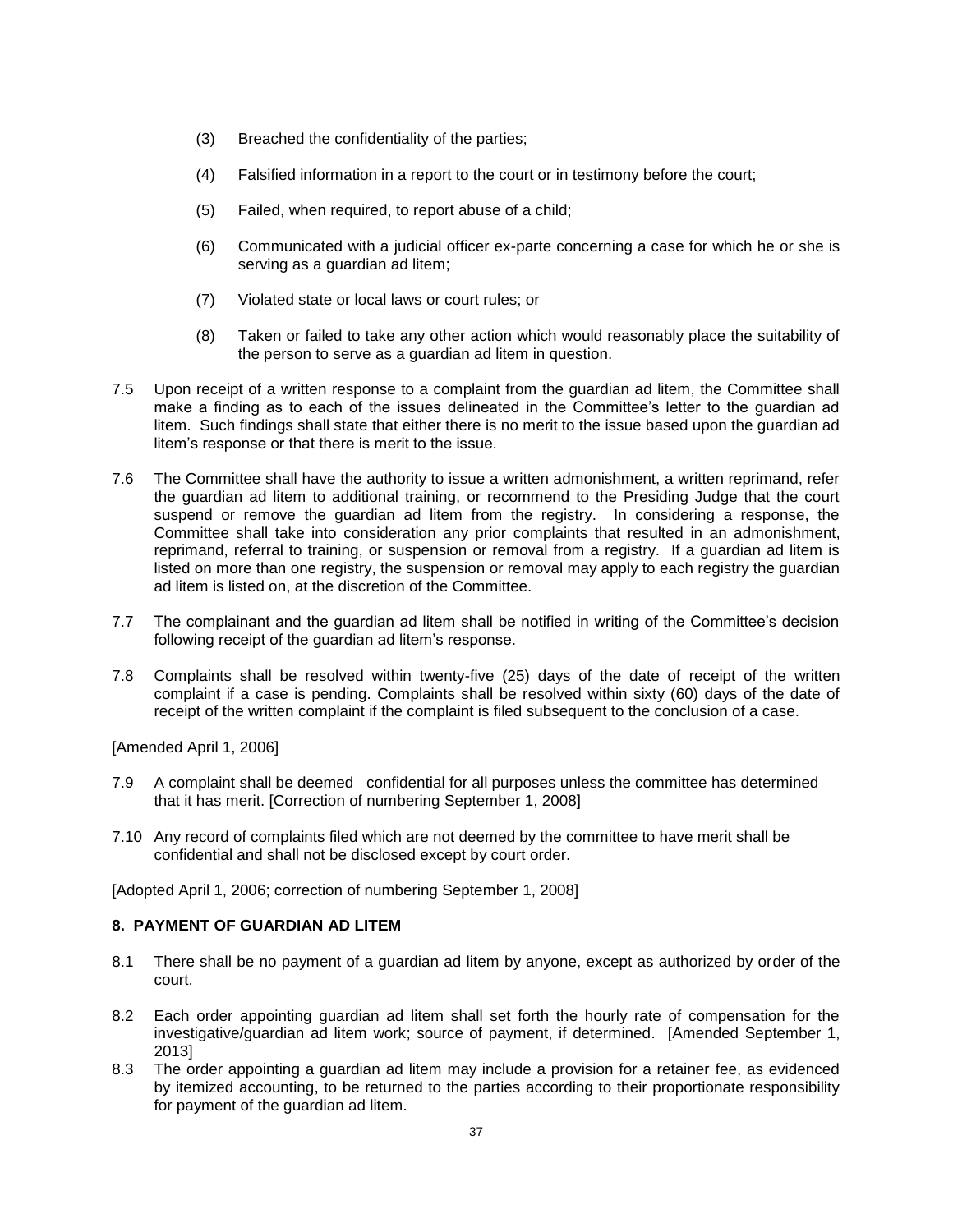- <span id="page-37-0"></span>8.4 All fee requests by the guardian ad litem submitted to the court shall contain time records, which distinguish investigative/guardian ad litem, administrative/clerical, and travel time and shall also be served upon the parties. This should be presented to Court Administration along with an Order Authorizing Payment. [Amended September 1, 2011]
- 8.5 Guardian ad litem fees shall be the responsibility of a party or parties unless the court has entered an order authorizing payment at public expense.

[Adopted July 1, 2002; Amended effective September 1, 2003; amended effective September 1, 2004]

#### **9. TITLE 26 GAL REPORTING**

9.1 The guardian ad litem must report to the court within six months of order appointing GAL regarding the progress if not specifically stated in the order appointing. [Adopted March, 2008; amended 9/1/2008; amended September 1, 2009]

# **PART VII. LOCAL CRIMINAL RULES (Cite as SCLCrR)**

## **SLCrR 1. SCOPE, PURPOSE AND CONSTRUCTION**

**(Rules 1.1-1.5)** (No Local Rules)

# **SLCrR 2. PROCEDURES PRIOR TO ARREST AND OTHER SPECIAL PROCEEDINGS (Rules 2.1-2.3)**

(No Local Rules)

# **SLCrR 3. RIGHTS OF DEFENDANTS (Rules 3.1-3.6)**

**RULE 3.1(d)(4)** *Attorney certification*. Attorneys who anticipate being appointed to represent adult indigents in criminal cases must comply with CrR 3.1(f) by filing a certification of compliance with the Clerk of the Superior Court. The certification should be filed at least fourteen (14) days prior to each calendar quarter.

The Clerk will maintain an administrative file for such certifications. The administrative files will be open for public inspection. [Adopted March 1, 2013; amended June 1, 2013]

# **SLCrR 4. PROCEDURES PRIOR TO TRIAL (Rules 4.1-4.10)**

#### **RULE 4.1. APPEARANCES**

**(a) In Person Appearances Required.** All witnesses, including defendants who are providing testimony, are required to appear in person absent prior Court approval. Defendants are required to appear in person for arraignment, entry of plea of guilty, sentencing, and trial absent prior Court approval.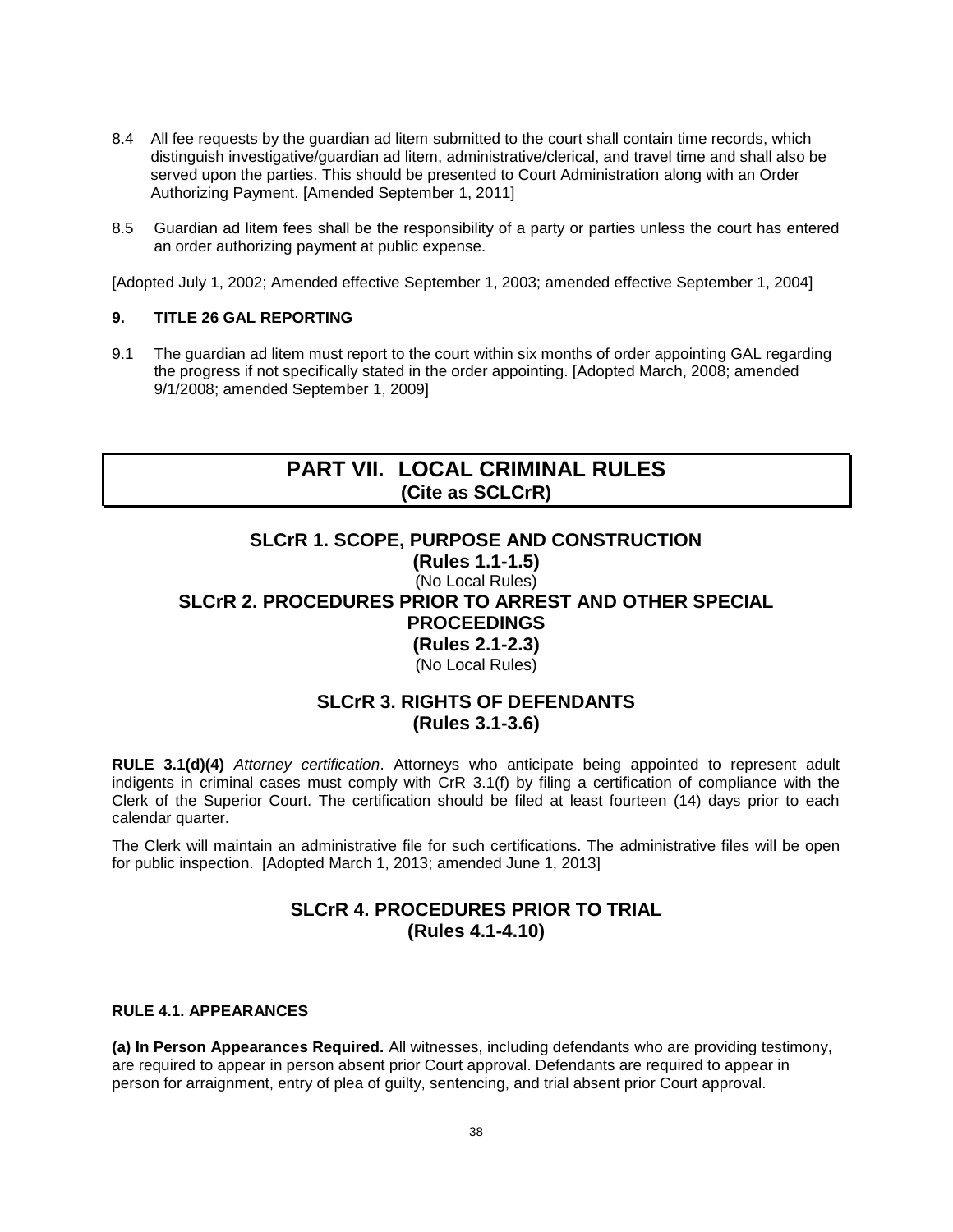#### **(b) Remote Appearances.**

(1) *Telephonic Permitted.* Absent an order from the Court, defendants are permitted to appear by telephone-only at hearings where their presence is not required. Absent other Court order, observers, including alleged victims, are permitted to appear telephonically or over video with their cameras turned off for hearings where they will not be speaking.

#### (2) *Audio and Video Required.*

(A) Attorneys and Pro Se Defendants. Attorneys and defendants representing themselves who appear remotely are required to appear with their audio and video enabled during their hearing. The audio and video shall have a clear connection.

(B) Represented Defendants. Represented defendants appearing remotely for all hearings other than those listed above in SCLCrR 4.1(b)(1) are required to appear with audio and video enabled during their hearing.

(C) Testimony. It is presumed that any testimony will be taken in person. Testimony may be taken remotely with prior Court approval and shall have a clear audio and video connection.

(3) *Courtroom Decorum.* The rules of courtroom decorum continue to apply to anyone appearing remotely, including the public. This includes refraining from interrupting others, engaging in lewd or inappropriate behavior, or otherwise disrupting the proceedings. All parties are expected to wear courtroom attire when appearing remotely over video.

[Adopted September 1, 2021]

### **RULE 4.10 TRIAL CONFIRMATION**

**(a) Pre-Trial Confirmation Form.** By Tuesday the week before trial, any party wishing to confirm the case for trial must send a completed *Pre-Trial Confirmation Form*, located on the Superior Court webpage under the Forms section, to Court Administration.

**(b) Confirmation Hearing**. Absent special circumstances, the Court will stack all trials that confirm for trial. The parties will receive the final stacking order by 9:00 a.m. one court day before the scheduled trial or at the confirmation calendar if that Friday is a court holiday.

**(c) Settlements or Emergency Agreed Continuances.** Attorneys shall immediately notify the Court Administration if a trial has settled or will be subject to an emergent agreed continuance. Failure to promptly notify Court Administration may result in sanctions, including payment of jury costs.

[Adopted September 1, 2021]

## **SLCrR 5. VENUE (Rules 5.1-5.2)** (No Local Rules)

# **SLCrR 6. PROCEDURES AT TRIAL (Rules 6.1-6.16)**

**RULE 6.12 WITNESSES**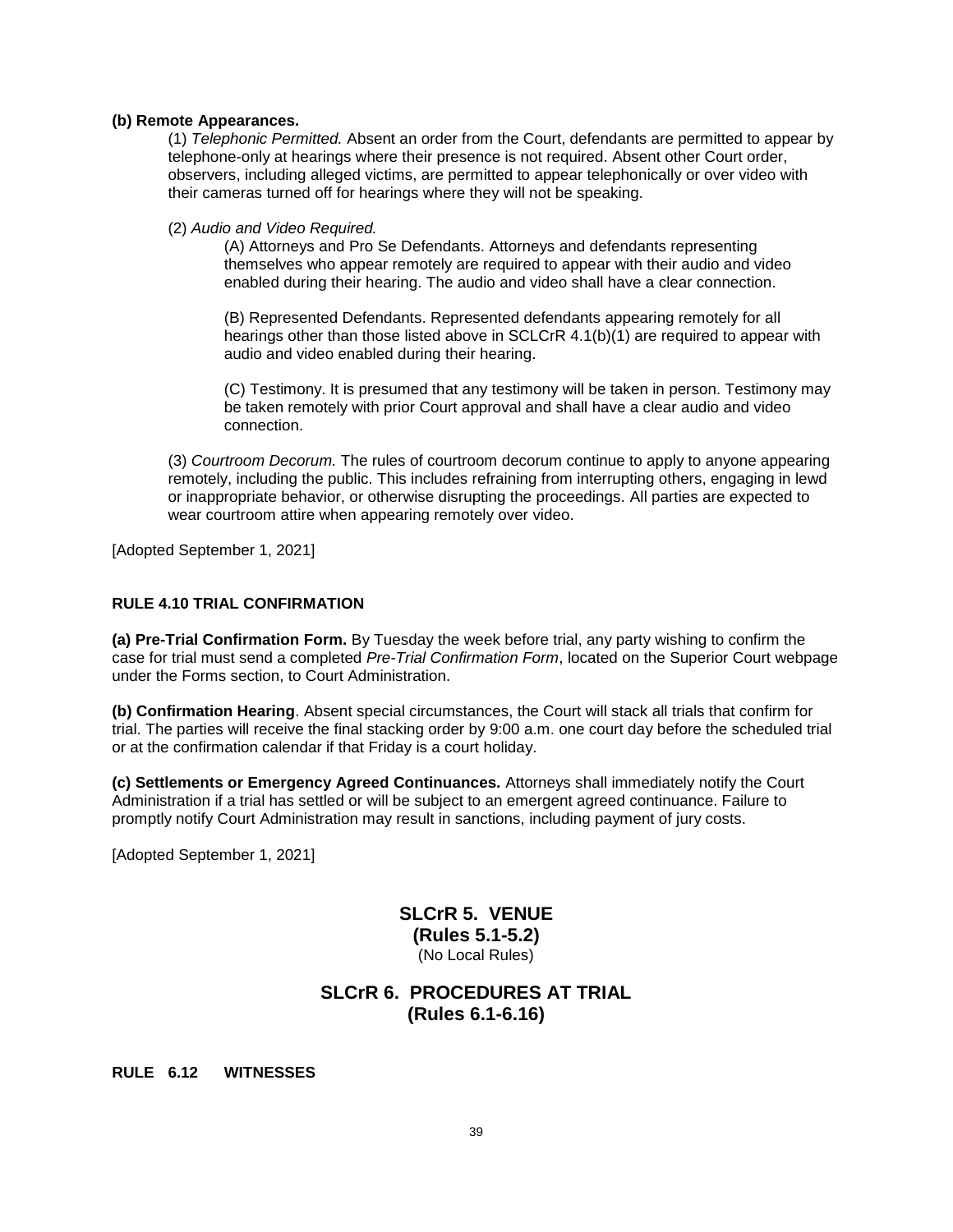**(e) Exhibits.** When a documentary exhibit is used at trial during witness examination and reference to the contents of the exhibit is necessary to understand the issues, counsel shall provide extra copies of the exhibit to opposing counsel and the court. [Adopted September 1, 2009]

**RULE 6.15 INSTRUCTIONS AND ARGUMENT**

#### **(a) Proposed Instructions.**

(1) Provide to judge when trial begins, two copies of proposed jury instructions. One copy shall be cited and the other uncited with plaintiff's proposed instructions numbered in pencil on the lower left corner and the defendant's proposed instructions numbered in pencil on the lower right corner to correlate with jury instructions.

[Adopted September 1, 2009]

(2) Juror questionnaires for trials. Juror questionnaires must be agreed to by both sides or approved by the Court on motion of either party. Copies should be provided to Court Administration by Noon Friday. [Adopted September 1, 2011]

## **SLCrR 7. PROCEDURES FOLLOWING CONVICTION**

**(Rules 7.1-7.8)** (No Local Rules)

## **SLCrR 8. MISCELLANEOUS (Rules 8.1-8.9)**

#### **RULE 8.2 MOTIONS IN LIMINE**

**(a) Timing.** All motions in limine shall be heard by the trial judge prior to trial. Motions in limine will be heard immediately prior to trial or as otherwise scheduled by Court Administration. Parties who believe hearings on motions in limine will take more than thirty (30) minutes shall request a set hearing under SCLAR 0.3(a). Motions in limine on pre-assigned cases or those involving motions that must be heard at least one full court day before commencement of trial shall also be arranged at the parties' request according to SCLAR 0.3(a).

**(b) Briefing.** Motions in limine shall be provided to the Court and opposing counsel by the trial confirmation hearing, or at least three court days in advance of any special set hearing on motions in limine.

**(c) Child Hearsay Motion Hearings.** Child hearsay hearings are to be special set in front of the trial judge (if possible) pursuant to special set rules under SCLAR 0.3(a). Child Hearsay Hearings shall not be scheduled on any criminal calendar.

[Adopted September 1, 2009, Amended September 1, 2021]

### **RULE 8.4 SERVICE, FILING, AND SIGNING OF PAPERS**

**(a) Action documents**. Pleadings or other documents requiring action on the part of the Clerk/Court (other than file stamping, docketing and entry in the court file) shall be considered action documents. Action documents must contain special caption and specify the action required on the first page.

**(b) Judge's Copies.** Judge's copies of pertinent filings are required for documents filed within four (4) court days of the pre-trial hearing addressed in said filings. Judge's copies of all affidavits, declarations, briefs, and legal memoranda meeting this criteria shall be delivered to Court Administration. The date and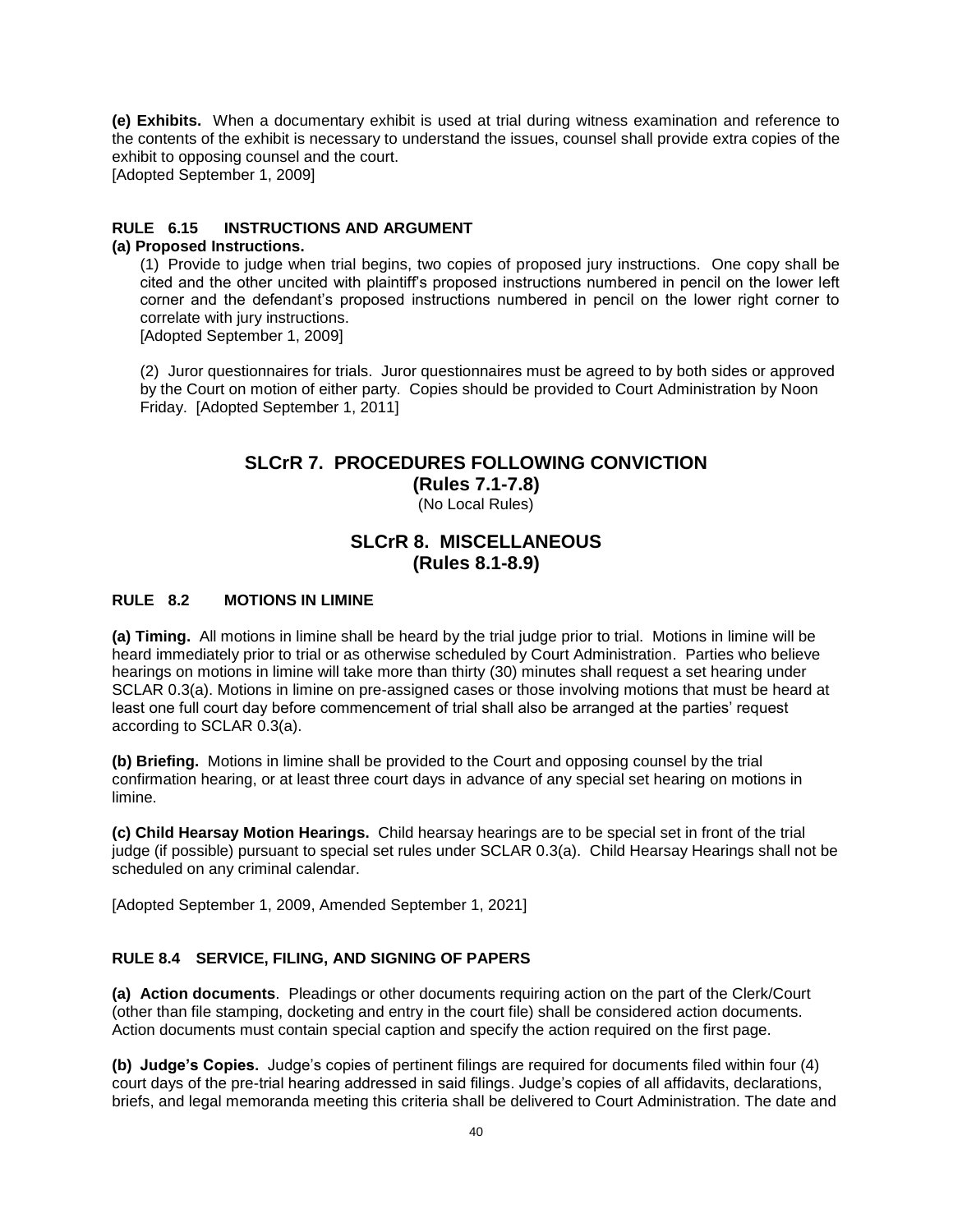<span id="page-40-0"></span>time of the scheduled hearing shall be listed on the upper right corner of the first page. Other than filings related to pre-assigned cases or special set hearings, Court Administration will not accept judge's copies for documents filed more than four court days before the motion in question.

**(c) Case Numbers.** Documents may be filed with more than one case number for adult felony pleadings as provided in CrR 4.3(b) only.

[Adopted September 1, 2009, Amended September 1, 2020, Amended September 1, 2021]

# **PART VIII. LOCAL RULES FOR APPEAL OF DECISIONS OF COURTS OF LIMITED JURISDICTION (Cite as SCLRALJ)**

## **RULE 7.2 TIME FOR FILING BRIEFS**

#### **(d) Briefing Schedule**

(1*) Case Schedule*. The moving party shall prepare a case scheduling order upon filing a notice of appeal.

[Effective September 1, 2005; amended September 1, 2009]

#### **Rule 8.5 CONFIRMATION OF ORAL ARGUMENT**

(a) It shall be the responsibility of the petitioner to confirm oral argument on the Dispositive Motion calendar by 4:00 p.m. four (4) court days before the scheduled hearing. [Amended March 1, 2012, January 1, 2014; Amended September 1, 2021]

(b) Confirmation shall be made by telephone to the Court Administrator's Office at (360) 416-1200 between 8:30 a.m. Monday and 4:00 p.m. Friday the week prior to when the oral argument is scheduled for hearing. [Amended September 2, 2014, amended September 1, 2016]

(c) Motions not confirmed in accordance with this rule will be stricken.

[Adopted September 1, 2009]

# **PART IX MENTAL PROCEEDINGS RULES (Cite asSCMPR)**

#### **Rule 2.4**

(c) To assure compliance with the 72-hour hold limitation in RCW 71.05, in the event of a late detention resulting in the need for a continuance or special set probable cause hearing, the parties must either agree to the less than 24-hour continuance or obtain a special set hearing through Court Administration. The agreed order of continuance shall be presented in Superior Court no later than the first ex parte calendar following the detention. [Adopted March 1, 2012; amended September 1, 2012]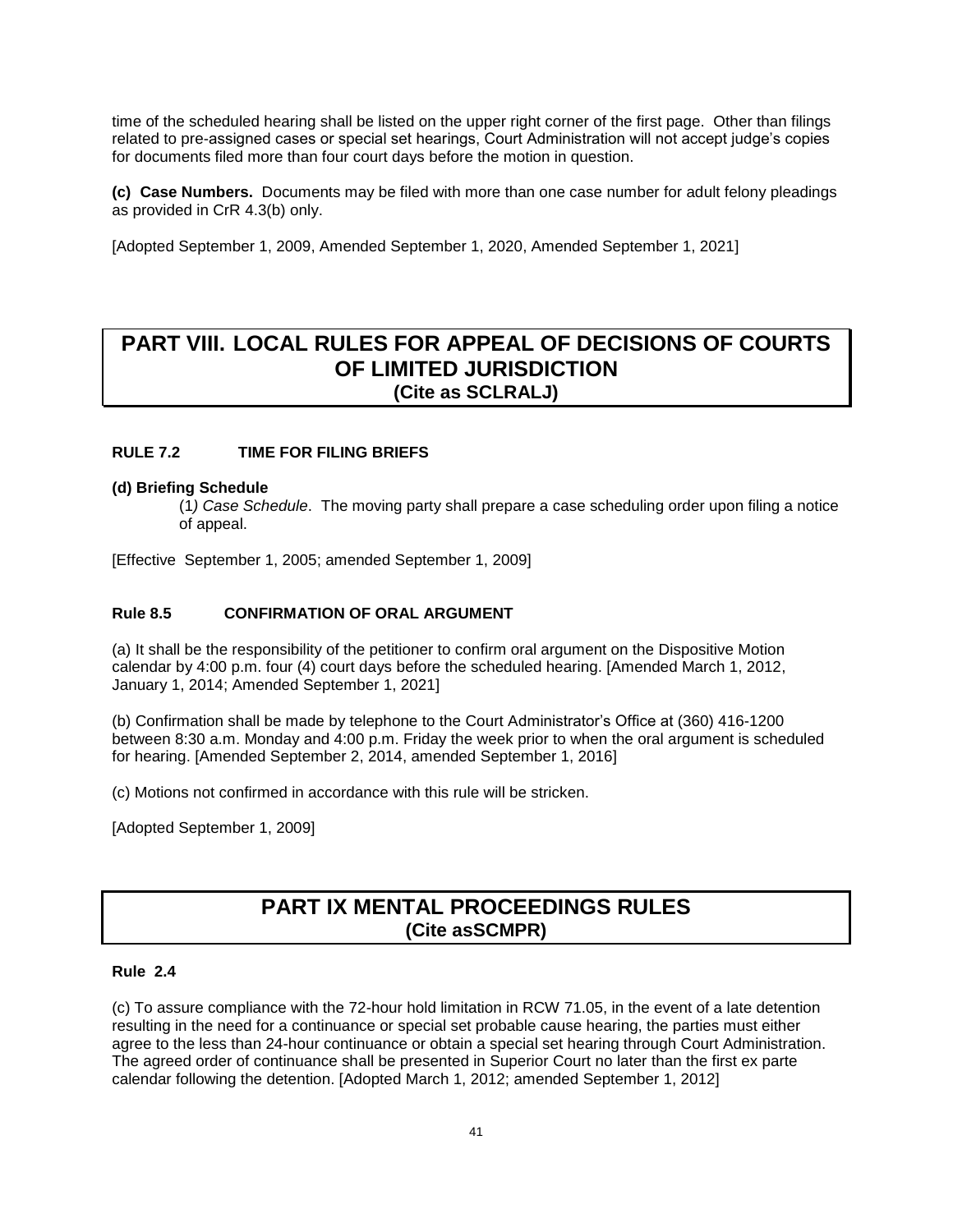# **PART X JUVENILE COURT RULES (Cite as LJuCR)**

### <span id="page-41-0"></span>**LJuCR 2.3 RIGHT TO AND NOTICE OF SHELTER CARE HEARING**

#### **(a) Notice of Right to Shelter Care Hearing**

*(1) Scheduling and Notice.* A shelter care hearing may be set by court order or by filing a notice of hearing with the Clerk. The party scheduling the hearing shall notify Court Administration, Clerk of Court, Attorney General's Office, Guardian ad Litem program, Public Defender's Office Juvenile Division, Office of Assigned Counsel, and all other parties, including parents or any attorneys assigned prior to scheduling. At the time of filing, the party scheduling the hearing shall provide each of the above entities and parties with a copy of the petition, summons, motion, and notice of hearing.

*(2) Provisional Appointment of Attorney.* The Court shall afford each parent a provisional attorney to represent them at the shelter care hearing. As such, the Office of Public Defense, via the Skagit County Public Defender, shall coordinate two (2) attorneys to appear on each shelter care calendar. Skagit County Public Defender shall ensure those attorneys have a copy of the petition. The provisional attorney shall appear at the same time the parents have been informed the hearing will begin. At the time calendared, the Court will permit a 30-minute period for the attorneys and parents to communicate prior to the hearing, if said communications have not already taken place. If a provisional appointment order is not signed at the time the petition is filed, the Skagit County Public Defender shall notify the Attorney General's Office within one hour of provisional appointment of parent's counsel to ensure timely provision of discovery.

*(3) Appointment of Guardian ad Litem.* The Court shall appoint a Guardian ad Litem for the child at the initial shelter care hearing unless good cause exists to not appoint one. This decision may be reviewed at each subsequent hearing including the dependency fact-finding hearing, each dependency review hearing, and prior to the entry of a guardianship or termination order. A party may request that a Guardian ad Litem be appointed at any time during the dependency, guardianship, or termination proceedings.

*(4) Discovery.* The Department shall electronically provide all discovery supporting the dependency petition filing to all appointed and provisionally appointed attorneys and the Guardian ad Litem program prior to the scheduled shelter care hearing. When a parent appears without provisionally appointed counsel, such discovery shall be provided directly to the parent at the shelter care hearing absent direct contact with the Attorney General's Office.

[Adopted September 1, 2021]

## **LJuCR 2.5 AMENDMENT OF SHELTER CARE ORDER**

#### **(a) 30-day Shelter Care Hearing and New Issues.**

(1) *Hearing.* A review of shelter care hearing shall be set within 30 days of the first shelter care hearing, unless otherwise ordered by the Court.

(2) *Issues.* If a party seeks to modify terms or enforce compliance of a shelter care order seeking to modify terms or enforce compliance with the terms of the shelter care order, that party shall given written notice to the Court and other parties of all proposed issues by noon two days before the hearing.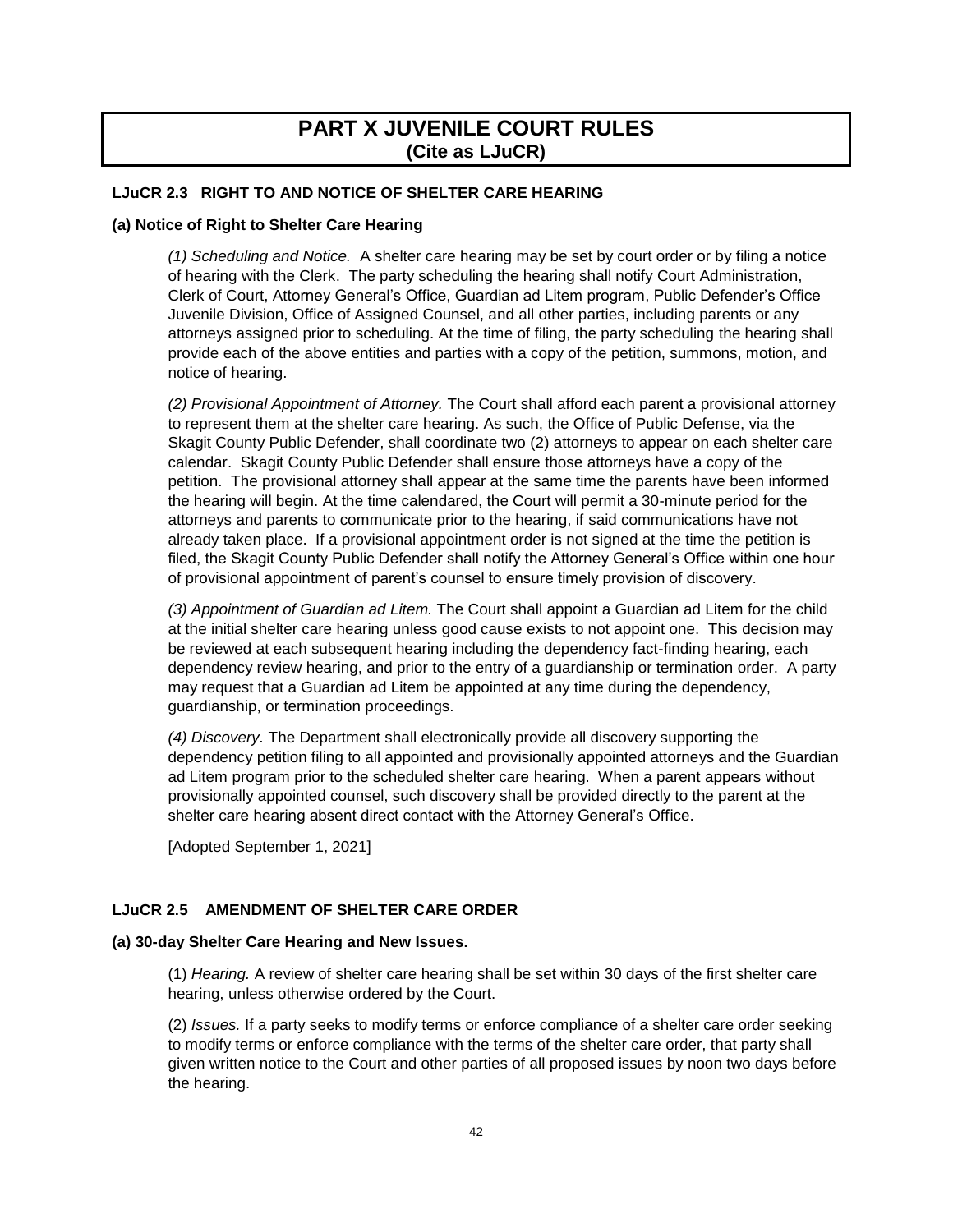**(b) Modification of Shelter Care Order after 30-day Hearing.** An additional shelter care hearing can be set on the dependency calendar upon the filing of a note for motion and written motion, with affidavit of change of circumstances alleged. The motion shall specify the change in circumstances, relief requested, statement of facts and the evidence relied upon, and shall be properly served on all parties, with a certification of service filed with the court. All motions and responses filed under this section shall be filed under the timing rule of SCLCR 6(d)(2).

**(c) Working Copies.** Working copies shall be provided to the Court for all documents filed less than four (4) days prior to the 30-day status hearing according to the terms detailed in SCLCR  $7(e)(4)$ .

[Adopted September 1, 2021]

## **LJuCR 2.9 REVIEW HEARING**

**(a) Proposed Order and Supervising Agency Report.** The supervising agency shall prepare a proposed order and a written report containing the information required by RCW 13.34.120. The report shall be provided to the Court and to all legal parties and their counsel no less than 14 days before the review hearing.

**(b) Statement of Issues.** The legal parties shall provide to all parties and file a written statement of issues in response to the court report and/or proposed order at least seven (7) days prior to the hearing. This rule does not limit a parent's rights under RCW 13.34.120 to submit a response up to 24 hours before the hearing.

**(c) Working Copies.** Working copies shall be provided to the Court for all documents filed less than four (4) days prior to the 30-day status hearing according to the terms detailed in SCLCR  $7(e)(4)$ .

**(d) Sanctions.** Failure to comply with this rule will likely result in sanctions that may include, but are not limited to, continuing the court hearing, award of attorney's fees, or imposition of financial sanctions.

[Adopted September 1, 2021]

## **LJuCr 3.4 NOTICE AND SUMMONS - SCHEDULING OF FACT FINDING HEARING**

#### (**c) Scheduling of Hearing.**

- (1) *Confirmation.* Fact Finding hearings shall be confirmed by noon five (5) court days before the scheduled trial date. Parties shall confirm trials by emailing or calling the Superior Court Administrator's Office (360) 416-1200, and notify the other legal parties the trial has been confirmed. If a trial is not confirmed in accordance with this rule, the trial will be stricken.
- (2) *Status Conference.* A status conference shall be scheduled on the dependency calendar two (2) weeks prior to the fact finding to discuss discovery and confirmation issues unless otherwise scheduled by the Court.
- (2) *Continuance Requests*. Any request for continuance of the fact-finding hearing shall be made in writing, filed under the timing rules set forth in SCLCR 6(d)(2), or by agreement of all parties,and shall identify the 75th day from the filing of the petition. A motion to continue beyond the 75th day shall be supported by a declaration of exceptional circumstances, or as otherwise permitted by the Court. The order continuing the hearing beyond 75 days shall identify with specificity the exceptional circumstances found by the Court.

[Adopted September 1, 2021]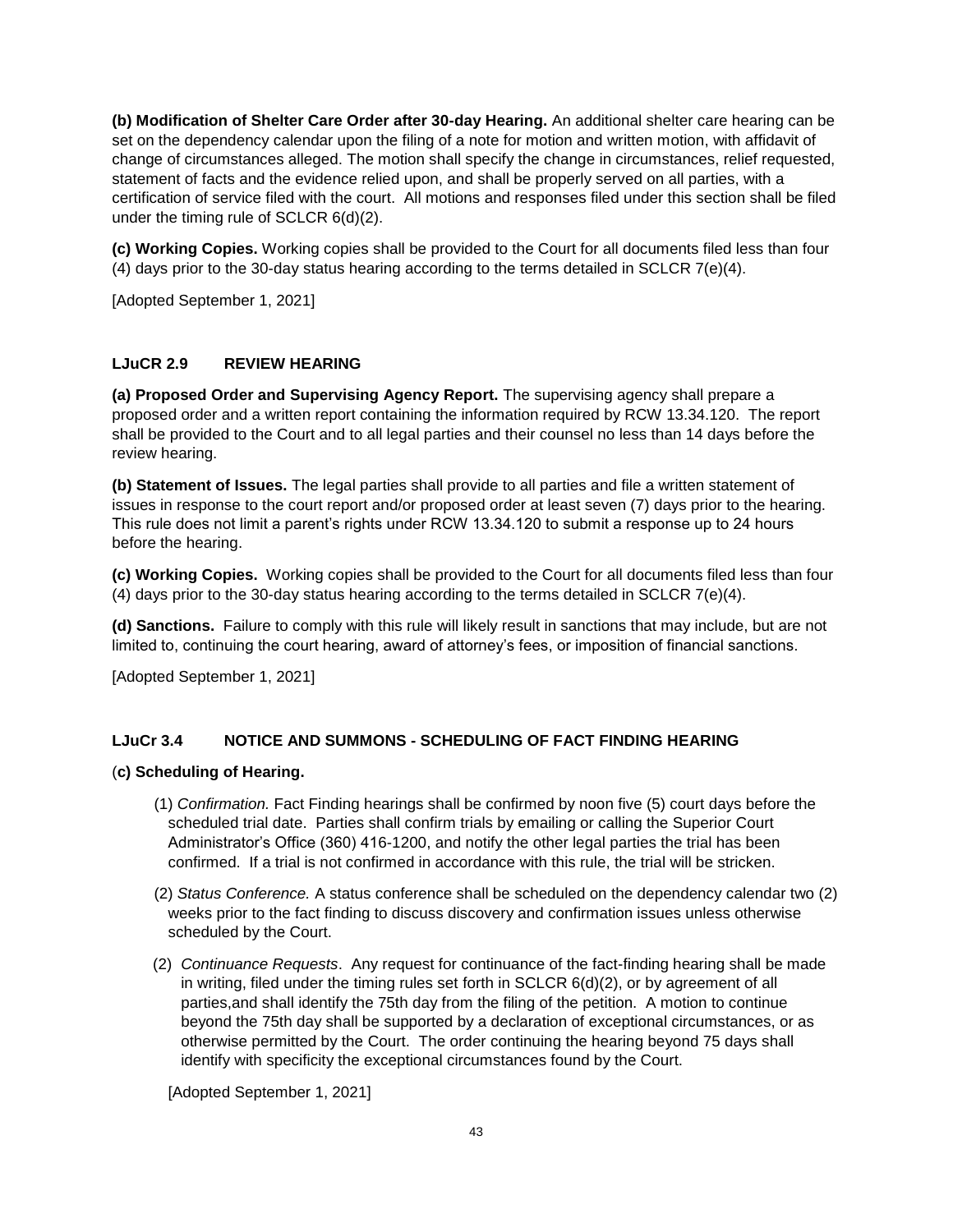## **LJuCr 3.12 DEPENDENCY COURT MOTIONS**

#### **(a) Motions Format and Procedures.**

(1) *Timing.* All motions shall be filed under the timing rules set forth in SCLCR 6(d)(2).

(2) *Scheduling.* All dependency and termination motions shall be heard on the dependency calendar unless special set by the Court.

(3) *Filing Format.* Motions must be in writing and dated and signed by the attorney or selfrepresented party. All declarations and affidavits must be legibly hand printed or typed in at least twelve (12)-point type, 1½ space format with 1-inch margins on all sides. All pages, including declarations and affidavits shall be sequentially numbered.

(4) *Oral Argument*. Oral argument shall be limited to five (5) minutes per side for all motions. The Court may in its own discretion increase or reduce the time for oral argument. All oral argument shall be limited to matters noted for that day's motion and contained in the record.

(5) *Testimony*. Motions shall be heard on written declaration testimony only. All supporting declarations shall be filed and served with the motion and note for calendar. Motions shall be heard without oral testimony of the parties, including the social worker, social worker supervisor or parents, unless prior authorization from the court is received, in writing, with notice to all legal parties.

**(b) Working Copies.** Working copies shall be provided to the Court for all documents filed less than four (4) days prior to the 30-day status hearing according to the provisions enumerated in SCLCR 7(e)(4).

**(c) Sanctions.** Failure to comply with this rule likely will result in sanctions that may include, but are not limited to, continuing the court hearing, award of attorney's fees, or imposition of financial sanctions.

[Adopted September 1, 2021]

**LJuCR 9.2(d) Attorney Certification.** Attorneys who anticipate being appointed to represent juvenile indigents in criminal offender cases in the Skagit County Superior Court, Juvenile Division must comply with JuCR 9.2 by filing a certification of compliance with the Clerk of the Superior Court. The certification should be filed at least fourteen (14) days prior to each calendar quarter.]

The Clerk will maintain an administrative file for such certifications. The administrative files will be open for public inspection. [Adopted March 1, 2013; amended June 1, 2013]

## **LJuCR 10.7.1 ADMINISTRATIVE SEALING AFTER DISPOSITION**

(a) In all dispositions of offender matters in juvenile court, at the time of disposition, the Court shall determine if the charges are subject to administrative sealing pursuant to HB 1651, and if so, set a date for an administrative review in the disposition order.

(b) All juvenile offenses are subject to administrative sealing, pursuant to HB 1651, other than:

- a. Most serious offenses as defined in RCW 9.94A.030.
- b. Sex Offenses as defined in RCW 9A.44
- c. Felony Drug Offenses as defined by RCW 9.94A.030, except possession of a controlled substance or forged prescription for a controlled substance.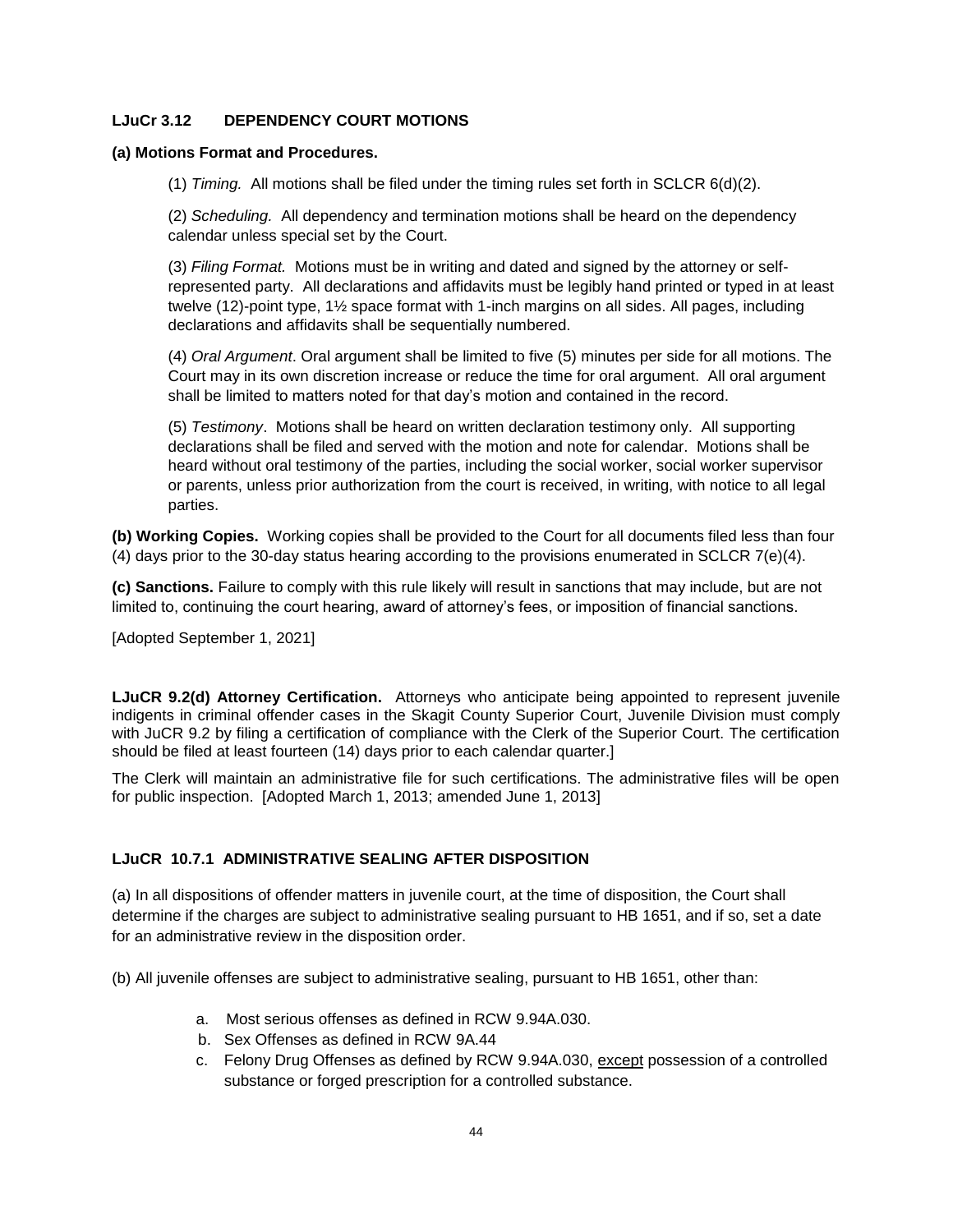(c) At disposition, the Court shall set the administrative review:

- a. After the respondent turns 18; and
- b. After anticipated completion of community supervision or parole if any; and
- c. After anticipated release from detention or JRA.

(d) Administrative reviews shall be held monthly on or after a date as set by the court administrator. The date set in the disposition order will indicate a month and year. Any interested party may contact the Skagit County Superior Court Clerk's Office or refer to the Skagit County Superior Court website to determine the date that the administrative hearings will occur on or after for any given month.

(e) The County Prosecutor, Public Defender, and a representative of the Office of Juvenile Court may provide input on whether a case qualifies for administrative sealing before the review. A list of cases set for administrative review shall be available to the Prosecutor, Public Defender, and representative of the Office of Juvenile Court at least one week prior to the reviews. Included with this list shall be information from the County Clerk, indicating whether the respondents have paid their legal financial obligations for the cases set for review.

(f) The respondent may, but need not, be present at the administrative review. The respondent may, but need not, retain counsel who may be present. If the respondent or counsel chose to appear, they shall notify the court clerk 5 days prior to the review date, and the court clerk shall move the review onto a regularly scheduled Juvenile Offender Calendar.

(g) If any person not a party to the case wishes to make an objection to sealing, that objection must be in writing and filed with the court 9 court days before the administrative review. If an objection is filed, the review shall be moved to a regularly scheduled Juvenile Offender Calendar.

(h) At the administrative review, unless there is an objection or the Court believes there is a compelling reason not to seal, the Court shall seal the records if:

> a. The respondent has completed the terms of disposition. Completion is presumed unless a probation violation is pending or a warrant is active in the cause; and b. The respondent has paid legal financial obligations.

(i) The Court shall seal the records, or deny sealing, using court form "Order Re: Sealing Records of Juvenile Offender (ORSF, ORSFD)."

(j) After the administrative review, the Court shall mail a copy of the order sealing or denying sealing, to the respondent at the last known address per the Judicial Information System.

(k) If the matter qualifies for administrative sealing, but there is an objection or the Court believes there is a compelling reason not to seal, the matter shall be set for a hearing on the regularly scheduled juvenile offender calendar, with at least 18 days notice provided to all parties.

(l) If the respondent has not completed his/her terms of disposition, including paying legal financial obligations, by the date of the first administrative review, the Court may continue the administrative review to another date as set by the judge.

(m) Nothing in this local court rule prevents a respondent from petitioning at another time, or in another manner, for sealing of records as authorized by law.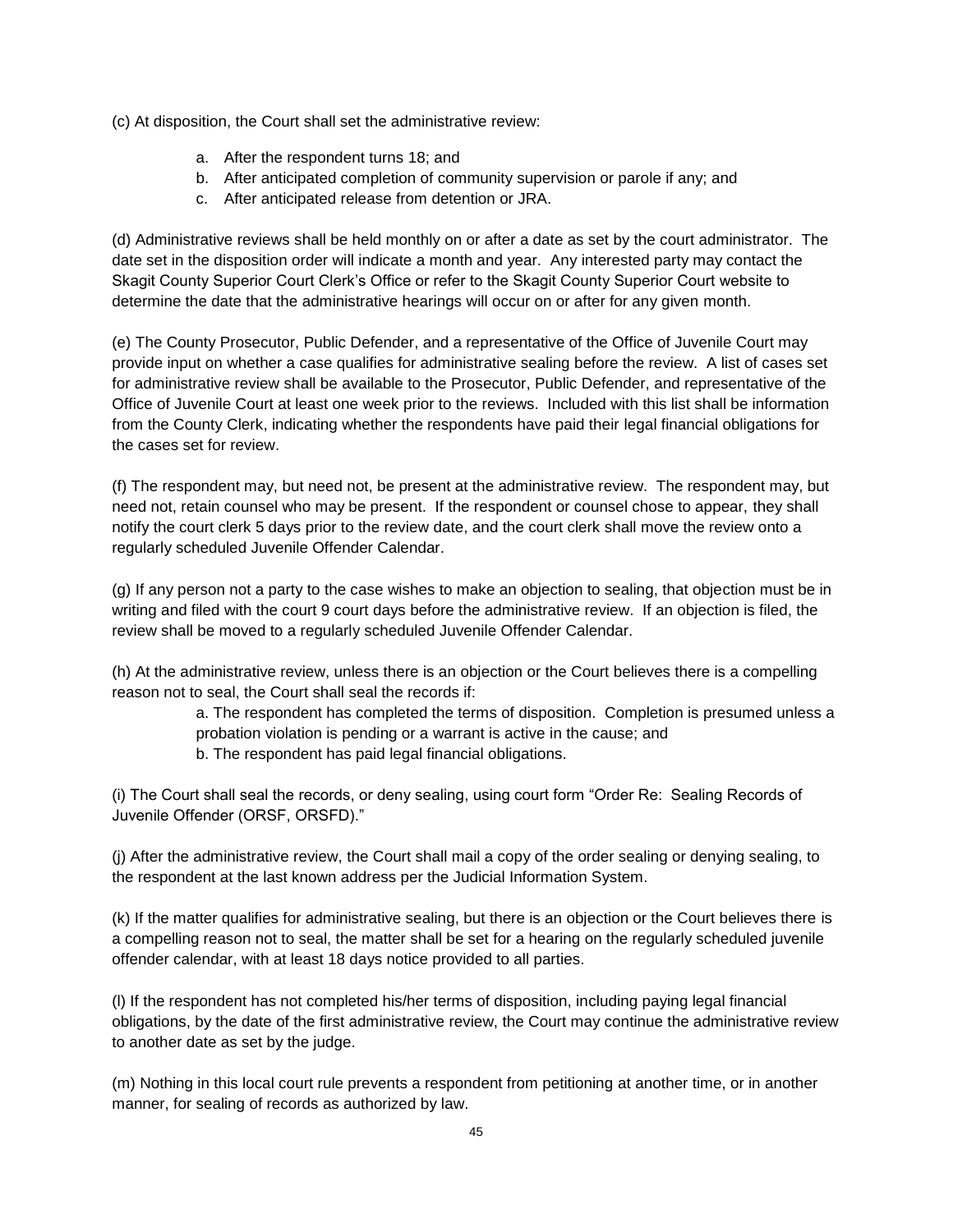[Adopted September 2, 2014, Amended September 1, 2018]

## **LJuCR 10.7.2 ADMINISTRATIVE SEALING AFTER A DISMISSAL OR ACQUITTAL**

Any time a charge is dismissed or acquitted, the prosecutor shall immediately file with the Court, court form "Order Re: Sealing Records of Juvenile Offender (ORSF, ORSFD)," sealing the records.

[Adopted September 2, 2014]

# **ATTACHMENT A SCLCR 8**

# **IMPORTANT NOTICE TO TENANTS CONCERNING SCHEDULED COURT HEARING TO SHOW CAUSE**

**This notice contains legal rights that you have under the law and Skagit County Superior Court Local Rules.**

- If you do not participate in your Show Cause hearing, the Sheriff could evict you.
- State law provides you the right to legal representation. The court may be able to appoint a lawyer to represent you without cost to you if you are a qualifying lowincome renter.
- You have the right to appear at the Show Cause hearing and present your side to the Court either in person or virtually in accordance with this Court's Local Rules.
- Your landlord is required to give you this addendum if they give you an "Order to Show Cause."

# **Remote Appearance**

You may appear remotely if you have a clear audio and video connection. Information about connecting remotely is posted on the Court's website in the Daily Court Schedule:

[www.skagitcounty.net/Departments/SuperiorCourt](http://www.skagitcounty.net/Departments/SuperiorCourt)

The rules of courtroom decorum continue to apply to anyone appearing remotely, including the public. All parties are expected to wear courtroom appropriate attire when appearing remotely.

# **Legal Help**

**State law provides you the right to legal representation. If you qualify, the court may be able to appoint a lawyer to represent you at no cost to you.**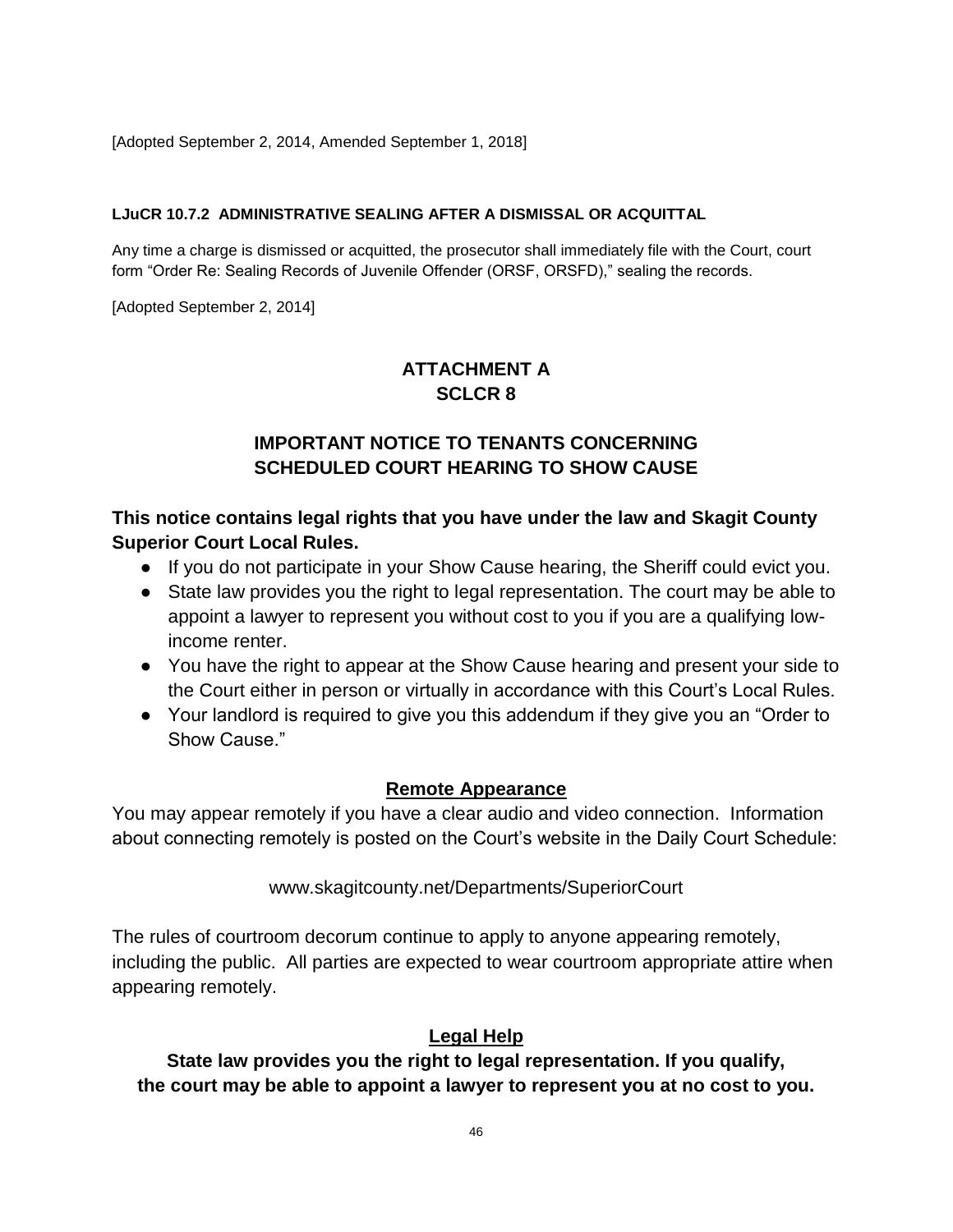If you believe you qualify and would like an attorney appointed to represent you,

Contact the Eviction Defense Screening Line by phone at 855-657-8387 or apply online at https://nwjustice.org/apply-online

For additional resources, please call the CLEAR Advice and Referral line at **1-888-201- 1014** weekdays between 9:15 a.m.-12:15 p.m.or the CLEAR Senior line at **1-888-381- 7111** for seniors age 60 and up. You will be screened for eligibility. Legal representation is not guaranteed.

Any person should qualify who, at any stage of a court proceeding, either

(a) Receives one of the following types of public assistance:

- Temporary assistance for needy families,
- aged, blind, or disabled assistance benefits,
- medical care services under RCW 74.09.035,
- pregnant women assistance benefits,
- poverty-related veterans' benefits,
- food stamps or food stamp benefits transferred electronically,
- refugee resettlement benefits,
- Medicaid, or
- supplemental security income;

or

(b) Receives an annual income, after taxes, of 200 percent or less of the current federally established poverty level.

If you are unable to contact CLEAR, you may contact Skagit Legal Aid's Housing Justice Project at (360) 230-8100. The clinic operates either in person or virtually during each court unlawful detainer calendars.

You may also visit WashingtonLawHelp.org for information on landlord/tenant law.

# **Individuals with Disabilities or Limited English Proficiency**

If you have a disability or do not primarily speak English and need assistance in order to fully participate in your Show Cause hearing, you should promptly contact the Superior Court Administrator's office and follow the provided instructions by calling (360) 416- 1200 or in-person at the Court Administrator's office (2nd floor courthouse), and then follow the provided instructions.